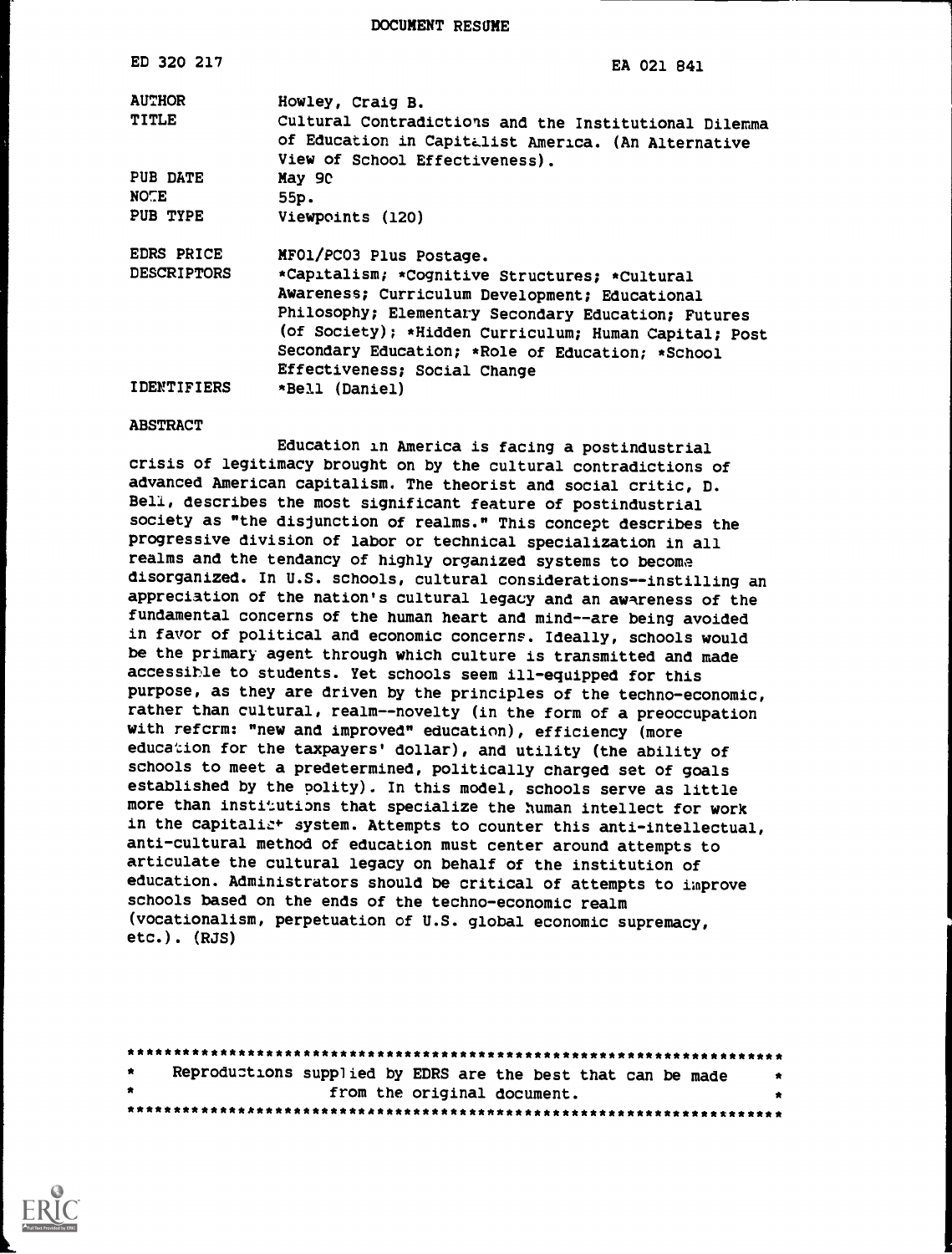

ä.

 $\boldsymbol{\nu}$ 

### Cultural Contradictions and the Institutional Dilemma of Education in Capitalist America

(An Alternative View of School Effectiveness)

by

Craig B. Howley ERIC Clearinghouse on Rural Education and Small Schools May 1990

U.E. DEPARTMENT OP EDUCATION Office of Educational Roswell and Improvement

EDUCATIONAL RESOURCES INFORMATION CENTER (ERIC) &rt. document Rea been reproduced es received from the person or orgamzation originating IL

 $\Box$  Minor changes have been made to improve

Pointa of view or opinion satated in this docu-<br>ment :do .not :necessarity .represent official<br>OERI position or policy

"PERMISSION TO REPRODUCE THIS MATERIAL HAS BEEN GRANTED BY

 $\bullet$ ia in

TO THE EDUCATIONAL RESOURCES INFORMATION CENTER (ERIC)."

2 BEST COPY AVAILABLE

N 021841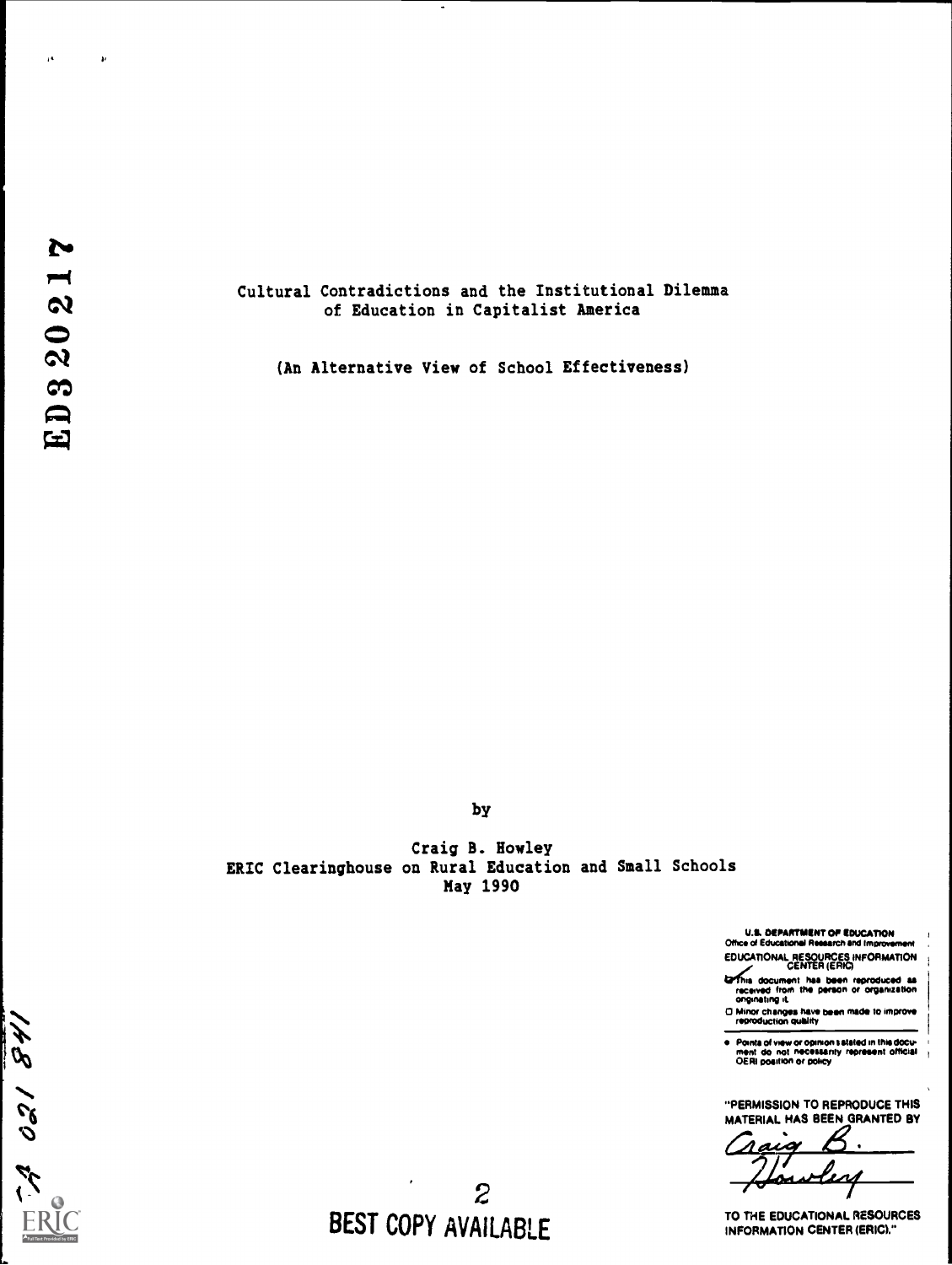Art is permeated with pessimism, not seldom intertwined with comedy. Its "liberating laughter" recalls the danger and the evil that have passed--this time! But the pessimism of art is not counterrevolutionary. It serves to warn against the "happy consciousness" of radical praxis: as if all of that which art invokes and indicts could be settled through the class struggle.

(Marcuse, 1978, p. 14)

To that extent, the [existential] questions [that confront all human beings] are tragedy and the answers are comedy. As that wise philosopher Groucho Marx once observed, it is easier to do tragedy than comedy, for all men cry at the same things, but laugh at different ones.

(Bell, 1976, p. 166)

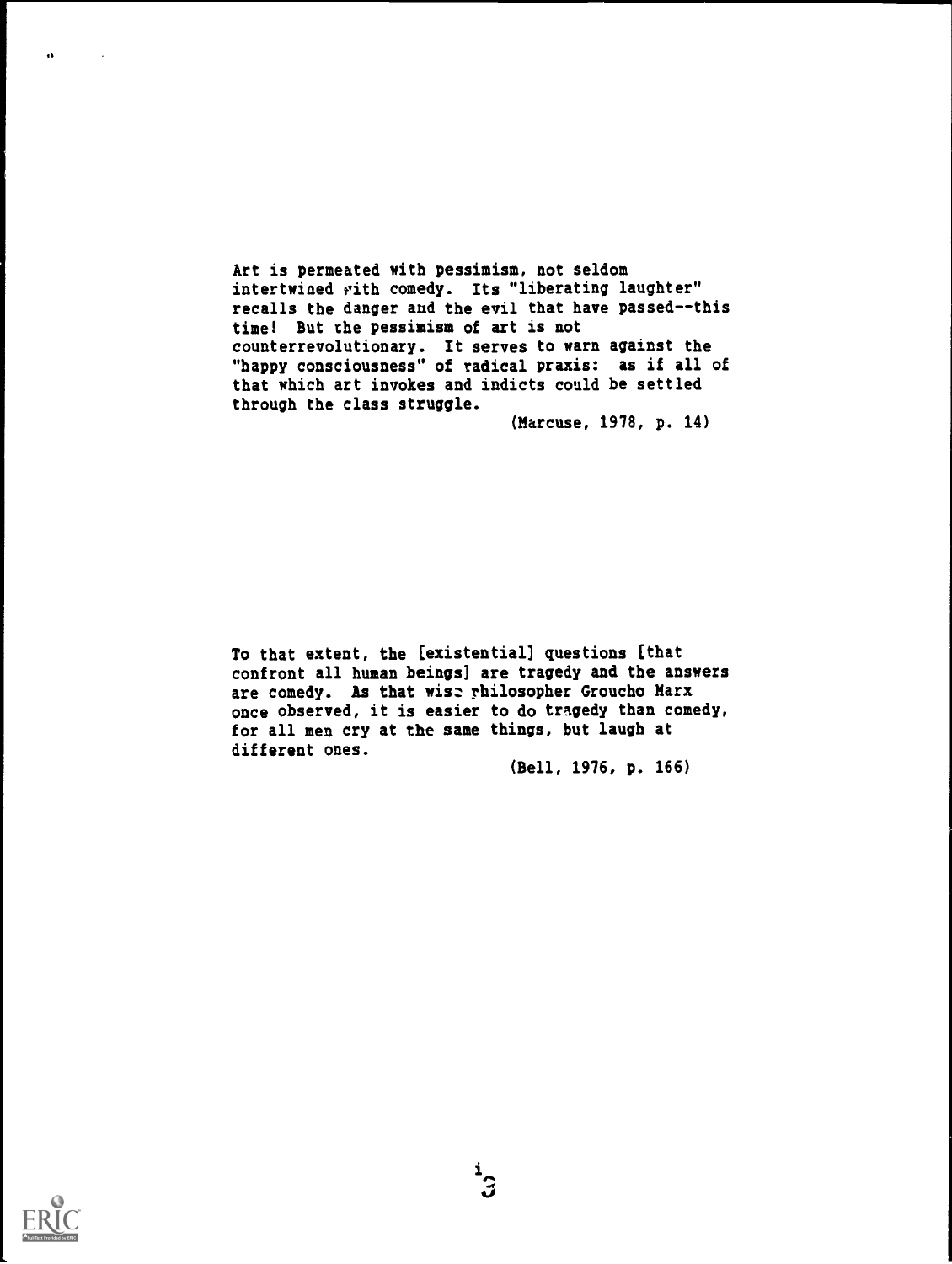# Table of Contents

| School Effectiveness, Institutional Competence, and the Edu.ational |  |  |                |
|---------------------------------------------------------------------|--|--|----------------|
|                                                                     |  |  | 1              |
| The Notion of Disjunct Realms                                       |  |  | 4              |
|                                                                     |  |  | 5              |
|                                                                     |  |  | 5              |
|                                                                     |  |  | 6              |
|                                                                     |  |  | 7              |
| The Cultural Contradictions of Capitalism $\ldots$                  |  |  | 9              |
| Political economy, determinism, and class struggle                  |  |  | $\overline{9}$ |
|                                                                     |  |  | 11             |
| Contradictions within the cultural realm $\cdots$                   |  |  | 12             |
| Contradictions between culture and the other realms $\ldots \ldots$ |  |  | 16             |
|                                                                     |  |  |                |
| Applicability of the Theory to Schooling                            |  |  | 19             |
| The Disjunction of Educational Goals and Culture                    |  |  | 20             |
| Curriculum and instruction: Content and process                     |  |  | 21             |
| Curriculum and instruction: The higher- and lower-orders $\ldots$ . |  |  | 23             |
|                                                                     |  |  | 25             |
| Culture and the Effectiveness of Schooling                          |  |  | 26             |
|                                                                     |  |  | 27             |
|                                                                     |  |  |                |
|                                                                     |  |  | 28             |
|                                                                     |  |  | 29             |
|                                                                     |  |  | 31             |
|                                                                     |  |  | 34             |
|                                                                     |  |  | 34             |
| General implications for teachers and administrators                |  |  | 36             |
| Implications for practice                                           |  |  | 40             |
|                                                                     |  |  |                |
| Cultural Dilemma and the Ends and Means of Education                |  |  | 42             |
|                                                                     |  |  | 44             |
|                                                                     |  |  | 45             |



 $\theta$  for  $\theta$  ,  $\theta$ 

 $\sim$   $\sim$ 

 $\infty$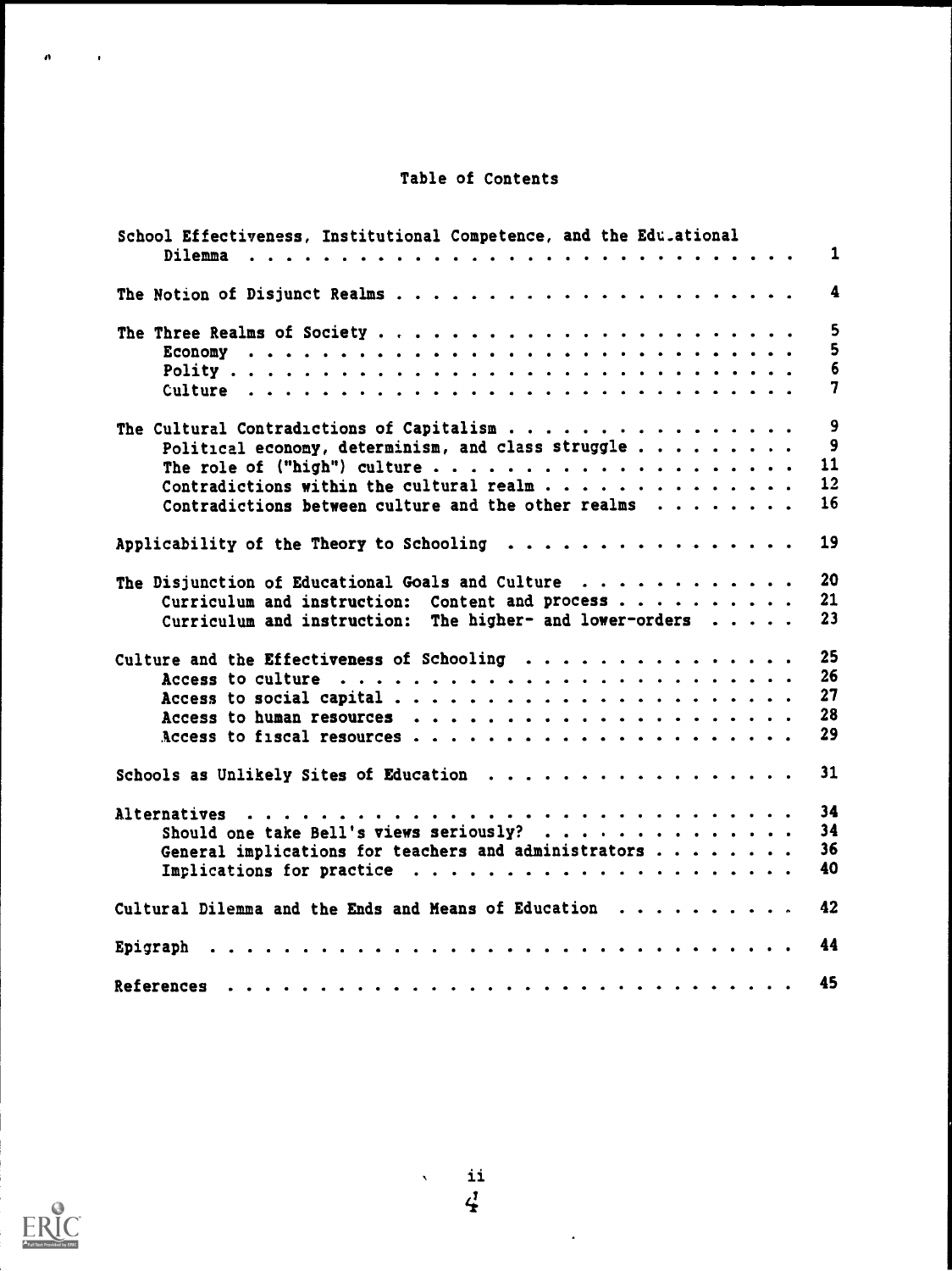### Cultural Contradictions and the Institutional Dilemma of Schooling in Capitalist America

Among industrialized capitalist nations, the United States allocates a moderate proportion of its Gross National Product (GNP) to the public support of schools (National Education Association, 1990). In return, however, the public expects that schools will produce a significant public good (Coleman, 1988a, 1988b). This is a role in which the schools must negotiate two complex realities, both of which affect the degree to which they can meet such expectations (Bell, 1973, 1976).

## School Effectiveness, Institutional Competence, and the Educational Dilemma

First, the kinds of public good expected to flow from schools vary widely, and the various goals that reflect those expectations are often incompatible with one another (Bell, 1973; Mitchell, 1979). Whereas private schools typically seem to pursue a limited set of goals, public schools are expected to be all things to all people (Ravitch, 19a3; Spring, 1986; cf. Coleman & Hoffer, 1987).

Second, politically-charged entities respond to requests for the funds necessary to deliver the anticipated public good. The ritual of such response, however, entails much more than valuation of the public good. In particular, the political economy of the United States is defined by a system of "negative rights." Since this system of rights is intended to preserve a wide scope for private privilege (Hobsbawm, 1962; Williams, 1966, 1969), it

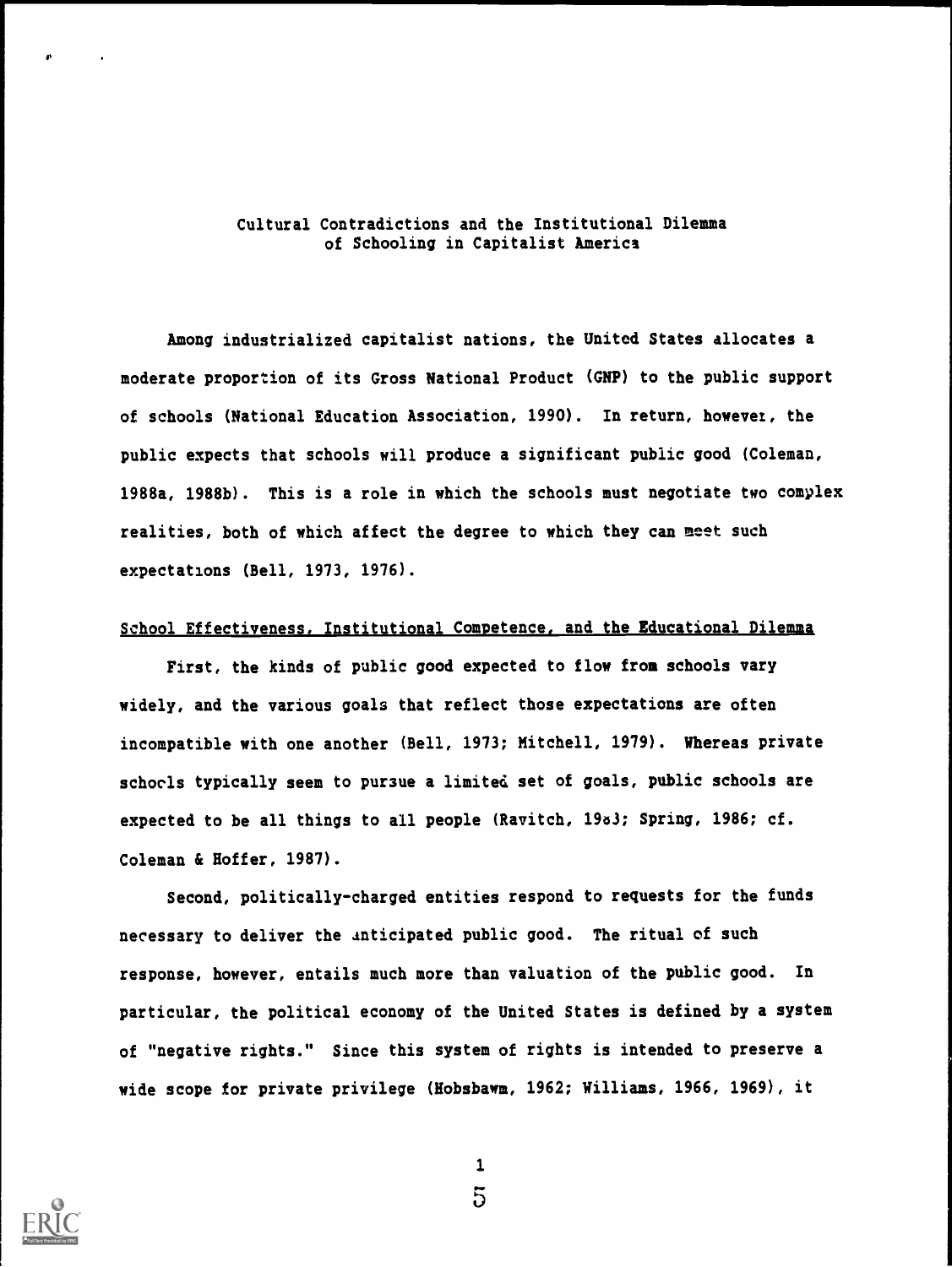has been persuasively argued that constitutional forms (such as the legislative process) serve principally to mask a covert system of private despoliation (Bell, 1976; Heilbroner, 1985; Katz, 1968; Marcuse, 1964; Mills, 1959) .1

Moreover, Coleman (1988a, 1988b) implies that private schools, in general, derive greater support for reaching their comparatively more limited goals from the human--rather than financial--resource he has conceptualized as "social capital." Social capital, in brief, comprises various types of intergenerational support that are accessible (and implicit) in communities, (e.g., the community of the church). This quality of social capital is, according to Coleman, increasingly less accessible to public schools, the members of whose disjointed constituency are unlikely to participate in the polity or culture of a unified community--if, indeed, they belong to any community at all (see the subsequent discussion of the terms "polity" and "culture" as they appear in the work of Daniel Bell).

Both these realities--and the tensions and interactions of their mutual realities--bear on the traditional means of assessing organizational effectiveness: (1) the goal model--how well an organization achieves its goals--in this case, the anticipated public good (e.g., Bidwell & Kasarda, 1975; Madaus, Airasian, & Kellaghan, 1980) and (2) the system resource model-how well an organization secures the means of its survival, in this case, not

<sup>&#</sup>x27;Theorists like Meyer (1977) have attempted to explain how schools institutionalize and legitimize such privilege, while researchers like Jencks (Jencks et al., 1972; Jencks et al., 1979) have detailed the ways in which educational attainment serves as the legitimating vehicle for realizing the prerogatives of private privilege in the liberal democratic polity.

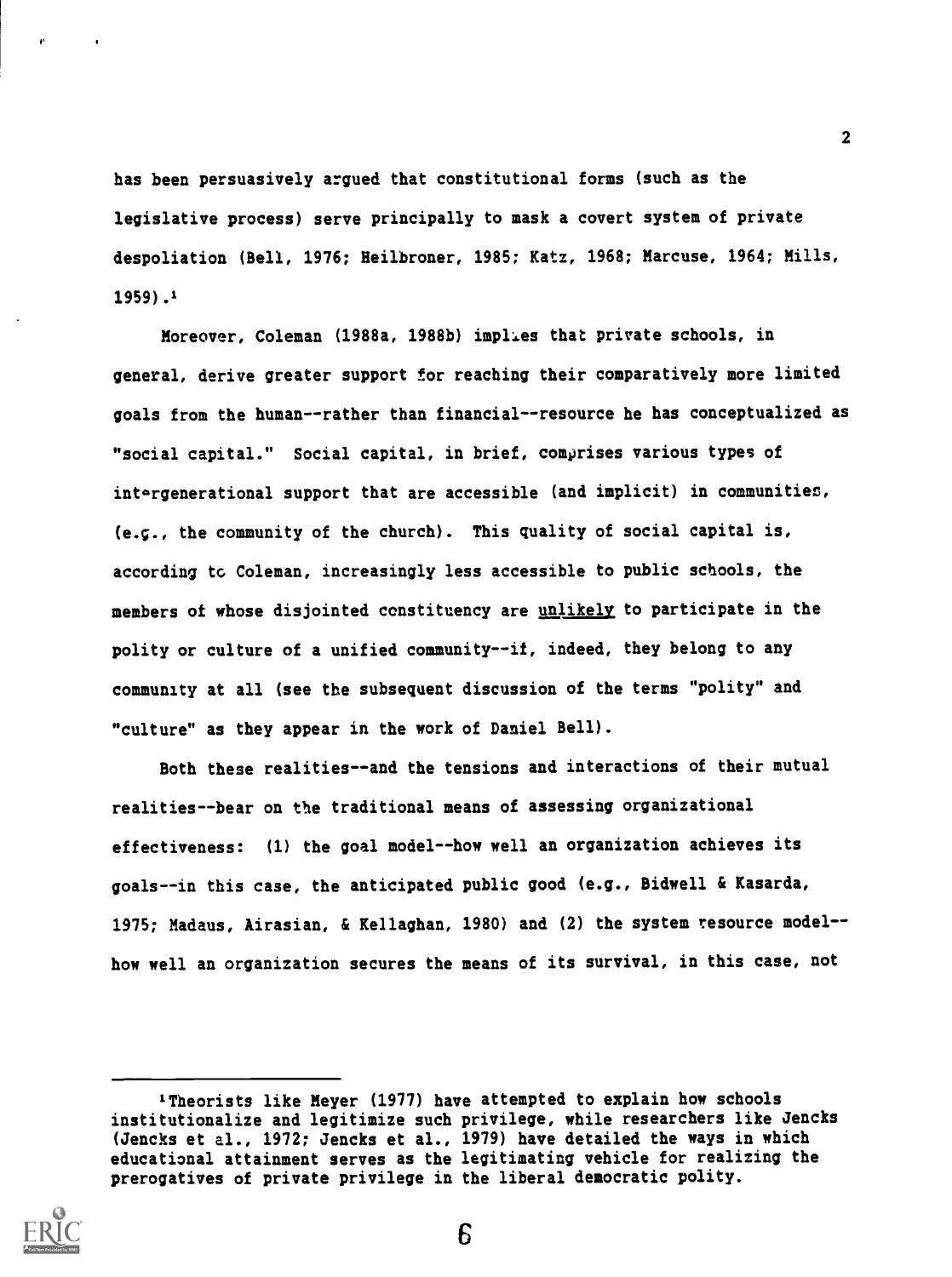only public funds, but social capital as well (e.g., Coleman, 1988a, 1988b; Coleman & Hoffer, 1987; Steers, 1975; Yuchtman & Seashore, 1967).

Although an assessment of how well particular schools provide for the public good is clearly useful to the managers and policymakers of the "educational enterprise," the main point of this essay is to explain how such assessments are functions of the tensions (or "contradictions") of contemporary culture. The principal analytic applied to this issue derives from Daniel Bell's notion of the cultural contradictions of capitalism (Bell, 1973, 1976). Bell's concepts provide a coherent, but complex, way to critique the organizational effectiveness of schools in general terms.

A cultural critique such as this, therefore, ultimately addresses what Timar and Kirp (1987) have called the "institutional competence" of schools. Whereas effectiveness typically refers to schools' success in carrying out operational goals (e.g., raising average student achievement from the 40th to the 60th percentile), institutional competence refers to the schools' overall capacity to respond to goals, especially those put forward by policymakers during the 1980s.<sup>2</sup> This essay suggests that the cultural contradictions of capitalism exercise a determining influence on the institutional competence of schools. In fact, this essay aims to show that such contradictions have done more than affected the institutional competence of schools: they have cowpromised the very legitimacy of schools.

<sup>2&</sup>quot;Strong mistrust of institutions, on the one hand, and romantic faith in the capacity of the individual, on the other, contributed to the fragmentation that characterizes the schools today. To the extent that present reform efforts continue that tradition, policies that have been promulgated to foster excellence will only add to the array of policies that currently fracture the institutional purpose of schools" (Timar & Kirp, 1987, p. 329).



7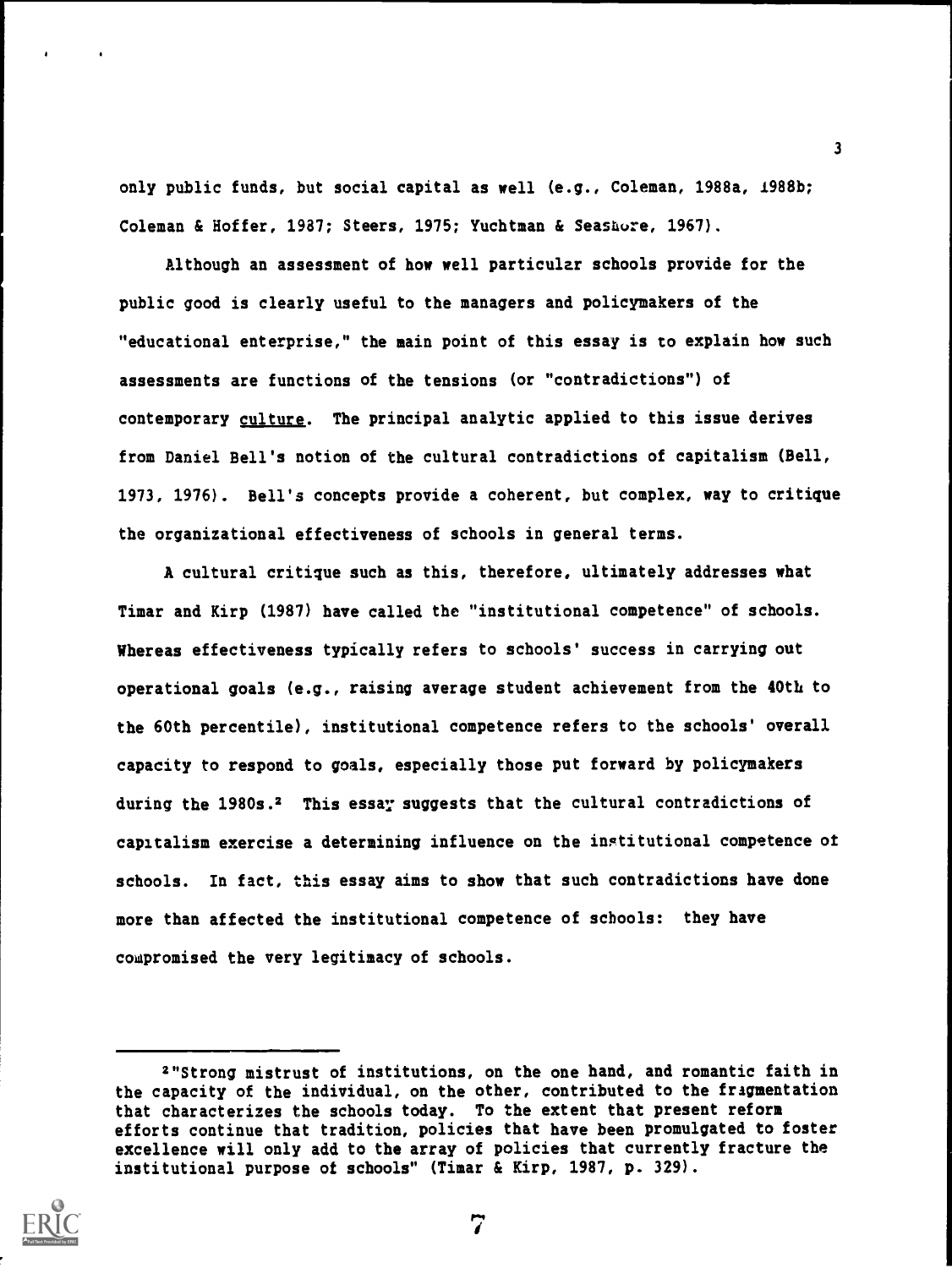The title of this paper, however, uses the word "dilemma" rather than "competence" or "legitimacy" because, as Bell (1976) notes, culture is reflexive: return and redemption are within the realm of the possible. Hence, Bell's analysis, ar applied in this essay, suggests that schools, like other cultural institutions, confront a dilemma, not an inevitable denotement.

#### The Notion cf Disjunct Realms

Bell contends that the most significant feature of the post-industrial world is what he terms "the disjunction of realms." Whereas the enlightenment proposed--and the industrial revolu'don (and both its critics and its enthusiasts) affirmed--that social systems were integrated wholes, the hallmark of the emerging post-industrial world is, in Bell's analysis, the uncoupling of previously related realms (or, more conventionally, "systems"). Bell's critique, then, entails an epistemic critique of what we ncw believe society is and means, more than it entails a materialist investigation of what the structures of society "really are."

For the purposes of this essay, Bell's view of disjunction is taken as axiomatic. A critique of this view, though interesting, is beyond the scope of this essay. One may, however, note that the theoretical justification of the "disjunction of realms" is not so strong as it might be. The realms to which Bell refers--the economy, the polity, and the culture of advanced capitalism--are, despite his clains to the contrary (see Bell, 1976, p. 14), still clearly related to one another. In fact, Bell's point is that the relationships are becoming increasingly tense. It is important to understand that the notion of "disjunction" is less an observation of absolute separation than it is of tensions--contradictions--that have, in modern time, tended to



8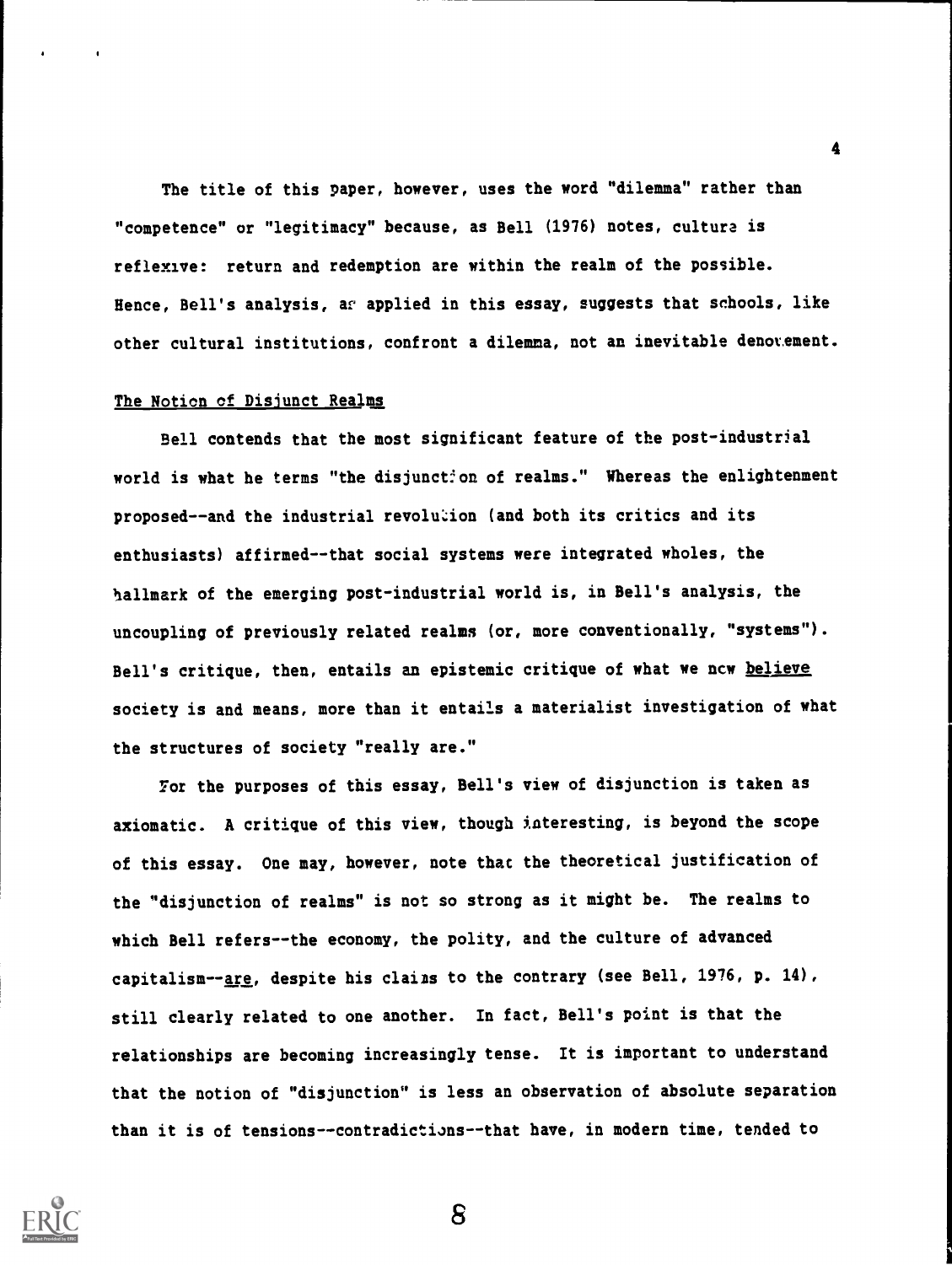uncouple (perhaps "specialize" would be more accurate) the "realms" that nineteenth and twentieth century social thought had (at least conceptually) coupled.

Key concepts in the imputed process of uncoupling are (1) the progressive division of labor or technical specialization in all realms and (2) the metaphor of entropy, which refers analogically to the law of physics that establishes the general tendency of highly organized systems to become disorganized. The more highly organized (or specialized via the division of labor) the society, the more prone it becomes to disorganization, according to this analogy.

This analysis is significant in comparison, for example, to systems theory: its focus is the very environment to which systems theory would have organizations adapt. If the environment in which schools function is itself entropic, adjustment to that environment may not be wise; indeed, it may be impossible.

Bell's analysis, then, is an attempt to synthesize trends at work in the capitalist system at least since the 18th century and to project those trends on the emerging post-industrial capitalist world (with :he U.S. serving as prototypical capitalist culture). The contradictions that drive this analysis, will be examined in more detail, following a more brief description of the three realms of society described by Bell (1973, 1976).

#### The Three Realms of Society

The three realms are organized by "axial principles" and "axial structures," according to Bell (1973, 1976). These features characterize the function and structure of each realm.



9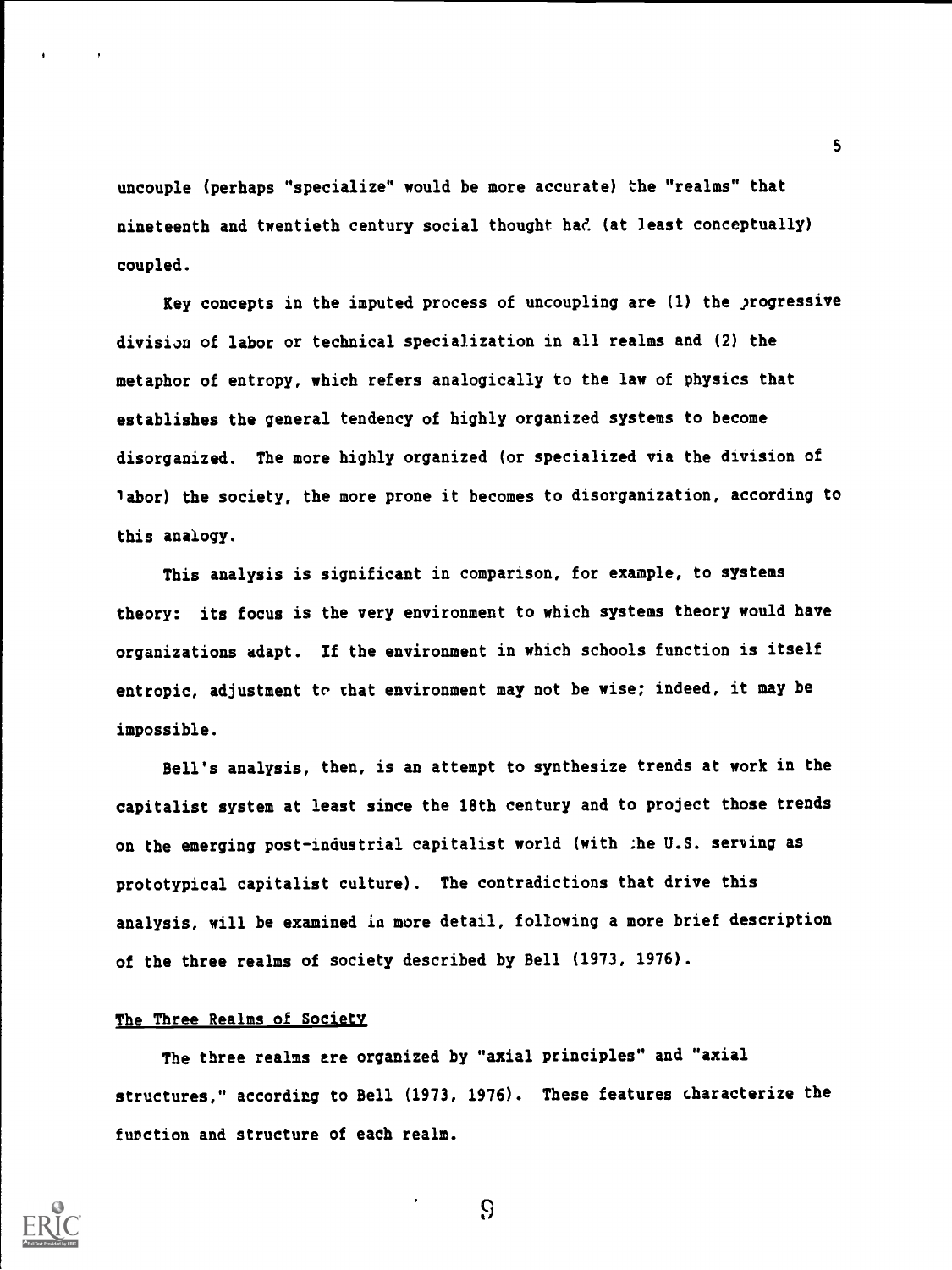Economy. The economy (or "techno-economic realm" in Bell's phrase) entails many features that other analysts would ordinarily describe as cultural. These include not merely the calculus of the marketplace represented by contemporary nco--lassical economics (the industrial manager's toolkit) but the various technologies, neo-sciences, formal and informal organizational structures, and even the habits of mind associated with them. The structure around which the techno-economic realm is organized is bureaucracy and hierarchy (its axial structure). The axial principle of the techno-economic realm is functional rationality. In this scheme of organization, according to Bell,

There is a simple measure of value, namely utility ... There is a simple principle of change, namely the ability to substitute products or processes because they are more efficient and yield higher return at lesser cost ... The social structure is a reified world because it is a structure of roles ... A person becomes an object or a "thing," not because the enterprise is inhumane, but because the performance of a task is subordinated to the organization's ends.

(Bell, 1976, p. 11)

Polity. The polity, or "political realm" in Bell's phrase, is equally broad. It entails the machinations of everyday partisan action (often guided by techno-economic criteria). More significant to Bell's analysis, however, is the fact that the polity is the realm in which the critically important issue of justice is effected or subverted, principally through the use of power. The polity thus encompasses the notions of social structure and function, particularly as they pertain to the evolution or adaptation of the social compact. Bell derives the axial structure of the political realm (within capitalism) from political liberalism: participation (representative



10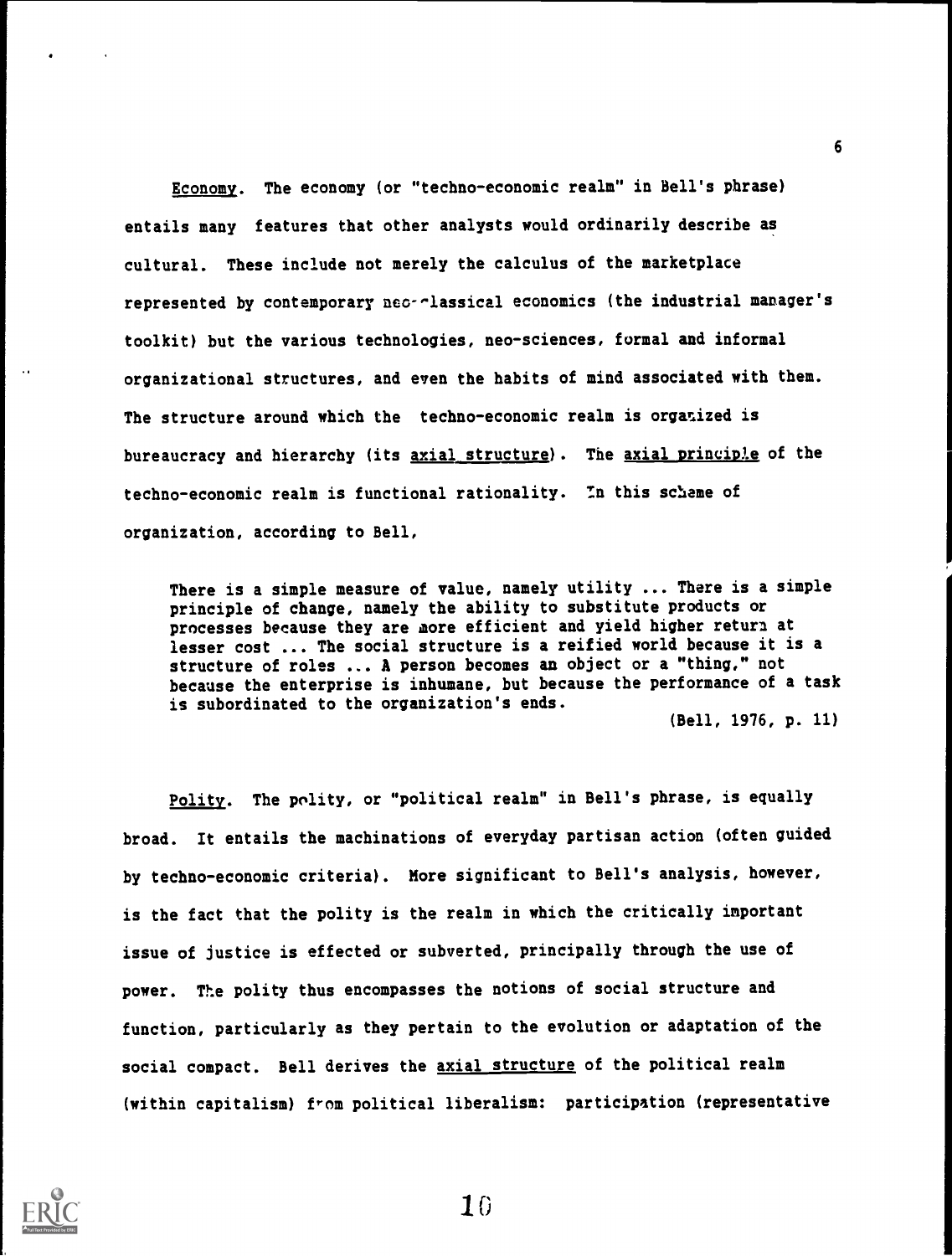"democracy" in the main). The axial principle of the polity is legitimacy. Thus,

The implicit condition is the idea of equality, that all men (sic) are to have an equal voice in this consensus .... The idea ... has expanded to include equality in all ... dimensions of social life.... [The ideal of equality] is always the source to which aggrieved groups have recourse when seeking justice in the society.

(Bell, 1976, pp. 11-12)

Culture. Given the scope of the first two realms, the scope of the third (culture) can almost be inferred. Culture, according to Bell, is the r\_a1m of expressive symbolism, as manifested in such institutions as religion, the humanities (literature, art, music, and--perhaps--philosophy), and (though Bell gives then less emphasis in his discourse) also mathematics and the sciences (see footnote in Bell, 1976, p. 12).

The axial principles and structures of the cultural realm of capitalism are, however, less clear in Bell's analysis than those of the economy and the polity (cf. Bell, 1976, pp. 12-13). For one thing, Bell defines culture much more narrowly than economy or the polity. For another, Bell has in view both the operant axial principles and structures of the culture of advanced capitalism, as well as the latent principles and structures of traditional culture, to which he would see the culture return. Since the latent principles and structures are those Bell prefers, and since they provide focus for his critique, they are characterized next.

While not explicitly stated as such by Bell, the (latent) axial principle of culture--as it has existed for millennia--may be taken to be the creation of meanings and values that emerge "from an internally cohesive set of commonsense perceptions or formal conventions, but also from some notion of an



11

 $\mathbf{r}$  and  $\mathbf{r}$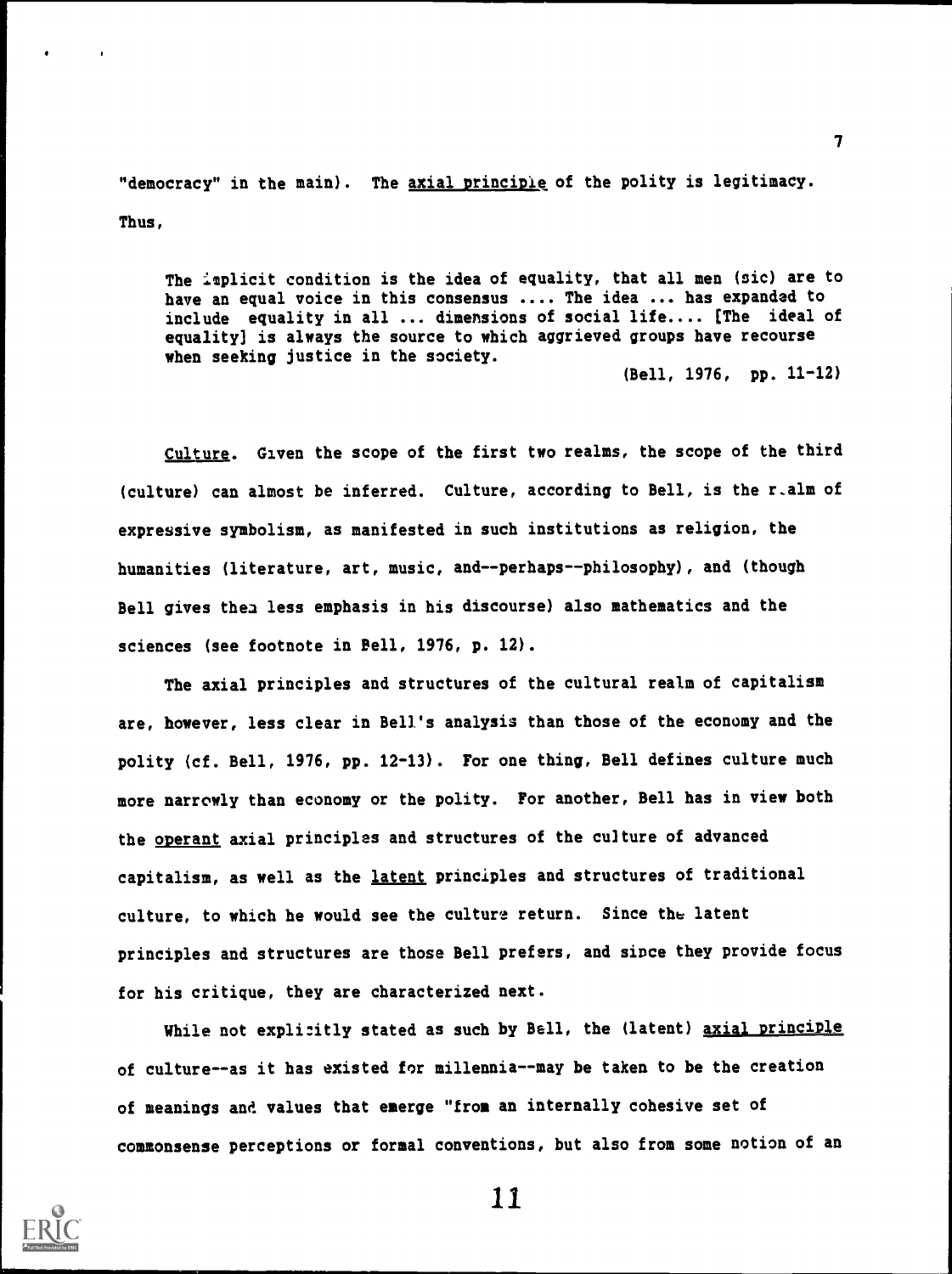ordered universe and of man's place in it" (Hell, 1976, p. 132). In the modern world, however, the "imperial self" is the route taken by culture to create such meanings (Bell, 1973, pp. 477-478)3. The modes of expression that convey such meanings and values (i.e., aesthetic and intellectual form) comprise the (latent) axial structure of culture (cf. Bell, 1976, p. 12; 36-37; 110-116, 126-127).

This narrow definition of culture is the feature of Bell's analysis that has particular relevance for education (see Bell, 1973, pp. 408-423). Schools have the potential of maintaining and extending culture in Bell's sense of the term. Of particular relevance is the balance between the cognitive and noncognitive effects of schools on students. Some observers (e.g., Etzioni, 1983) fault the schools for failing to instill in students the discipline required of work roles. Other observers fault the schools for neglecting the -kills, knowledge, and habits of thought that inform the intellect (e.g., dowles & Gintis, 1976; Hofstadter, 1963; Katz, 1971). At the same time, schools have clearly responded to the mandates of the utilitarian principles of the techno-economic realm. Compliance training and custodial care (as noncognitive features of schooling) may be functions that reflect the disjunction of realms featured in Bell's analysis. Bell's analysis, therefore, may

<sup>3</sup>For Hell the (authentic or liberated) "imperial self" is a poor source of meaning: The unsocialized pathology of the unconscious lacks reason and judgment (cf. Arendt, 1981). The "imperial self" plays an important role in the (operant) axial principle of the culture of advanced capitalism-modernism.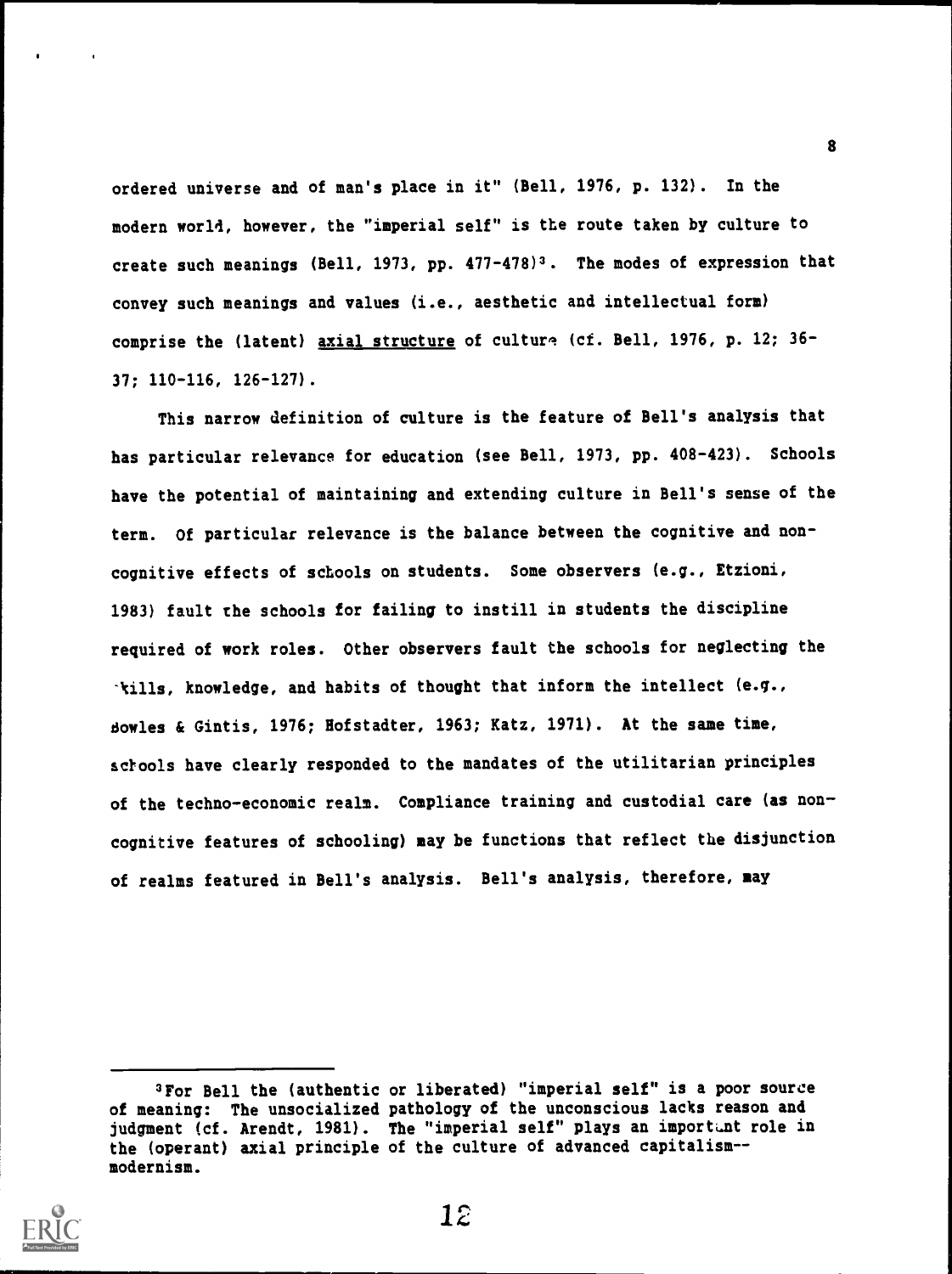provide insight into the "environmental" context of such disputes in education that systems theory, for example, cannot.4

#### The Cultural Contradictions of Capitalism

The notion of contradiction has been most powerfully defined by Marx, building on the work of Hegel (and, less directly, on Marx's own study of pre-Socratic and Socratic philosophy). For Marx, contradictions in the political economy are the driving, but invisible, force of history. In the Marxian analysis, contradictions are dialectical tensions in the structure of the political economy that are dealt with historically, principally through class struggle.<sup>5</sup>

Political economy, determinism, and class struggle. Although the Marxian view is determinist, in the sense that political-economic contradictions (an aspect of social structure) ordinarily compel individuals toward predictable ends, organized class struggle provides extraordinary (that  $\Box$ ; out of the

°Heilbroner (1980, p. 31) points up the ongoing nature of such tension when he refers to the "relentless" give-and-take of the concept of "dialectics." Contradiction in Bell and Marx adheres to this quality of relentlessness, and it encompasses the more temporally-bouLd concept of "conflict" (cf. Dahrendorf, 1959; Parsons, 1960).



<sup>4</sup>Note that the economy and the operant culture embody contradictory values: utility and rationality (in the economy) versus hedonism and antiintellectualism (in the modernist culture) (Bell, 1976. p. 37). If schools derive the content of education from culture, then hedonism and antiintellectual will comprise non-cognitive elements of schooling. Etzioni's vision of non-cognitive training, however, originates in the techno-economic realm rather than in the culture. In the terms of Bell's analysis, Etzioni's view that schools overemphasize cognitive tasks is short-sighted, and his criticism is misdirected. In fact, schools are arguably more concerned with children's socio-emotional states (i.e., their "happiness" and sociability) than with their intellect. My colleagues and I have elsewhere (A. Howley, 1986; C. Howley, 1987; Pendarvis, Howley, & Howley, 1990) suggested that antiintellectualism and hedonism vitiate programs for talented students in American schools.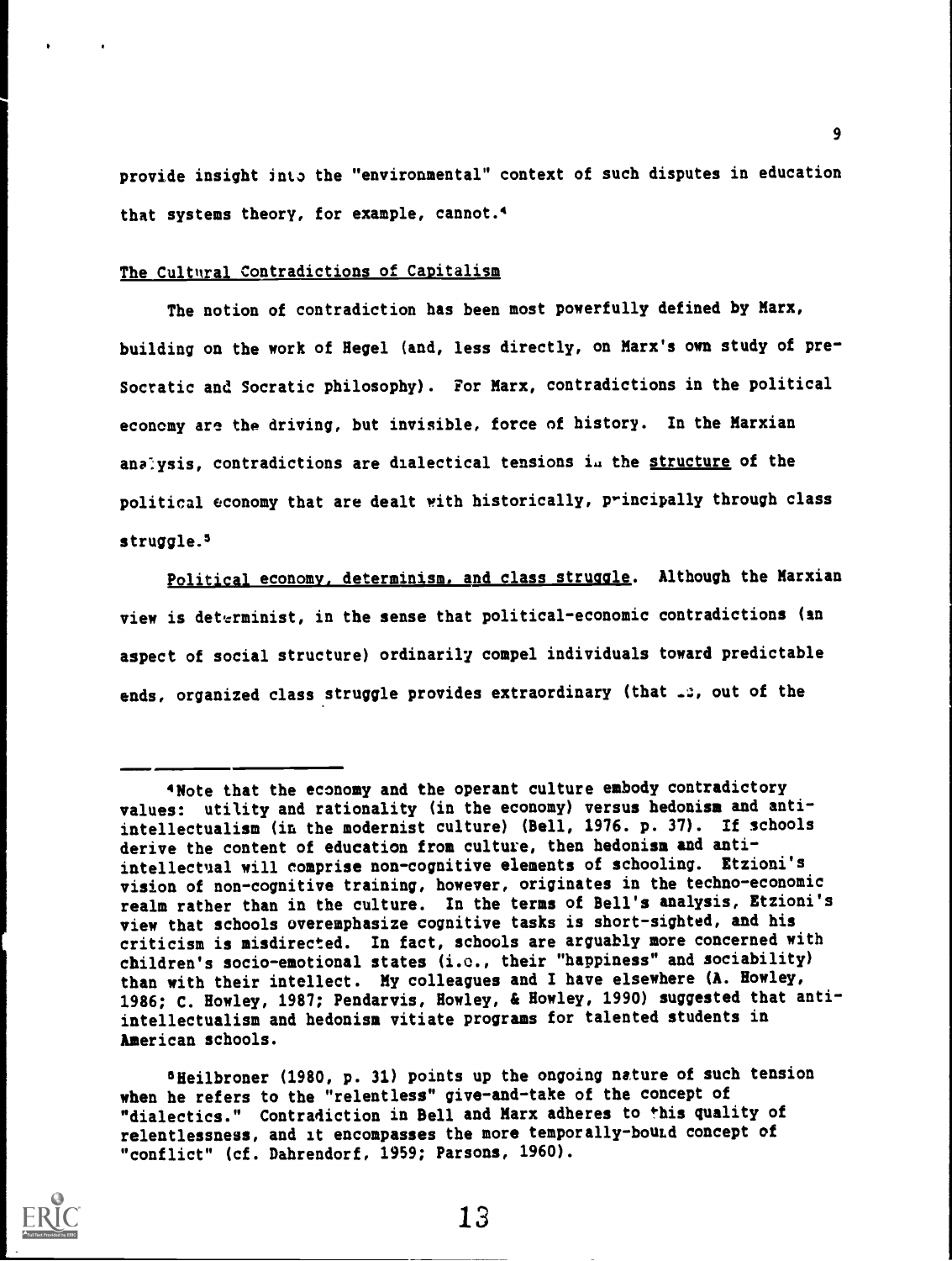ordinary--or "revolutionary") opportunities for influencing the way in which political contradictions, and thus the personal destinies determined by such contradictions, are resolved. It is important to understand that, in the Marxian view (and also in Bell's view), any existing society is characterized by contradictions, since contradictions are inherent in social structure itself. The resolution of extant contradictions, in this view, must merely give rise to new ones. Contradictions, at least in the Marxian view, are the structural conditions that make progress inevitable.' Bell views contradictions as dangerous, since he (1) rejects the teleology of progress, (2) does not examine the class struggle, and (3) considers the culture--racher than the political economy--the realm in which the contradictions of advanced capitalist society might be resolved in the name of justice.

"Political economy" is a term that must be understood in order to grasp the significance of Bell's analysis of the cultural contradictions of capitalism. In brief, political economy considers the interplay of economic and social forces, whereas its descendant, neoclassical economics, is the technical discipline used in the modern era to consider purely monetary relationships (Bowles, Gordon, & Weiskopf, 1984; Heilbroner, 1985). Neoclassical economics is based on the assumption that human beings act rationally to maximize economic benefits, or "utilities" in the jargon of neoclassical economics (Heilbroner & Thurow, 1985).

<sup>&#</sup>x27;One might, indeed, ask, "What is the end of such progress?" In Marx, it was the ideal communist society, which would somehow be classless, and, thus, free of contradictions. Rejection of this teleology--that is, the perfection logically implied by progress--is perhaps Bell's most cogent quarrel with the Marxist view. Bell's theme of the recursion ("ricorso") of culture-specifically culture's timeless role in observing and seeking meaning in the human condition--is alse the theoretical ground of his stand against Marx.

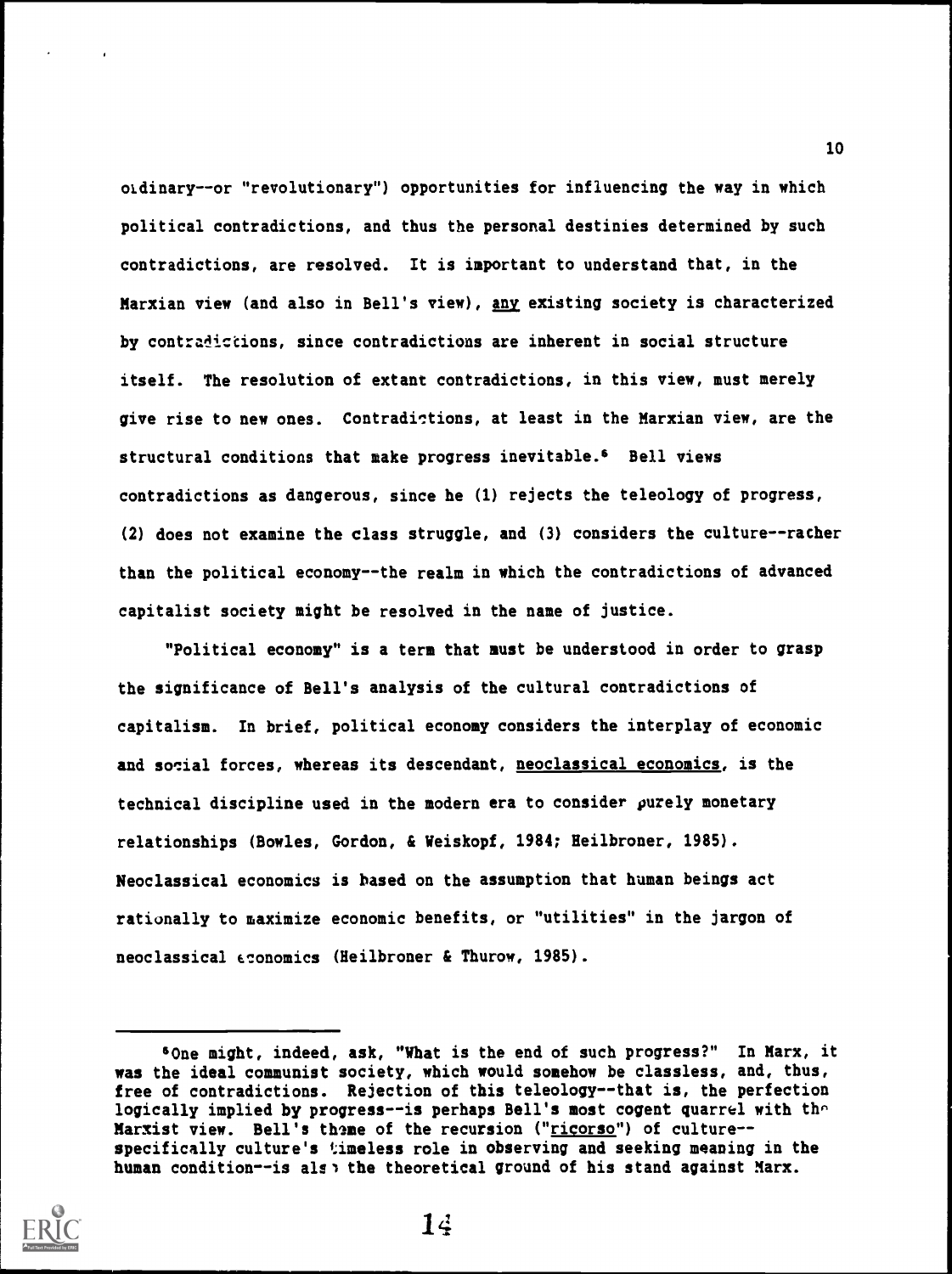The scope of political economy is wider because it views the economy as a set of social relationships and money--and especially capital--as the medium used to transact (or, in Marx, to obscure and enforce) those relationships. Contemporary neo-Marxists (e.g., Bowles & Gintis, 1976; Bowles, Gordon, & Weiskopf, 1984; Wright, 1979, 1985) criticize neoclassical economics as a simplified "clockwork" that ignores the social relationships embedded in the economy.?

11

The role of ("high") culture. Bell's criticism, on the other hand, finds in such a divergence a more general problem. In his analysis--notable for its anti-Marxism--the divergence of economy and political economy must be understood as but one manifestation of the entropy of capitalist culture in general. Despite his dim view of the contemporary followers of Marx, Bell (1976) concludes that a general contradiction--the disjunction of realms--now characterizes capitalist societies. This general contradiction has particular implications for culture as Bell defines it. The three dimensions fora a web of contradictory tendencies more complex--and, in the modern era, ultimately more threatening to capitalism--than those described by Marx.

<sup>?</sup>Whereas Bell's analyses of culture derive from the classical philosophic%1 concepts of epistemology and ethics, his analyses of the contemporary polity and economy typically derive from the conventional positivist constructs of sociology. This theoretical derivation of his views of the economy and polity may help account for Bell's avoidance of the construct, "political econnmy." Indeed, according to Bell (1990, p. 47), "Marxism is the joining of economics to politics [whereas] Fascism juxtaposes culture to politics." Nonetheless, he acknowledges that "the economy is no longer subject to traditional or moral rules (e.g., 'the just price'), but is an autonomous activity, operating within its own self-contained boundaries, subject to its own laws, just as the discipline of economics itself comes to be a set of self-contained concepts, detached from institutions" [emphasis added] (Bell, 1990, p. 45). In an ethical frame, perhaps these are views of the same issue from different standpoints: the Marxian analysis finds evil in the social relationships implicit in economic production; Bell's an lysis finds evil in the intellectual relationships implicit in cultural consumption.

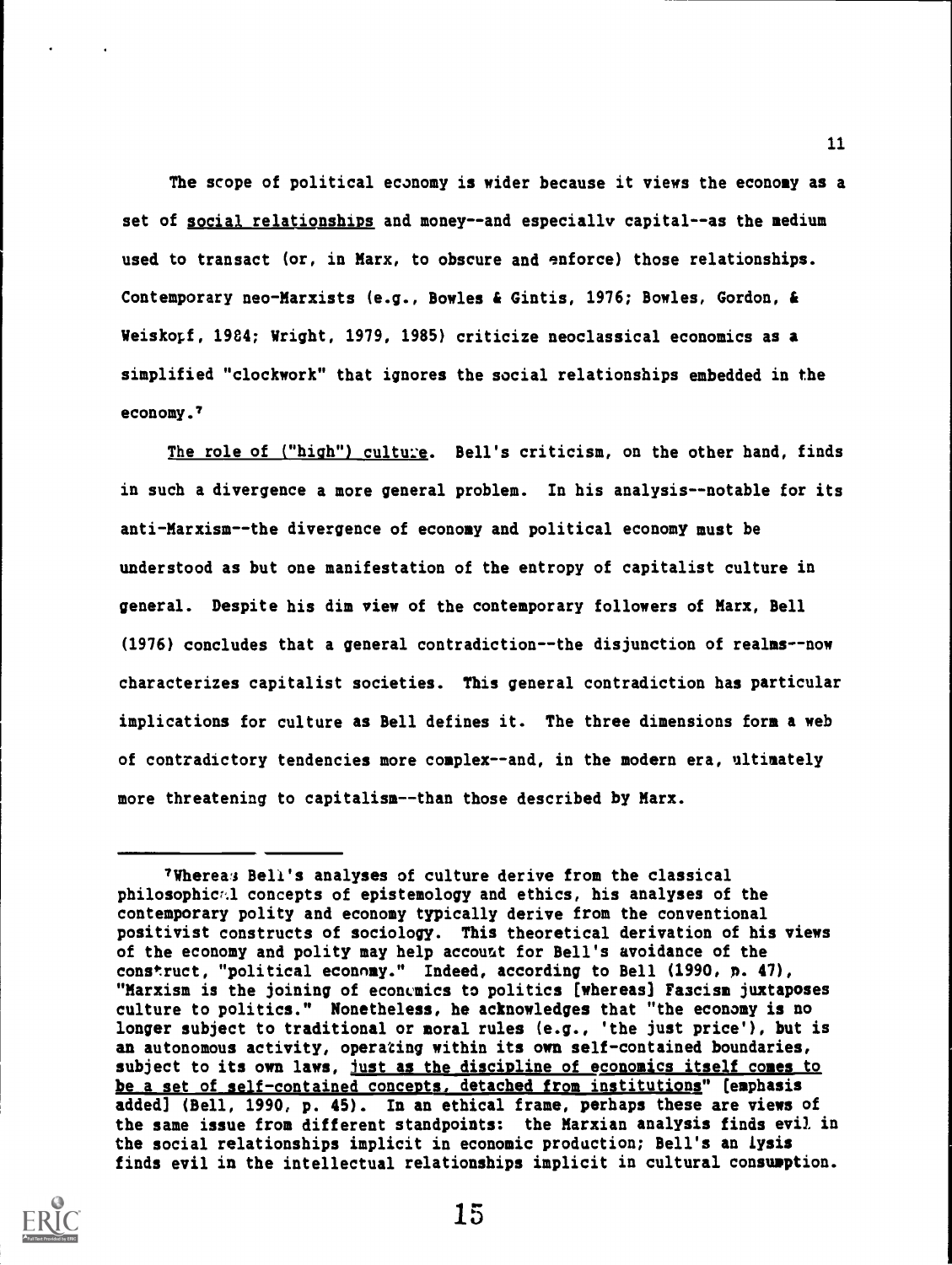What is new in Bell's analysis is his careful exegesis on ("high") culture, a social phenomenon largely ignored the followers of Marx as a determined (and second-order) effect of social relationships obscured in capital, a function of the political economy. In a famous phrase Marx asserted, "The philosophers have only interpreted the world differently; the point is to change it" (Marx, 1947, p. 199). His analysis of the structural contradictions of the capitalist political economy rendered culture less inherently interesting to him, since culture seemed to him less useful (even counter-productive) for advancing the class struggle of the proletariat.

Whereas Marx viewed culture as tangential to social progress, Bell views it as essential. According to Bell, only culture can provide the meanings and values that will ensure the continued pursuit of justice (by the polity) and of productivity (by the economy). The neo-Marxian view of culture falls prey, he implies, to the very contradictions it would resolve for the social good.

Contradictions within the cultural realm. Bell views the cultural realm, narrowly defined, as dangerously tense. Culture breathes meaning into individual and, especially, social relationships, much as in Barnard (1968), the informal organization breathes life into the formal organization. "Progress" in culture, however, differs radically from progress in the techno-economic realm (a point most Marxian analysis, shackled--in Bell's view--by devotion to a clockwork political-economic determinism, fails to appreciate). Whereas utility and efficiency provide comparatively unambiguous rules for innovation in the techno-economic realm, no such simple rules direct cultural progress. According to Bell,



16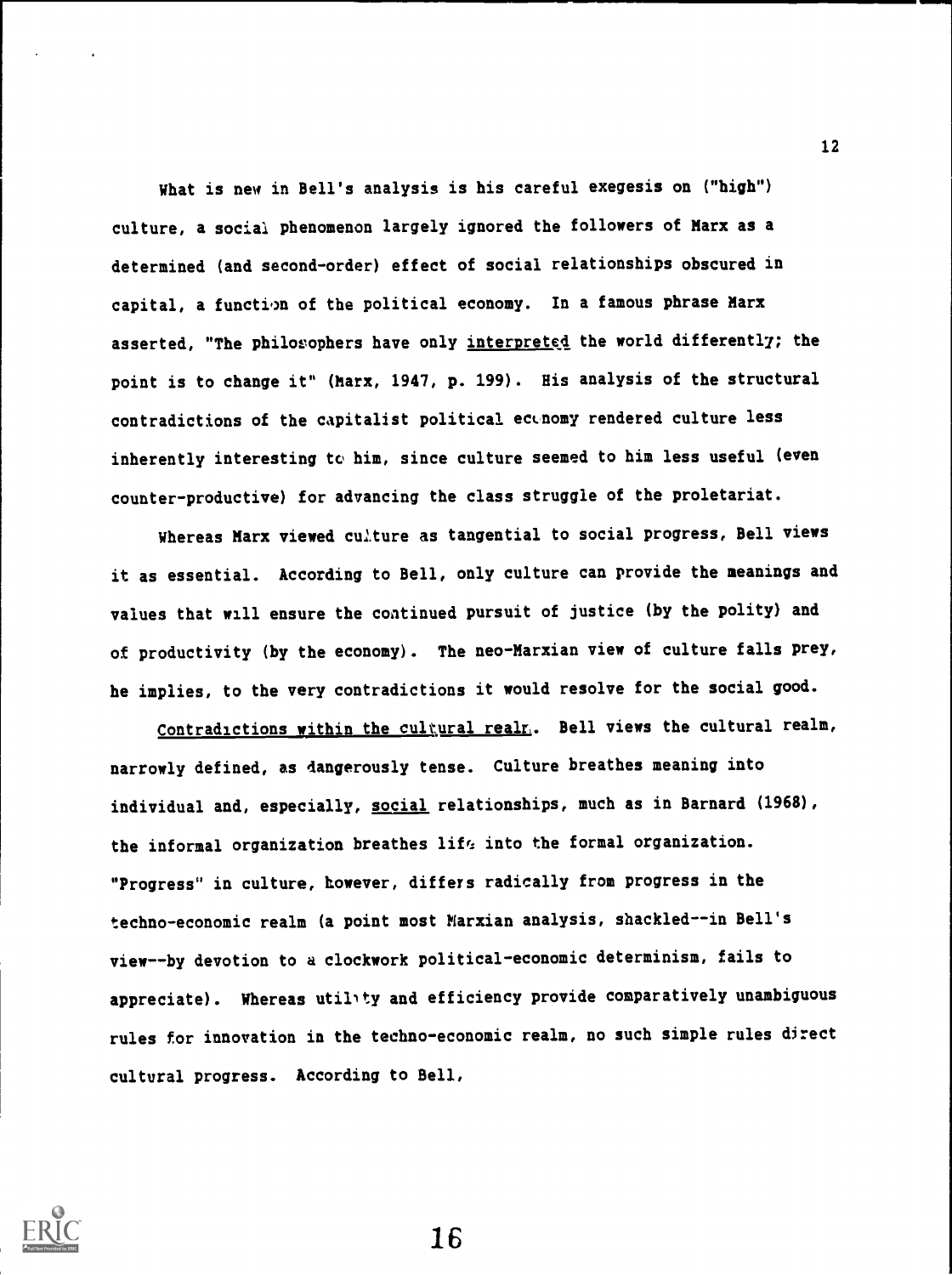In culture there is always a ricorso, a return to the concerns and questions that are the existential agonies of human beings. Though the answers may change, the forms they take may derive from the other changes in society. In different times, the answers may vary, or they may be recast in new aesthetic forms. But there is no unambiguous "principle" of change. Boulez does not replace Bach. The new music or the new painting or the new poetry becomes part of an enlarged repertoire of mankind, a permanent depository from which individuals can draw, in renewable fashion, to remold aesthetic experience.

(Bell, 1976, p. 13)

Culture pursues, establishes, and continually augments consideration of the fundamental concerns of the human intellect and human heart, including matters of value and faith. In so doing, it treats--or ought, in Bell's view, to treat--the fundamental existential dilemmas that confront humankind.9 These issues are ignored by the techno-economic realm as impractical and by the polity as unrepresentative and elitist (cf. Marcuse, 1978).9 For example,

9Neo-Marxian critics typically take a more "anthropological" view of culture than Bell (e.g., Anyon, 1980; Apple, 1979; Freire, 1970; Giroux, 1983), in which culture becomes the educational process itself (knowledge as mediated by the social relations of student and teacher). This (constructionist) view treats culture as educational praxis. Bell's (historicist) view treats education as cultural theory. Both views, however, represent culture to be a force for social cohesion and meaning--one in everyday (profane) practice, the other in transcendent (sacred) theory (cf. Bell, 1976, pp. 155-171). Moreover, both Gramsci (1971, p. 27, pp. 42-43, with respect to the school curriculum) and Marcuse (1978, pp. 5-14, with respect to the life of the mind) credit the critical role of traditional--or transcendent--cultural themes. Marcuse notes, "Compared with the often onedimensional optimism of propaganda, art is permeated with pessimism, not seldom intertwined with comedy. Its 'liberating laughter' recalls the danger



<sup>9</sup>The sciences may, at first glance, seem to belong more to the technoeconomic realm than to the realm of culture. The "pure" sciences, however, differ from their derivative technologies. This distinction is no longer made so frequently as it once was (precisely on the basis of the intuition that it is "unrepresentative," in Bell's phrase). Many mathematicians, physicists, and biologists have, however, written of the aesthetic experience of their work and reflected on its connections to the cultural themes elaborated by Bell (e.g., Gould, 1980, 1981; Hawking, 1988; Weiner, 1950). The term "elegance" in scientific theorizing, although generally understood to refer to the technical requirements of parsimonious explanation (cf. Bell, 1976, p. 98), also denotes the objective aesthetic principle of scientific expression.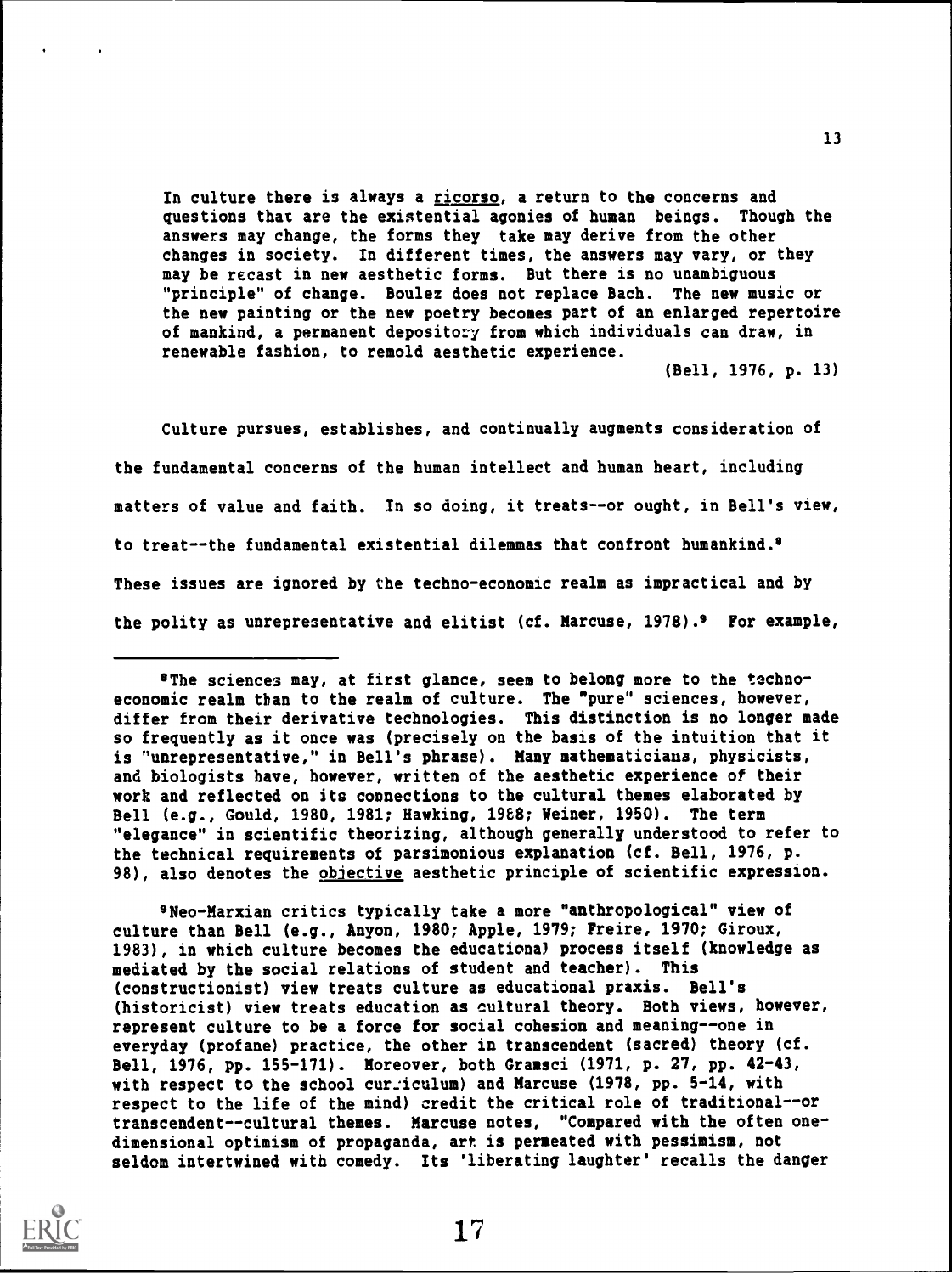basic research in the sciences is not typically funded (by the representative polity, operating on the techo-economic principle of utility) until promising applications, of imputed benefit to representative numbers of citizens, can be anticipated.

The dangerous tensions of capitalist culture derive from the uncoupling of the work ethic and the rewards of work. Bell's conception of the work ethic, however, stresses the socially binding role of culture (a "relinking,"--i.e., literally "re-ligious"--sense of the social compact), rather than an imputed, unreflective, or normative sense of externally imposed obligation. A hedonistic, atomized culture undermines the social compact, reinforcing the alienation of individuals and structuring an immoral (instrumental) sense of what work is for.10 Indeed, notes Bell, though work dominates virtually all adults' waking time, work itself is hardly ever a serious object of consideration in modern fiction (Bell, 1973, p. 95). For Bell, this oversight is a dangerous sign.

Modernism--as a cultural movement--exemplifies this uncoupling for Bell. Modernism seeks to replace the abstraction of aesthetic form with the immediacy of experience (cf. Marcuse, 1978 for a similar critique). In so

and the evil that have passed--this time!" (Marcuse, 1978, p. 14).

<sup>1.</sup> Seldom can the content of work (like the content of learning) validate itself in advanced capitalist societies. For example, although work roles are structured by the principles of functional rationality, seldom do persons perform their work roles in the name of functional rationality. Work in advanced capitalist societies--in part through the mechanism of functional rationality--loses its ipherent meaning (the sense of "vocation," or sacred calling). Persons normally assume work roles for instrumental purposes, as a means to an end capable of justifying (or narcotizing) the anomie inherent in the work role. For most persons, leisure is the end that justifies the boredom, alienation, and anomie of the work role. Tragically, the cultural prerogatives of hedonism and anti-intellectualism apply to the normal use of leisure time.



18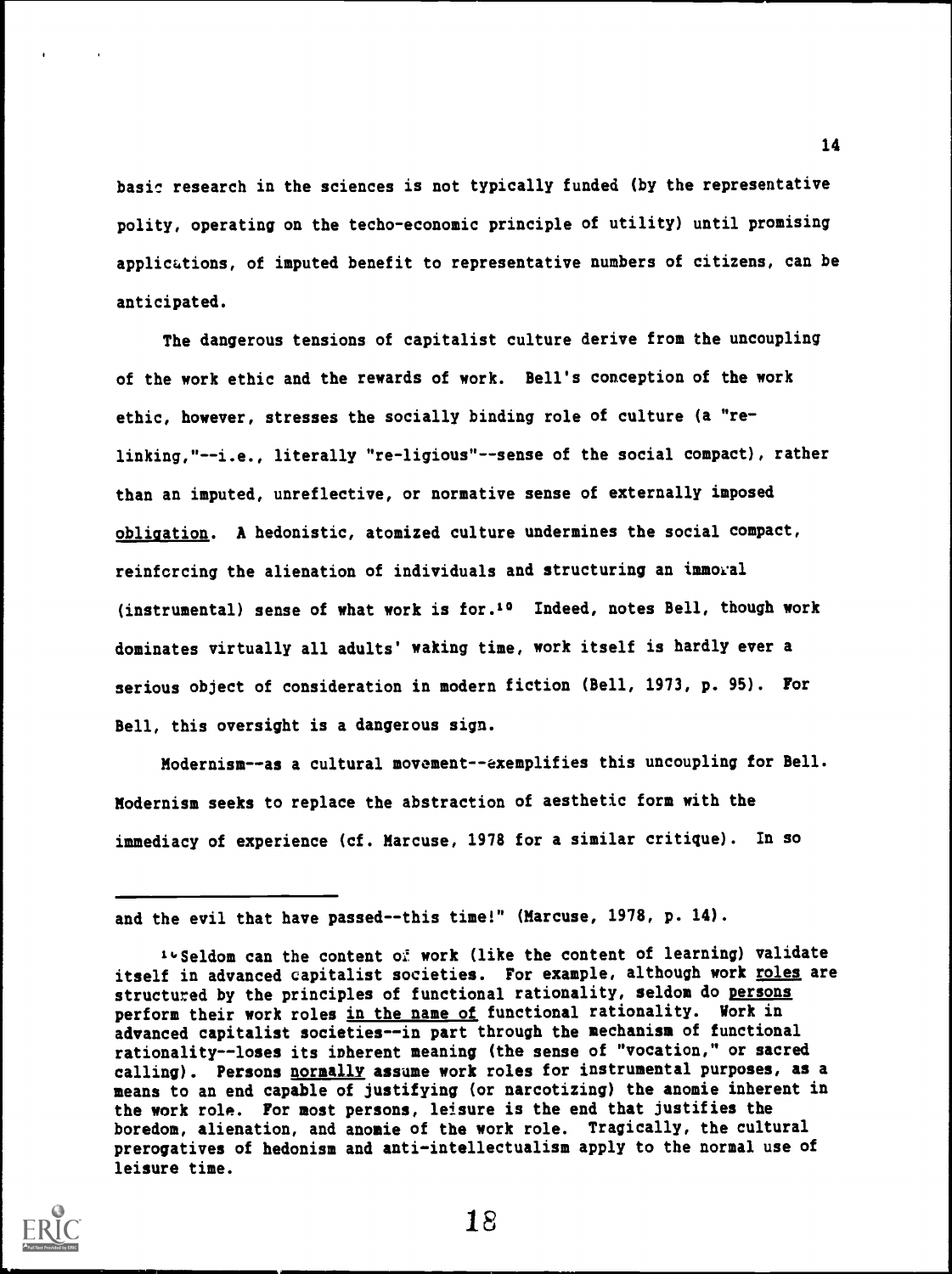doing, it loses the contemplative qualities--the sense of ricorso--that enrich culture:

The extraordinary point is that in all the arts...the modernist impulse has a common syntax of expression....It is...the eclipse of distance between the spectator and the artist, between the aesthetic experience and the work of art....The breakup of aesthetic experience means that one has lost control over the experience--the ability to step back and conduct one's "dialogue" with the art....This is necessarily the case, since the effects that are created derive not from content (some transcendental call, a transfiguration, or a purgation through tragedy or suffering), but almost entirely from technique.

(Bell, 1976, pp. 116-118)

The modernist emphasis on the immediacy of experience and technique emasculates culture as a cohesive social force and undercuts the essential role of culture in addressing the enduring questions of human existence.11 Bell's analysis suggests that the market economy (the "economizing mode" in Bell's phrase) of capitalism itself undermines the social cohesion of advanced capitalist societies, and that the cultural contradictions--as opposed to political-economic contradictions--are the most telling.

This analysis is complex, but basically, the argument includes four interconnected themes. First, modernist culture (that is, contemporary capitalist culture) is an adversary culture that defines itself by its repudiation of tradition. Second, modernist culture (perhaps as a post-

iiIn Bell's view science (as distinguished from technology) is the exception to this rule. Science proceeds more or less firmly on the basis of tradition toward an increasingly sophisticated understanding of the order of the universe. However, both its general scope (which might be termed "natural history" at root) and its general method (the search for elegant laws expressed in the language of mathematics) necessarily exclude speculation about the human condition. Speculation of this order is obviously of critical importance for dealing with such issues as justice, equity, and the meaning of life and death. Science, in short, is too frail a vehicle for consideration of all cultural issues.

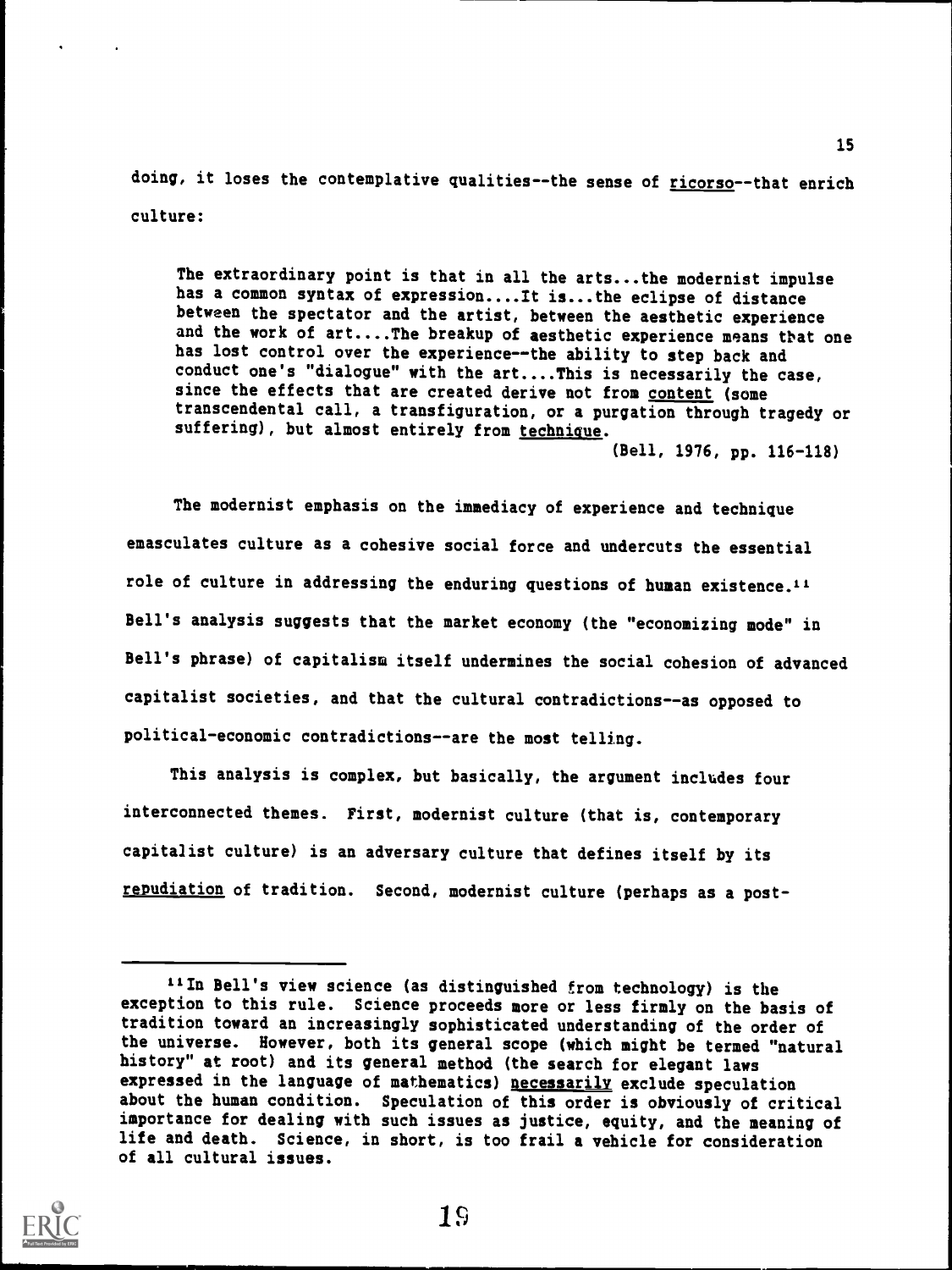romantic phenomenon) is hedonistic and anti-intellectual. It seeks to substitute the thrill of unmediated experience for reflection or contemplation, dissolving the notion of expressive form that is the traditional boundary between art (or knowledge) and life. Third, modernist culture, in its quest for "authenticity," values the idiosyncracies of individual experience over the commonalities  $\sim$ f the human condition. Finally (and ironically, given its quest for authenticity), modernist culture forgoes the representation of content (mimesis), which leads it to emphasize technique.

The contradictions within the culture of capitalism reside principally in the way culture has, via modernism, become uncoupled with tradition. Capitalist culture has, in Bell's view, lost its center (Bell, 1976, pp. 102- 105)- -the construction of the meanings and values that allow any functional society to deal successfully with the enduring dilemmas of the human condition.

Contradictions between culture and the other realms. Contradictions exist not only within the cultural realm, but also between the cultural realm and the other realms. In Bell's analysis the cultural realm becomes increasingly uncoupled with the techno-economic realm, as the case of "mass culture" illustrates (cf. Bell, 1976, p. 99). Mass "culture" is not, of course, culture at all in Bell's view. Mass culture, which his enormous utility in the techno-economic realm, is divided from traditional culture by a

20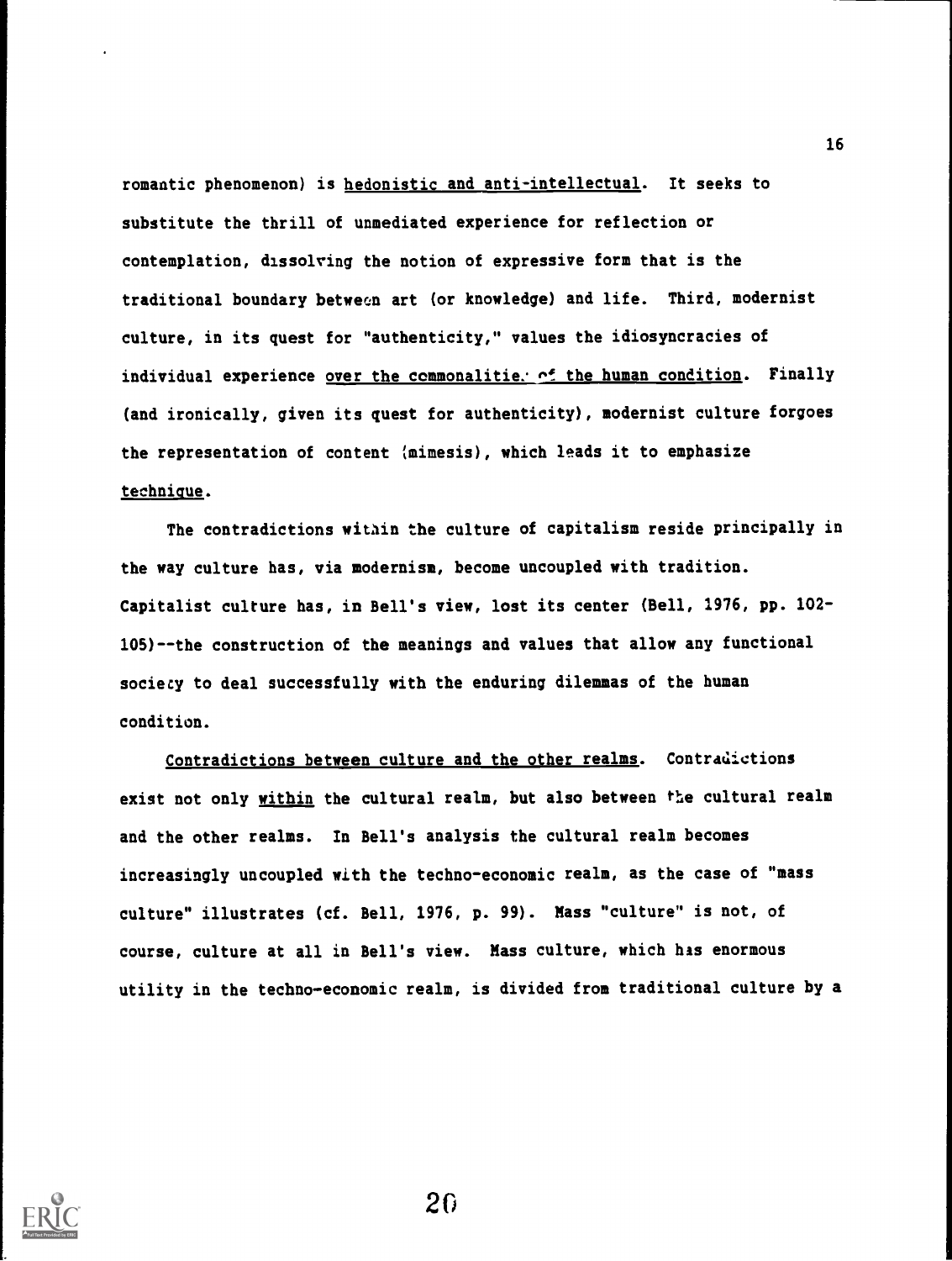wide gulf of convention.<sup>12</sup> It is representative (that is, both participative and mimetic (imitative]), immediate (both quick and accessible), and entertaining (both distracting and amusing). Mass culture conforms to the techno-econcmic principle of utility. It distracts the public from considering the existential dilemmas that lurk beneath the surface of the fragmented polity, and, through its normative appeal, provides a profitable milieu for corporate enterprise.

In this dynamic of culture, the central meaning--the axial principle, if you will--of culture is lost. It is claimed by neither mass nor modernist culture. Moreover, modernism, which might--with better justification than mass culture--reclaim a role in the construction of meaning, both rejects its traditional intellectual roots<sup>13</sup> and celebrates the triviality of the mass culture (as in the "pop art" of the 1960s and 1970s). Needless to say, these contradictions between the cultural and the techno-economic realm are intense, in Bell's analysis.

In the polity (the axial principle of which is participation or representativeness), culture becomes a private matter. Individuals confront an array of expressive forms and stylca, none of which can or ought to be distinguished from one another as more or less worthy. To do so would be to

<sup>13</sup>The historical roots of modernism clearly lie in romanticism, and Bell identifies modernist notions in the works of Flaubert (in literature), Wagner (in music), and Cezanne (in fine art).



<sup>120</sup>ne of the contradictions of modernist culture, in Bell's view, is that mass culture and "high" culture come to resemble one another more and more (as the reader may infer from the list in the next sentence; cf. Bell, 1976, pp. 129-130). This movement, however, is not cultural implosion. Instead, it is based on a disordered profusion of styles, tastes, genres, and traditions.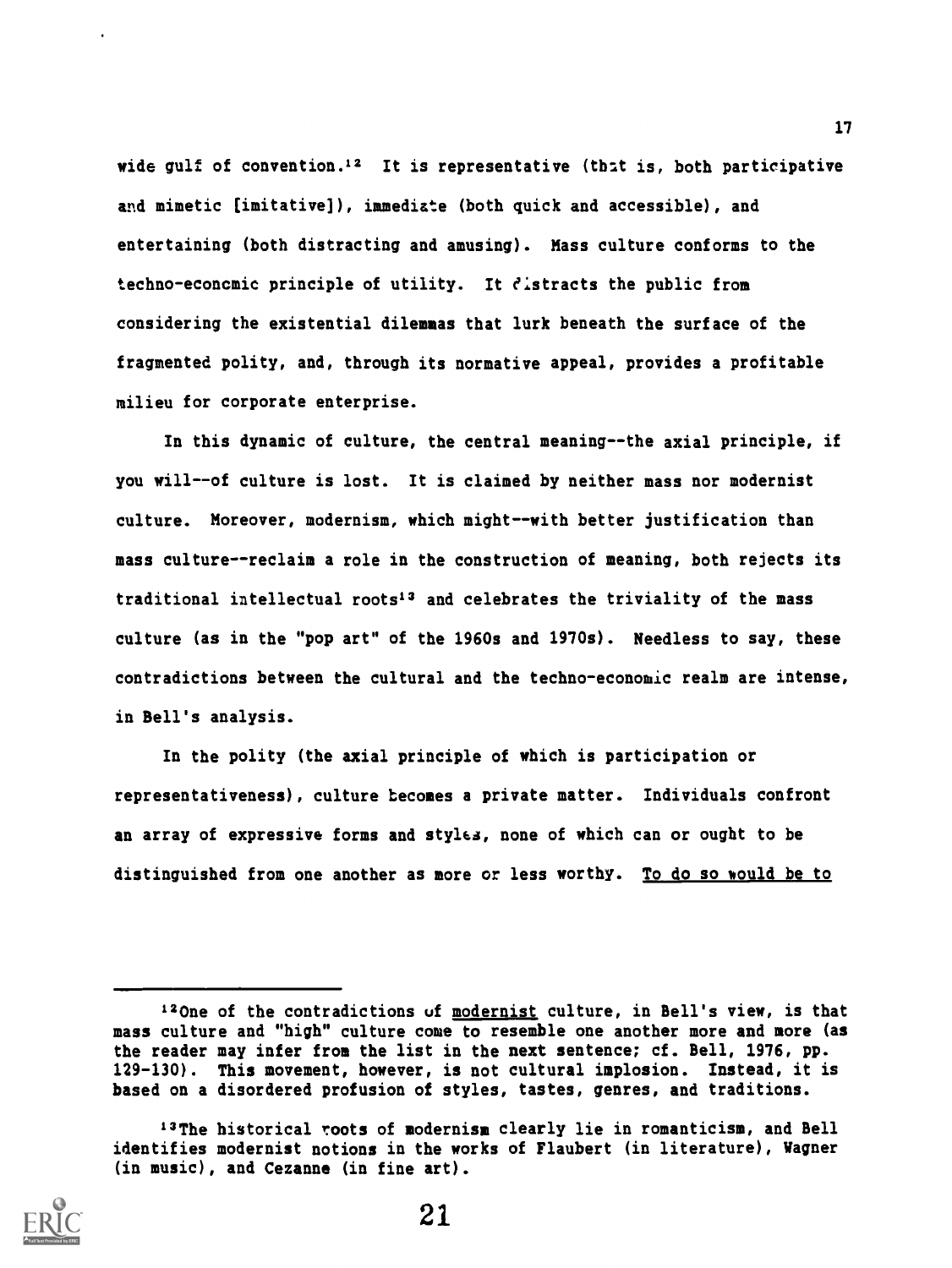invade an individual's privacy. 14 The worth of a particular form or style lies not in the thing itself (or its content or in the issues with which it deals), but in the "individual consumer." Since capitalist culture has abandoned social meaning as an axial principle, this scope for private taste comes to be acknowledged as common sense. As culture is "privatized" in this way, art, literature, and even knowledge (as interpretive meaning) beccue areas of the human experience that are not properly subject to public discussion, since they offend common sense (cf. Bell, 1976, pp. 129-130).

Nonetheless, many observers, both before Bell (1976) and after him (e.g., Giroux, 1983; Gramsci, 1971; Habermas, 1968; Wilson, 1940) have attempted to extend the Marxian analysis into the realm of culture. None of these other analyses takes the narrow view of culture characteristic of Bell. Bell (1976), in a perhaps telling revelation, claims that he is a radical in economics, a liberal in politics, and a conservative in culture (because he credits tradition and authority in cultural matters).<sup>15</sup>

14Bell actually puts the issues somewhat differently, as follows: "The loss of social distance means the loss of manners and the erosion of civility, which has made contact between persons manageable and allowed individuals to have a 'walking space' of their own. In the leveling that ensues, distinctions of speech, taste, and style become erased, so that any one usage, or grammar, is as good as any other. In the personal sense, loss of social distance means an invasion of privacy, in increasing inability to maintain formal relations with others where desirable, to escape the crowd, or to define one's task and work as one's own. In mobilized societies, the individual is submerged in the Party, the group, or the commune. In the hedonistic societies of the West, there is an emphasis on surface relationships and on quick exchanges between individuals that are mediated by personality and appearances" [emphases added] (pp. 117-118).

15 None of the neo-Marxist critics, of course, would dare submit to such a personalized "disjunction of realms." Despite their reluctance, Marxists have never been very clear (even in theory) about what a "radical" culture might be, as Marcuse's (1978) discussion implies. Aesthetic form necessarily distances the observer from observed reality and closes the distance with alternative (past, present, and future) realities. Hence, art is inherently both adversarial and traditional. Bell, in his condemnation of modernism and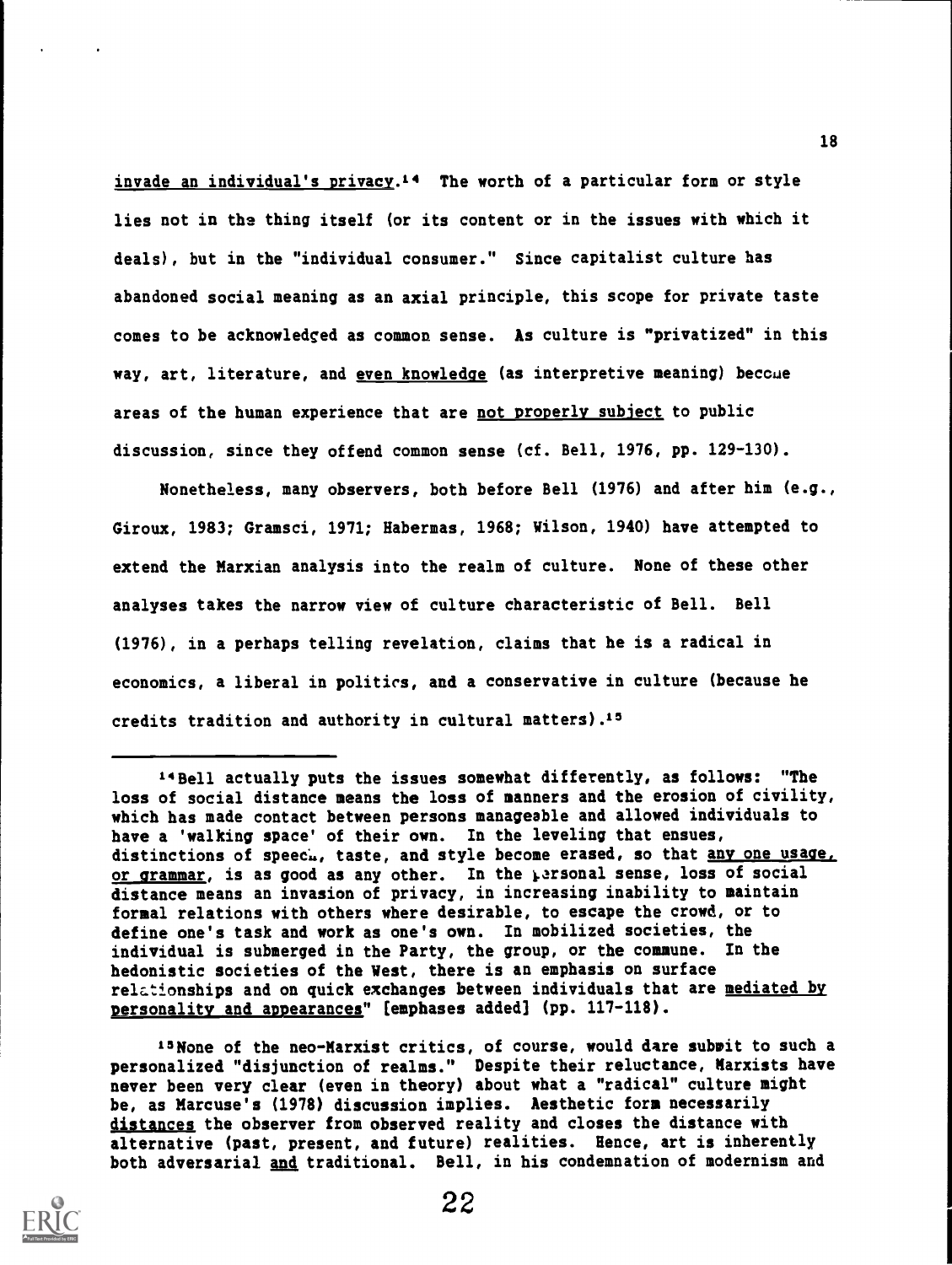#### Applicability of the Theory to Schoolina

Other observers have decried the bureaucratic character of the schools (e.g., Carnoy & Levin, 1985; Collins, 1979; Cremin, 1961) or objected to educators' overt attempts to inculcate specifically useful (usually nefariously useful) non-cognitive traits in schools (Bowles & Gintis, 1976; Katz, 1971; but cf. Committee for Economic Development, 1985; Etzioni, 1985). No recent critic other than Bell has developed the theoretical scope, however, for considering such issues in the context of "high" culture. Practical functionaries (e.g., Bennett, 1987, 1988) or committed academics (e.g., Adler, 1982) espouse the high culture as the ccitent of education, but usually without a sophisticated theory of culture.

The question is not so much the oft-repeated one of whether or not the process of education is itself a science or an art (cf. Gage, 1979), though this issue clearly has interesting cultural implications. Instead, the main question is whether or not the content of education should principally encompass culture and all it entails (art and knowledge in Bell's narrow definition). Related questions concern the relationship of cultural content to the process of education (the nurture of immature minds) and the relationship of content and process to the purposes to which educated minds are applied within the social structure. Phrasing the questions in this way violates conventional wisdom, which views education as a technical conveyance for reaching whatever goals the polity might determine in advance of specifying any educational content or process.

his now dated criticism of the "sensibility of the sixties," is less sensitive to this point than he might stherwise have been.

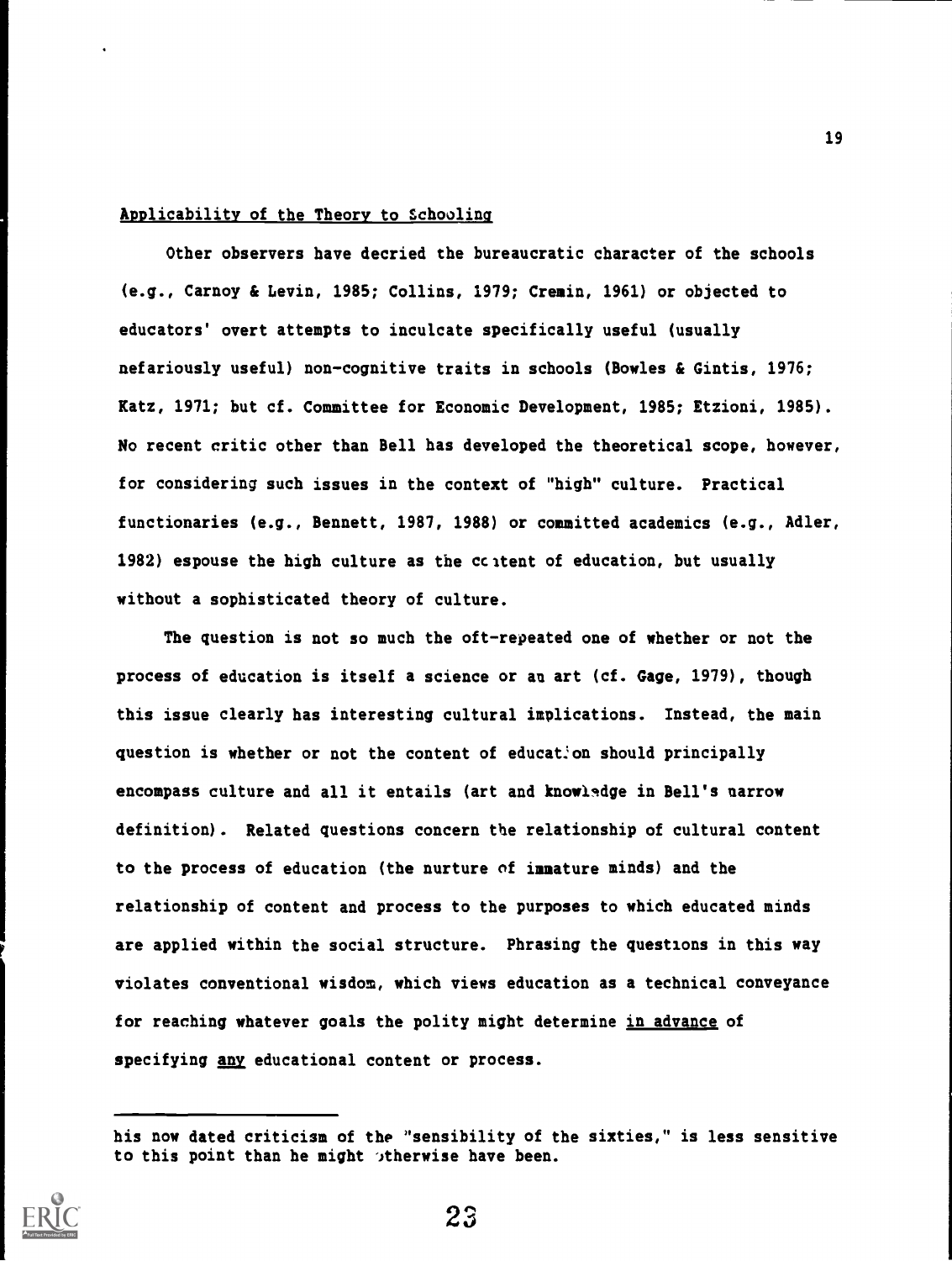Bell's theoretical framework, however, suggests that an alternative view of the relationship between educational content, process, and goals is possible. The following principles apply:

- o First, in Bell's view the content of education is implicit in the culture (with its dangerous tensions in advanced capitalist societies).
- o Second, the process of education attempts to induct students into culture (with "disjunct" results for many American students).
- o Third, the voals of education pertain more to what society does or can do with culture thus maintained and extended (i.e., to the extent that it is maintained and extended).

In particular, the cultural legacy ought, in Bell's view, to shape what schools do (i.e., their goals; cf. Bell 1973, pp. 419-433). In fact, Bell argues, the cultural legacy is the richest, most comprehensive, and most circumspect source of images of desirable future states of being. More typically, however, schools are conceived by the polity as a tabula rasa on which to impress any particular set of instrumental purposes (largely political and economic, rather than cultural, purposes). In this more typical treatment, Bell (1973, 1976) implies, the roles of culture and of education are obscured in schools; others (Grubb, 1985; Stronach, 1988) note that, in pursuing instrumental aims, schools also misrepresent the nature of both the polity and the economy.

## The Disjunction of Educational Goals and Culture

The preceding principles imply a conception of organizational goals that differs from the conventional one (e.g., Simon, 1964). The conventional view posits a hierarchical path through which organizational goals are interpreted



24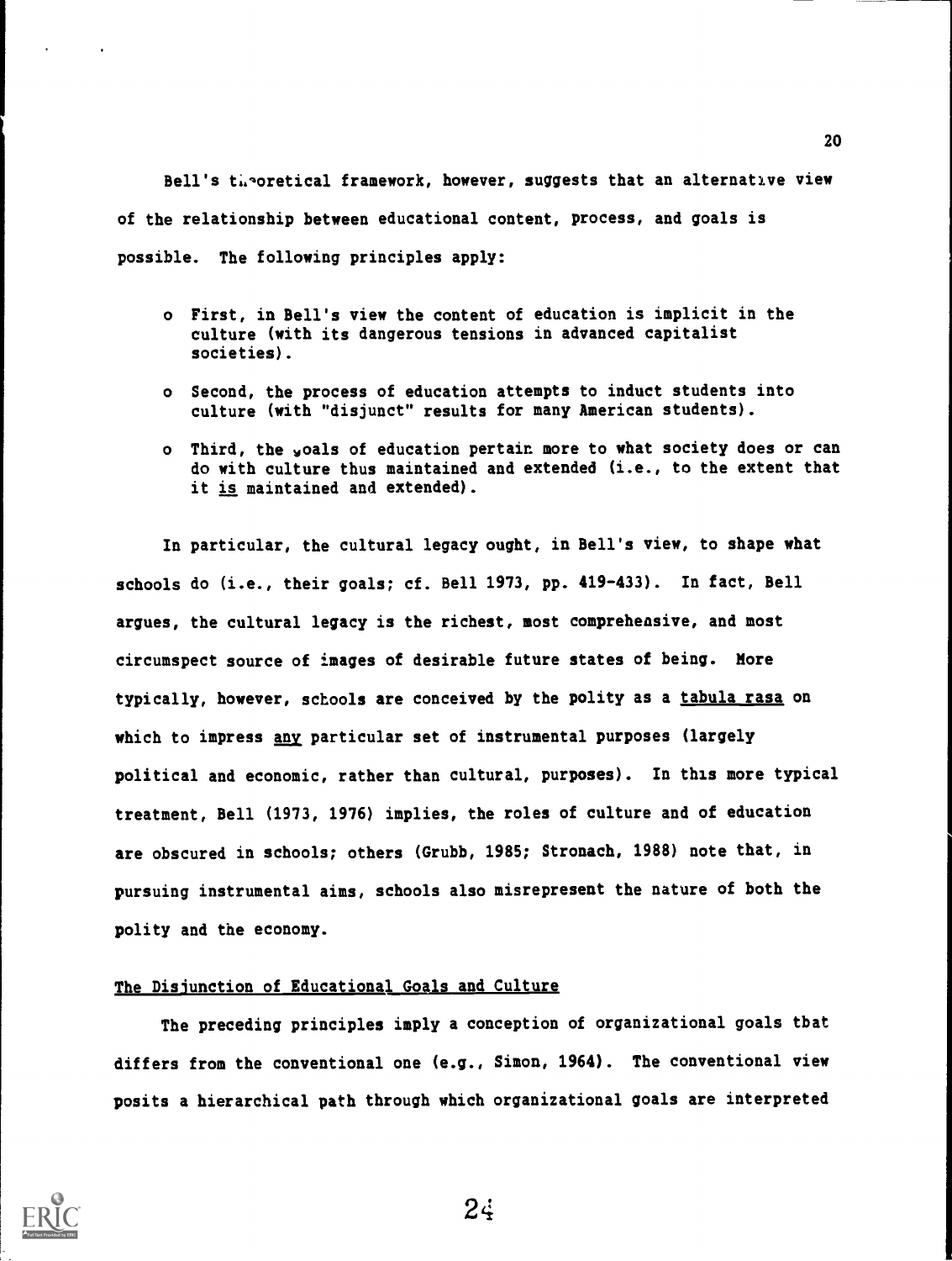to teachers, and by them to students, whose "changed 'ehavior" becomes an operationalized "output" reflective of goal attainment.

In the conventional (ratioialistic) mode, goals take precedence over the content of education; indeed, the content must vary according to goals that are most often derived under the pressure of economic and political exigencies. If the content does not vary as the goals vary, then the polity can justly accuse educators of being unrepresentative and nonresponsive.

Virtually any goal can influence content (e.g., retooling the workforce, reestablishing American economic primacy, achieving cost efficiency, stemming the flow of early school-leavers, and so forth). The cultural legacy, in this conception, is a specialized content reserved for an elite group of students.

Curriculum and instruction: Content and process. The cultural contradictions of capitalism affect both curriculum (content to be made accessible to students) and instruction (the process by which content is made accessible). Good instruction, at least in Bell's view, cannot take place without good curriculum; but with Bell the curriculum must consider the cultural legacy (Bell, 1973, pp. 419-423) to be the body of knowledge that preserves and extends universal ("sacred" or transcendent) meaning. Effective instruction, in this view, would comprise the routines that make the content of education (e.g., the cultural legacy) accessible to students.

Recall that, in Bell's view, the culture of modernism displaces contemplation of artistic form with the thrill of immediate experience (Bell, 1976, p. 117) and an emphasis on technique to the detriment of content. A similar dynamic besets schooling, and the key phrases are "experience" and "relevance." Experiential instructional methods (cf. Wigginton, 1985), while



25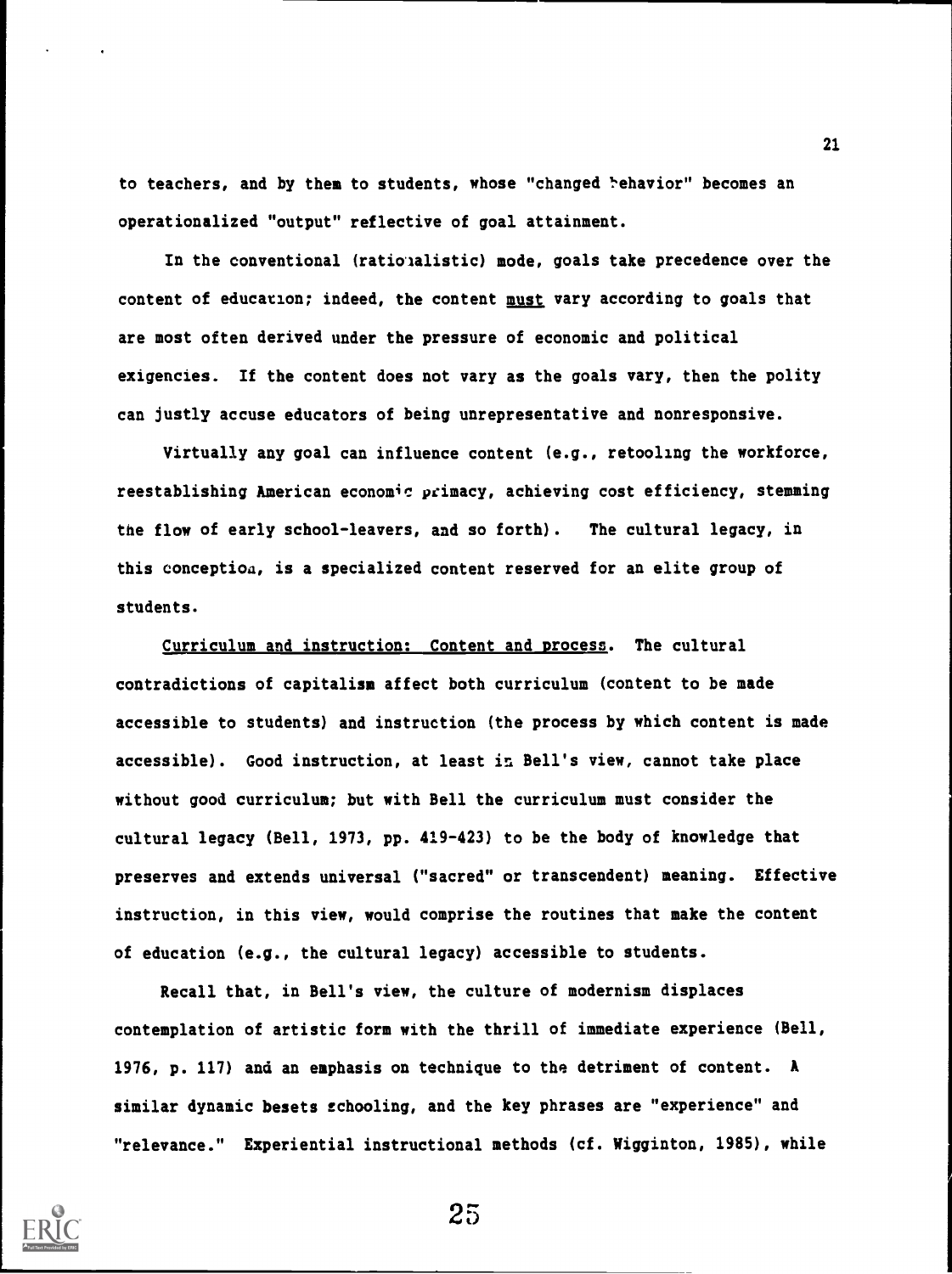powerful motivators of learning, have, as instructional methods, a limited scope. The experiential method of itself does not define the curriculum, nor can it be the principal instructional strategy with which to consider all of history, literature, higher mathematics, foreign languages, or science.<sup>16</sup>

Instruction--as the method by which knowledge is made accessible to students--is a delicate and difficult process of balancing challenge and reward, of keeping ends and means simultaneously in sight. In Bell's view, however, educators tend to equate diversity of experience and enlightenment (attainment of significant knowledge). Experience, however, is not knowledge in Bell's view. Instead,

knowledge is the selective ordering--and reordering--of experience through relevant concepts. Reality is not a bounded world, "out there," to be imprinted on the mind as from a mirror, or a flux of experience to be sampled for its novelties according to one's inclination (or its relevance for "me"), but a set of meanings organized by the mind. (Bell, 1973, p. 422)

As the experiential base of schooling expands, (e.g., vocational education; "cooperative" education; mentorships; career education) knowledge is debased to the status of a technicality (i.e., knowledge as information). And the measure of the worth of any bit of information is its relevance to experience! Experience--especially the subjective experience of the authentic self--in this way becomes the touchstone of knowledge: "What works"

<sup>&</sup>quot;At the same time, experiential methods could he much more widely used to improve instruction in more traditional academic subjects such as these. The question is one of balance and interpretation, rather than the whether or not learning by doing is "more effective" than other modes of learning (reading, thinking, writing). As Bell notes, though knowledge and experience are related, they are not the same--one cannot serve in the other's stead.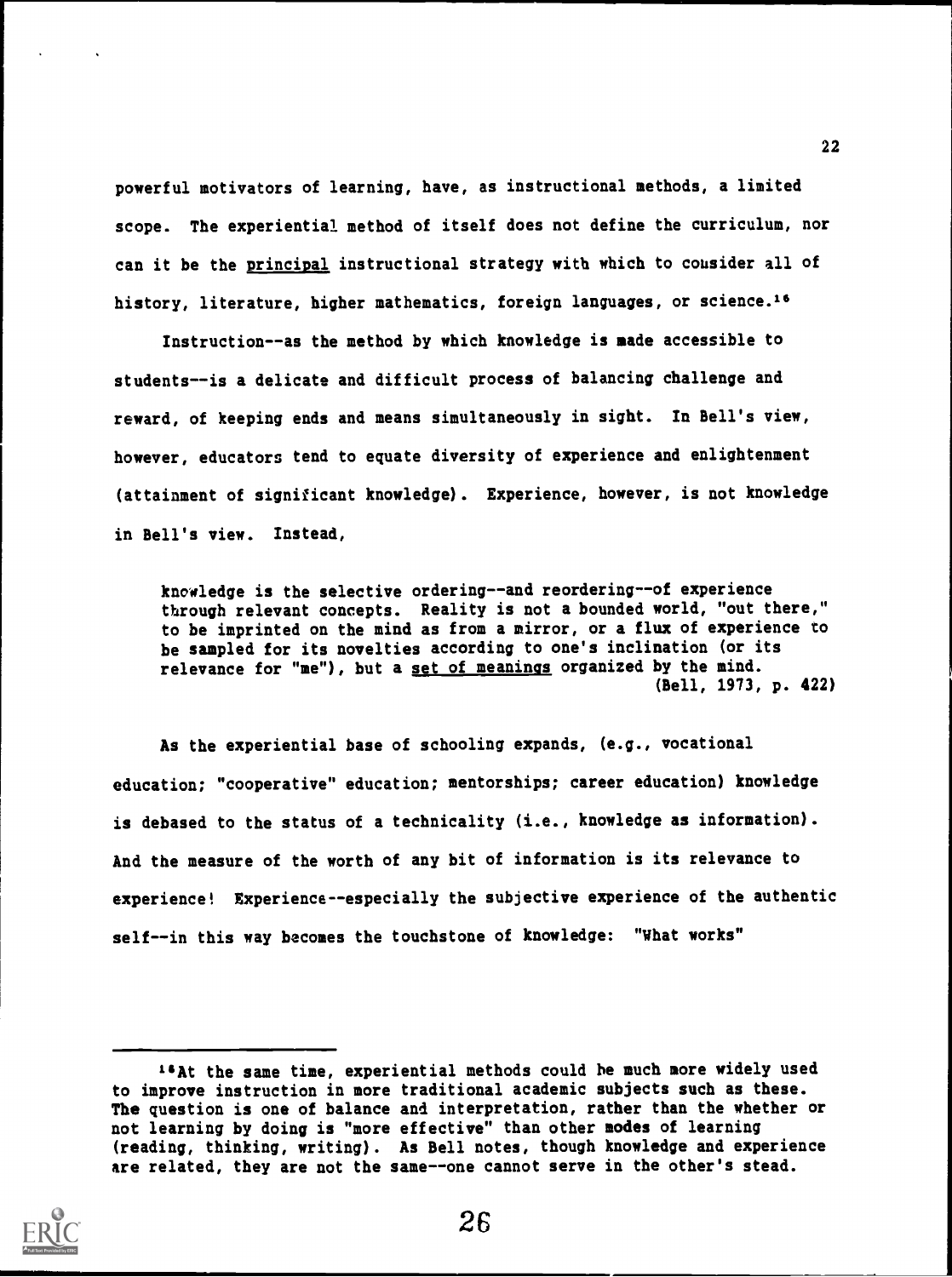$(esspecially for the idiosyncratic individual)$  is sought more than "wha\* makes" sense" (for an idealized human being).<sup>17</sup>

Curriculum and instruction: The higher- and lower-orders. For Bell, justice is the critical issue facing post-industrial society. Although justice and equality are major problems in any society (Bell, 1973; Carnoy, 1982), the fragmented and specialized curricula of the schools reflect not only the cultural disjunctions of capitalist society, but the disjunct curricula threaten to reinforce political disjunctions as well.

American schools are segregated by class and race according to residential patterns (Jencks et al., 1979). The children of workers (the lower orders) get essentialism--basic skills stripped of context and meaning-and the children of elitea (the higher orders) get the perennialist curriculum based on the cultural legacy (Anyon, 1987; Bowles & Gintis, 1976; Wilcox, 1982; Wilcox & Moriarity, 1977). Many (perhaps most) educators therefore denounce perennialism--the curriculum of the cultural legacy--as either an instrument of oppression or as an increasingly irrelevant body of knowledge (e.g., Carnoy, 1982; Giroux, 1983; McLuhan, 1964; Toffler, 1970).

Liberal and radical objections to the perennialist curriculum, however, are founded on the misperception that the perennialist curriculum alone, and not the basic skills curriculum, is elitist. Some observers--and many teachers and administrators--fail to realize that both perennialism (the higher-order curriculum) and essentialism (the lower-order curriculum)

<sup>&</sup>quot;Utility and novelty (techno-economic experiences of what works) or representativeness and power (political experiences of what works) become the criteria for selecting "useful information" (i.e., debased knowledge) in the econouizing mode (also cf. Bell, 1990, p. 47, on the theoretical importance of the "ceaseless urge to 'make it new'").

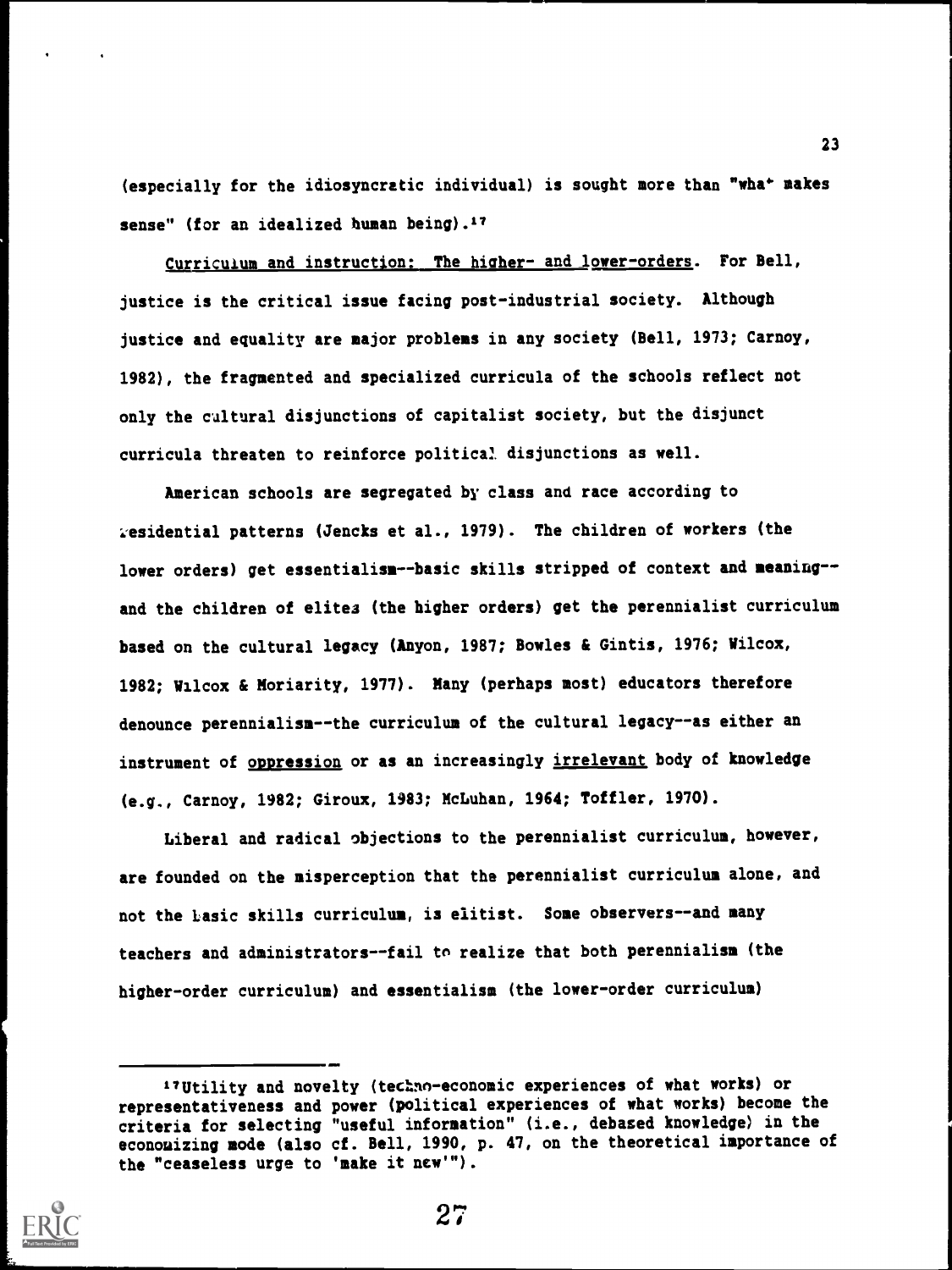together reproduce the social divisions of American society as result of the way i. which contemporary American schools are organized (Bowles & Gintis, 1976; Grubb, 1985; Oakes, 1985).

The instructional methods commonly associated with both the perennialist and essentialist curriculum are condemned by many observers (e.g., Adler, 1982; Keizer, 1988; Wigginton, 1985; Wilcox & Moriarity, 1982). Given the disjtmctions of the curriculum, the ascendancy of experience over knowledge, and problems of cultural access in general, it is difficult to see how public schools engage students in the "selective ordering and reor<sup>2</sup>nring" for the purpose of constructing a "set of meanings." Such instruction is more difficult to achieve widely than inculcation of essential skills, for which so many specific formulas exist (see Joyce et al., 1983, for the familiar list).

For this reason it is telling that the failure to create an equitable distribution of essential skills in the workforce<sup>18</sup> is the major on-going criticism directed at the schools by representatives of the political and techno-economic realms (e.g., Committee for Economic Development, 1985; National Commission on Excellence in Education, 1983). While ignoring their major cultural mission (according to Bell), schools also in the more limited mission. Neo-Marxian observers (e.g., Bowles & Gintis, 1976) would point out that schools are supposed to fail in this way: they teach children their places in the adult world, in which some citizens are winners and some are losers. Bell would, perhaps, point to the larger failure as the cause of the more narrow failure. In his view, the hedonism and anti-intellectualism of

<sup>18</sup> Human capital theory--as a specialization of neoclassical economics-treats students as sites of skill development. Hence, the educational problem of basic skills may be viewed as a techno-economic problem of distribution rather than as the cultural problem of human meanings and values.



28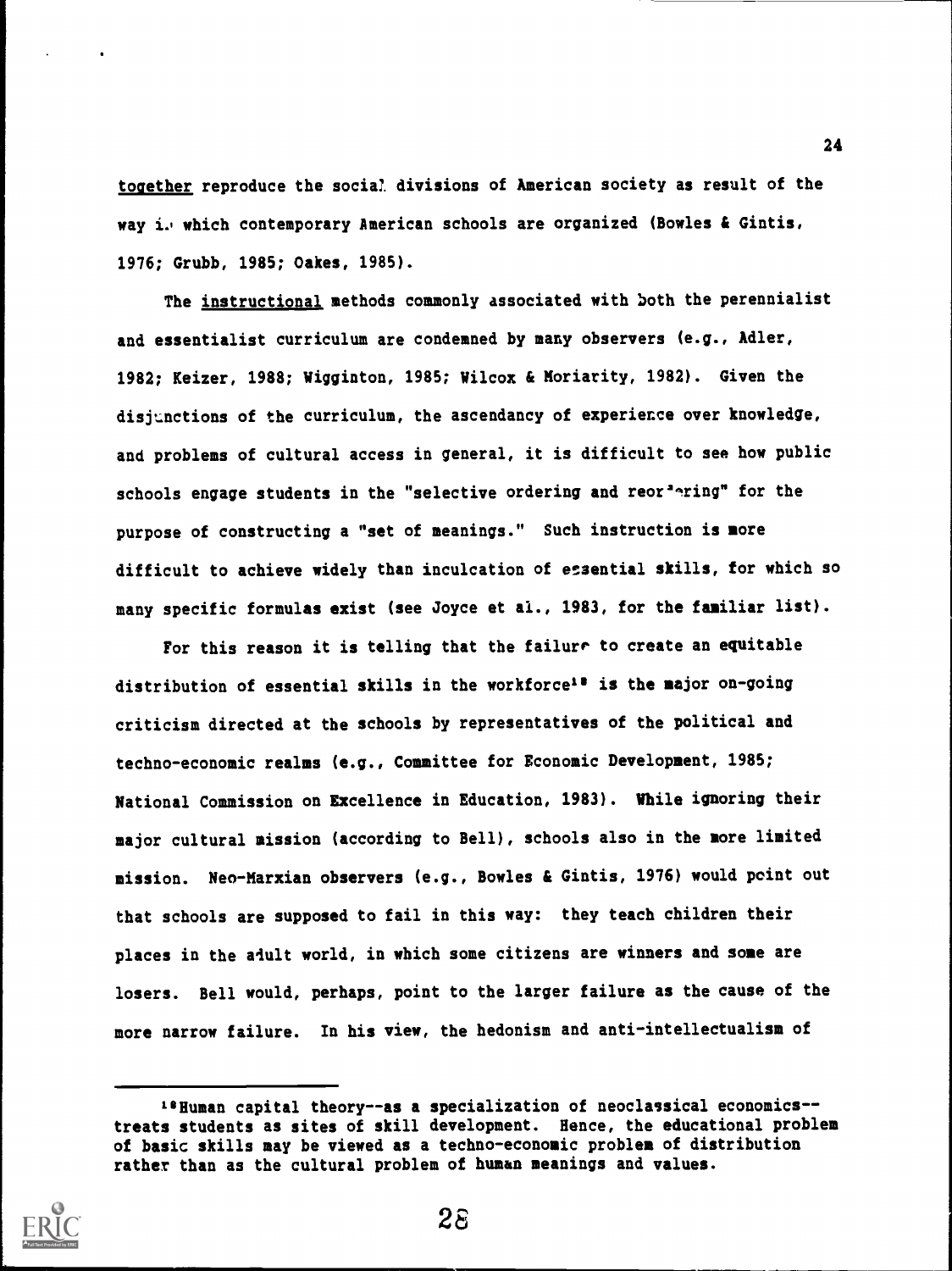the cultural realm doom schools even to fail in the more narrow task of training basic skills. Children, unlike adult workers, cannot find a justification sufficient for performing a role (i.e., the role of student) that feels alienating and boring. As unreflective creatures of the culture, children know from an early age that the irrelevance of schoolwork is the mark of a deficient experience.

#### Culture and the Effectiveness of Schooling

The preceding discussion suggests that assessments of the effectiveness of schooling based on the attainment of organizational goals is misguided. Three contradictions are apparent. First, goals do not reflect the proper content of education. Second, the operative goals of schools (e.g., reproduction of existing inequities, restoration of global economic domination, compliance training, provision of custodial care) are not ethically worthy. Finally, Bell (1973) contends, education's proper realm is culture, for all that schools try (in vain!) to conform to techno-economic goals imposed on them by a hypothetically representative polity.

Education's proper realm, Bell contends, is culture. If education belongs to the realm of culture, then schools arguably are the most visible social institutions for the maintenance and extension of culture (as art and knowledge). The source of culture is not, however, the school itself. The culture--to which schools would, under Bell's conception, provide students access--is something the school must appropriate from outside itself.

This condition suggests that--at least in this analytic mode--the effectiveness schooling may be better gauged by the extent to which it gathers the necessary resources to make the cultural legacy accessible to students.

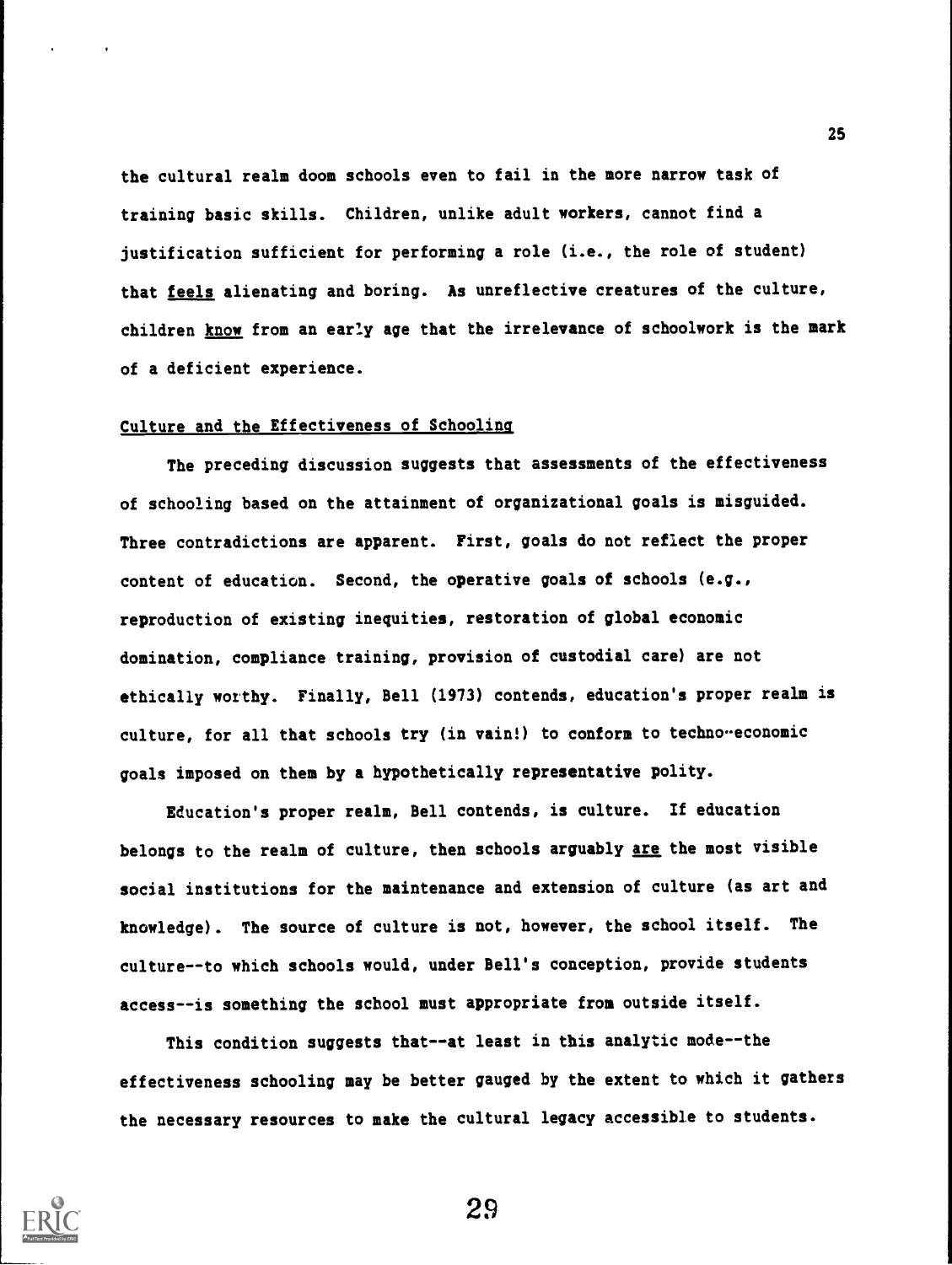Several resources are relevant to this analysis, chief of which is access to the cultural legacy itself. Additional resources include the fiscal and human resources provided by the polity for the operation of schools. In addition, the social capital (Coleman, 1988a, 1988b) that supports students' commitment to understanding the cultural legacy outside of school is especially relevant.

Impediments to the schools' appropriation of culture are both internal and external. The external impediments are potentially the most debilitating to the educational mission. They include (1) access to the culture itself and (2) the erosion in advanced capitalist societies of the "social capital" that both maintains the cultural legacy and extends that legacy through its "investment" in education (cf. Coleman, 1988a, 1988b). Internal impediments, though less serious, necessarily have a more immediate debilitating effect; in part, they serve as blinders to protect educators from perception of the more general, external impediments. Important internal impediments include (1) limited human resources and (2) the economizing node (i.e., limited fiscal resources). Each of these four impediments is considered next, respectively.

Access to culture. Impediments to the schools' appropriation of culture are both internal and external. The most serious cultural threat, in Bell's analysis, is external. Contemporary capitalist culture is hedonistic, egocentric, anti-intellectual, and adversarial. It turns its back on both its historical legacy and on representation of the human condition. It is neither contemplative nor reflexive, as it should properly be in order to conform to the axial principle that gives definition to any culture. If schools seek to appropriate only the (modernist) culture, they will also appropriate the contradictions that negate apprehension of the cultural legacy--the cohesive, traditional culture still accessible to a few advantaged individuals.



30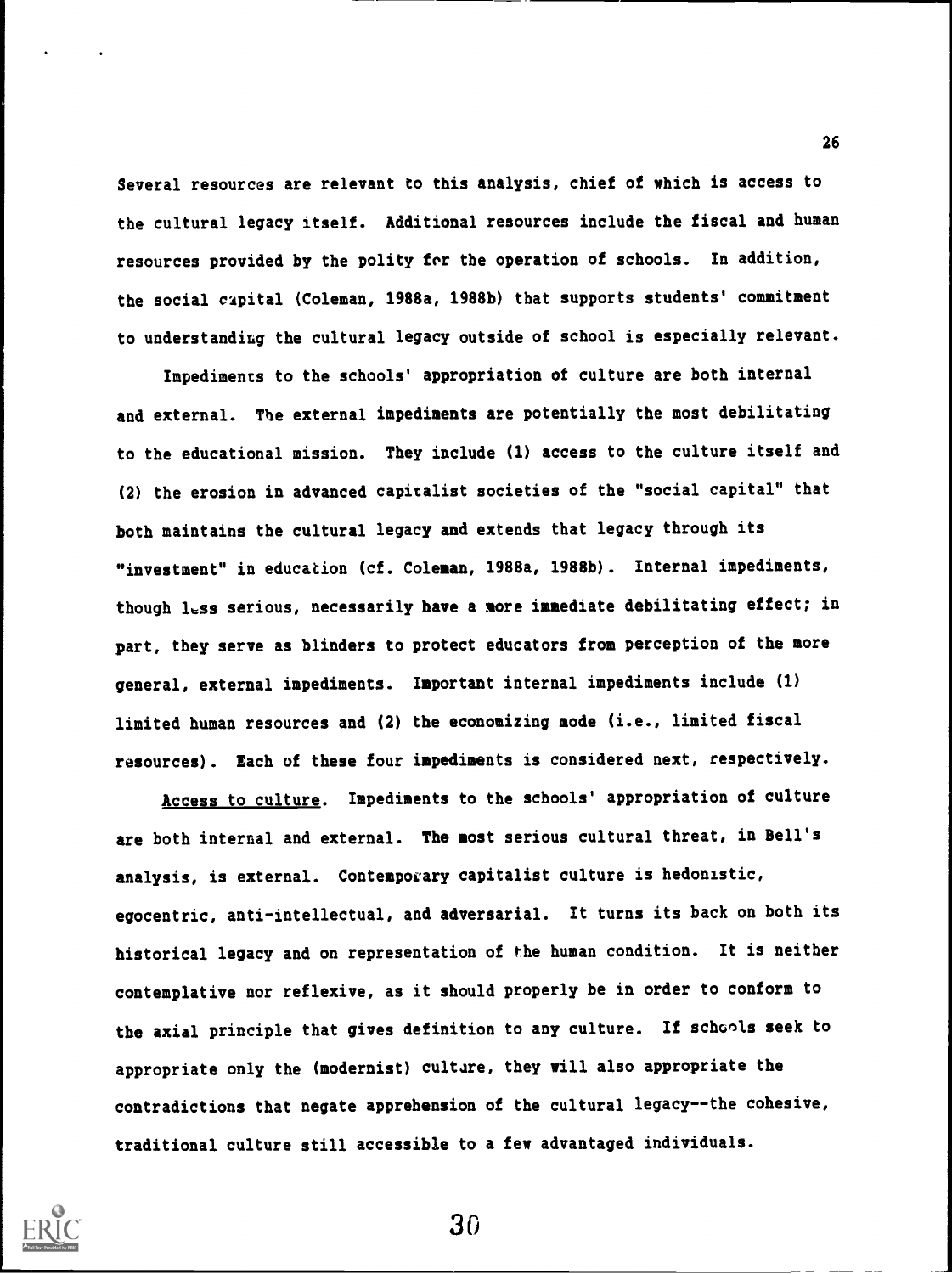Access to social capital. James Coleman (1988a, 1988b) proposes the construct of "social capital" to explain why similar children in comparable schools achieve at different levels. The construct is the educational analogy of "human capital" in neo-classical economics. Just as human capital accounted for hitherto unexplained variance in Gross National Product, so social capital is offered to account for hitherto unexplained variance in student achievement. Whether the new construct will lend itself to successful application and replicable results remains to be seen.

Nonetheless, the construct has cultural derivations and implications is appropriately included in this analysis. Coleman's insight arises from his comparative study of Catholic and public high schools. Among the differences in the two cohorts of schools, Coleman noted the involvement of parents, grandparents, and neighbors in their own and others' children upbringing, characteristic of Catholic, but not public, schools (Coleman & Hoffer, 1987).

For the purposes of this essay, the possible access social capital might have provided to the cultural legacy of Catholicism is most intriguing. The curriculum tends more toward perennialism than essentialism in Catholic schools than in public schools, though instructional methods are not are not very different, and the desiderata of utility, and--especially--efficiency are very much in place (Coleman & Hoffer, 1987). At the same time, many Catholic schools enroll minority students to the same extent as public schools.

Catholic schools may be an example of schools that face fewer problems in accessing the cultural legacy. According to Coleman's findings, students tend to perform better in Catholic schools because intergenerational netwcrks reinforce norms of scholarship. In Adolescent Society (1961) Coleman had stated the alternative view with respect to public schools:



31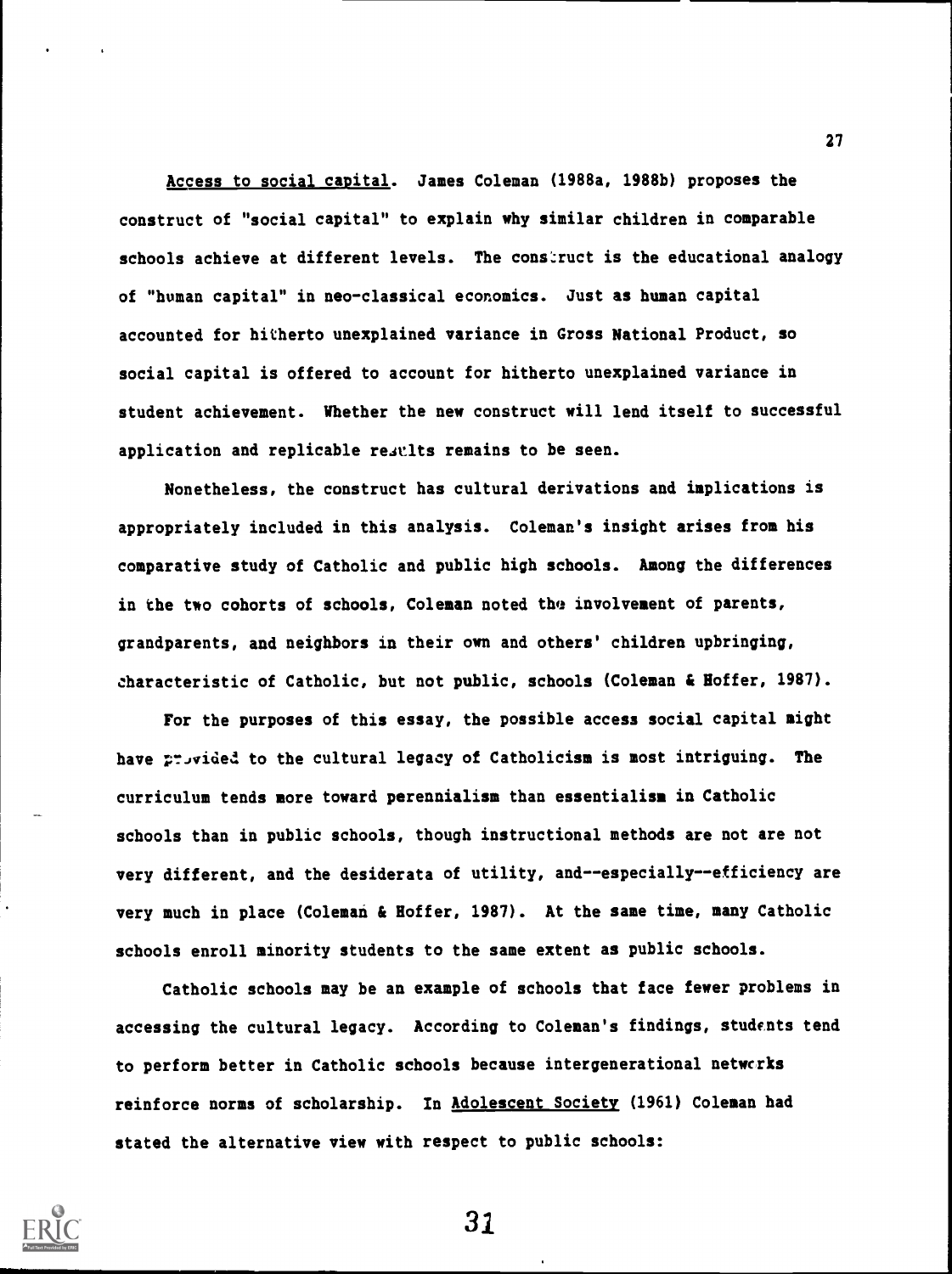The average boy, as an individual, appears to be more oriented to scholarship than is the social system of the high school. The norms of the system constitute more than an aggregate of individual attitudes; they actually pull these attitudes away from scholarship. The implication is striking: The adolescents themselves are not be to held responsible for the norms of their adolescent cultures. (Coleman, 1961, p. 304)

Whether or not the construct of social capital will prove equally useful in accounting for student achievement in public schools--where access to the cultural legacy may be less direct than in Catholic schools--remains to be seen. Nevertheless, the intergenerational care and nurture of children is, as Coleman and many others have noted, not a feature of life in advanced capitalist nations. The erosion of social capital must, as it affects education, be regarded as yet another cultural contradiction to be investigated within advanced capitalism.19

Access to human resources. The chief internal threat to cultural access concerns teachers' and principals'.personal internalization of the cultural legacy. The culture, properly dealt with in schools, is an accumulation of knowledge and a reflection (by students and teachers alike) on that cumulation20. School staff, however, are not educated (before they themselves become educators) to be transmit--or even to value--the cultural legacy

<sup>20</sup> Such reflection may be, as in Bell (1973), a reflection on the accumulated legacy, or as in Giroux (1983), on the process of cumulation in which students and teachers engage mutually.



x

<sup>19</sup> Bell pays scant attention to such issues, however. He deals with all such practical questions, after Joseph Schumpeter, under the rubric of "fiscal sociology," the history of how the advanced capitalist State balances the imperative to accumulate capital and the burgeoning needs of both individuals and the interest groups that represent them. He suggests that the postindustrial world will require a definition of positive "group rights" (e.g., as of children) that will to some extent supercede the negative "individual rights" of the liberal polity (Bell, 1976, pp. 196-198).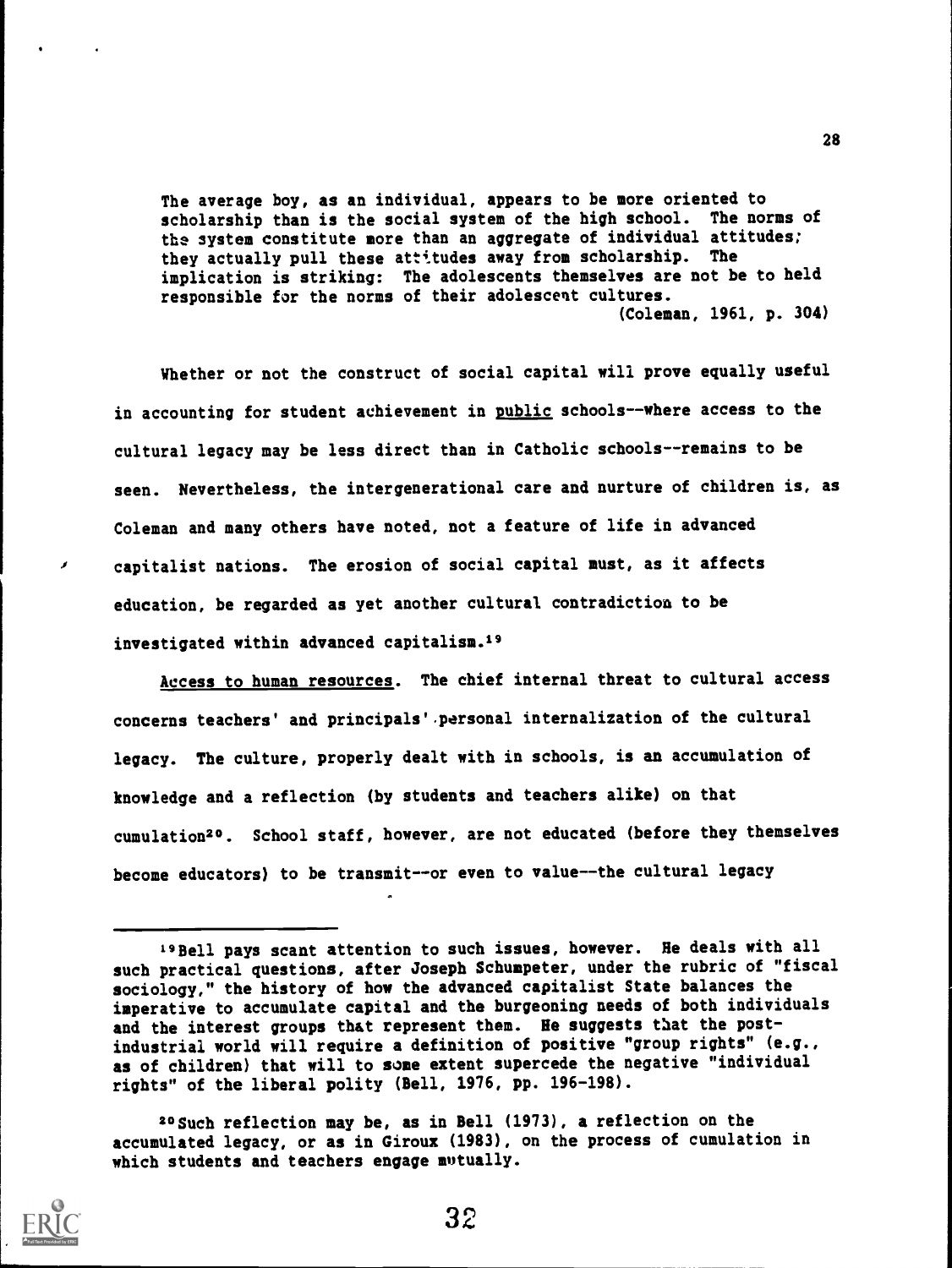(Schlecthy & Vance, 1983; Weaver, 1983). Moreover, subsequent socialization within the profession reinforces teachers' alienation from the cultural legacy (Brown, 1967; Kuhlman & Hoy, 1974; Lortie, 1975). Finally, teachers most likely to leave the profession may well be those with the strongest links to the cultural legacy (cf. Weaver, 1983). In short, the "culture" of schools is itself an impediment to access to the cultural legacy.

Access to fiscal resources. In education, fiscal resources are needed to provide those most inefficient of human resources, personal interaction and contemplation (cf. Rage, 1965). Thus, another internal threat concerns the prevalent influence of the economizing mode (the principles and structures of the techno-economic realm) within schools. This influence inevitably tends to subvert the role of schools as social institutions that maintain and extend culture. As Bell notes, the progress of culture is not based on the economizing principles of innovation, efficiency, or utility; nonetheless these very principles characterize American education (DeYoung, 1989; Spring, 1985; Tyack, 1974).

Innovation relates to the concern of American business with novelty. In business, novelty is associated with the development and marketing of new products. In education, novelty is reflected in the enduring preoccupation of educators with the reform of schooling (Cuban, 1982; Katz, 1968, 1971; Spring, 1986).21 Educational innovations translate directly into new products, which are usually produced by private enterprise. When public funds support the development of new educational products, private enterprise benefits twice. The most successful innovations in American education have arisen during the

<sup>21.</sup> Many observers refer to educational fads. See Mitchell (1979) for a literate and amusing view of educational fads.



33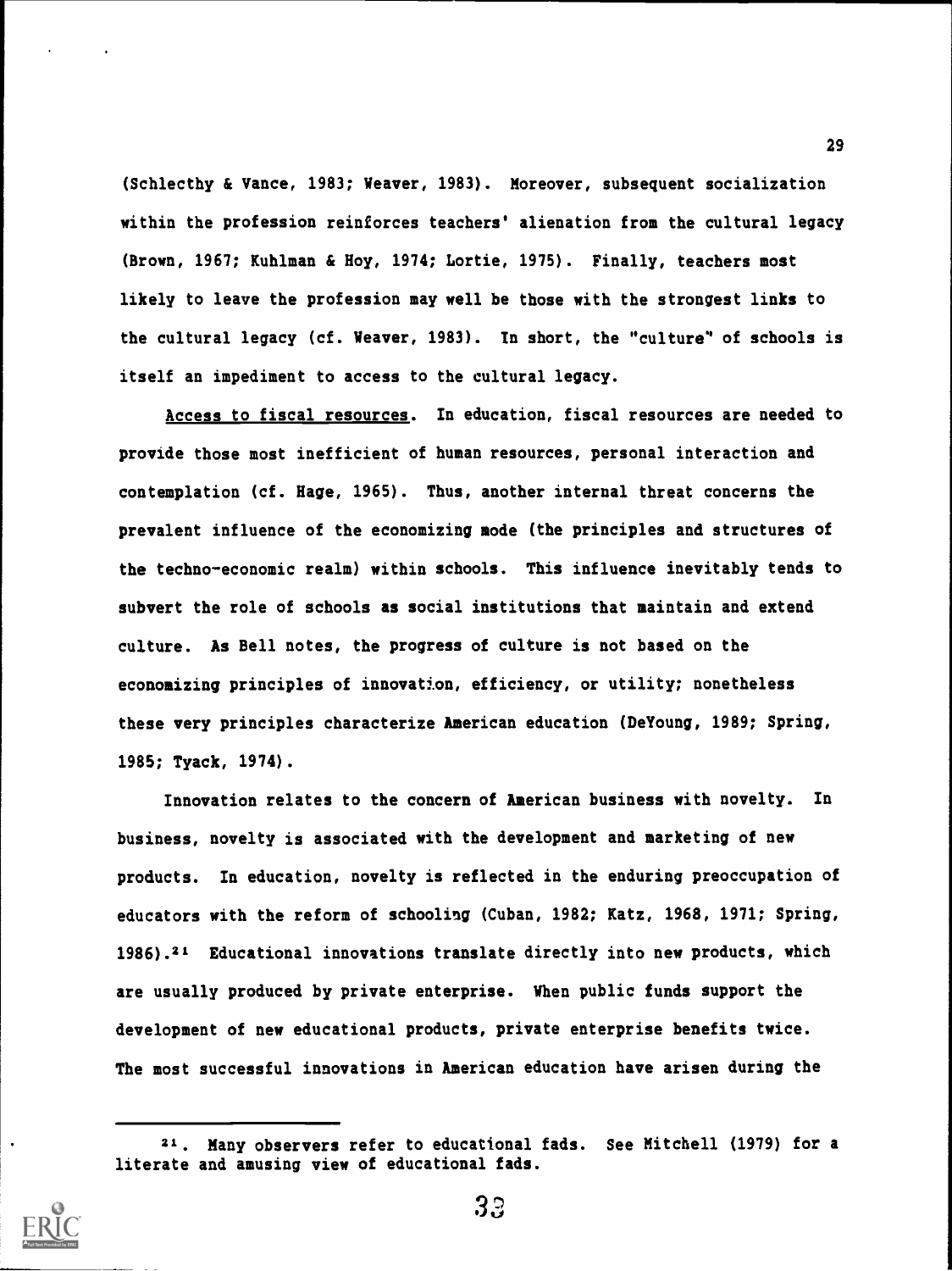most conservative political eras: the beginnings of consolidation and the common school (1840-1860); scientific management (1890-1920); new math and science curricula (late 1950s); and school effectiveness (1980s) (Callahan, 1962; Cremin, 1961; Cuban, 1985; Katz, 1968; Spring, 1986).

Efficiency encompasses the consensus about operations. Efficiency refers, at base, to completion of a required function for the least possible cost. In industrial operations, quality control is able to determine when increased efficiency interferes with quality. No such standards exist in education. The influential Rand Corporation summed up contemporary educational attitudes about efficiency in 1974:

Increasing expenditures on traditional educational practices is not likely to improve educational outcomes substantially. There seem to be opportunities for significant reduction or redirection of educational expenditures without deterioration in educational outcomes. (Averch et al., 1974, pp. 171-175)

Utility is the principle that justifies the instrumental goals set for schools by the polity. With respect to culture, the principle of utility demands that schools demonstrate what function students' knowledge of the cultural legacy would serve before funds might be allocated for that purpose. While the perennialist curriculum, as suggested above, is most often viewed as the preserve of academically talented students, it is interesting to observe how few programs for talented children actually address the cultural legacy (A. Howley, 1986; C. Howley, 1987). Apparently, even when viewed as appropriate, such a curriculum is not considered to be useful.

Hence, the external and internal cultural threats to content also make themselves felt in the process of schooling, namely the internal organization of schools, districts, and state and national systems of "education." The



34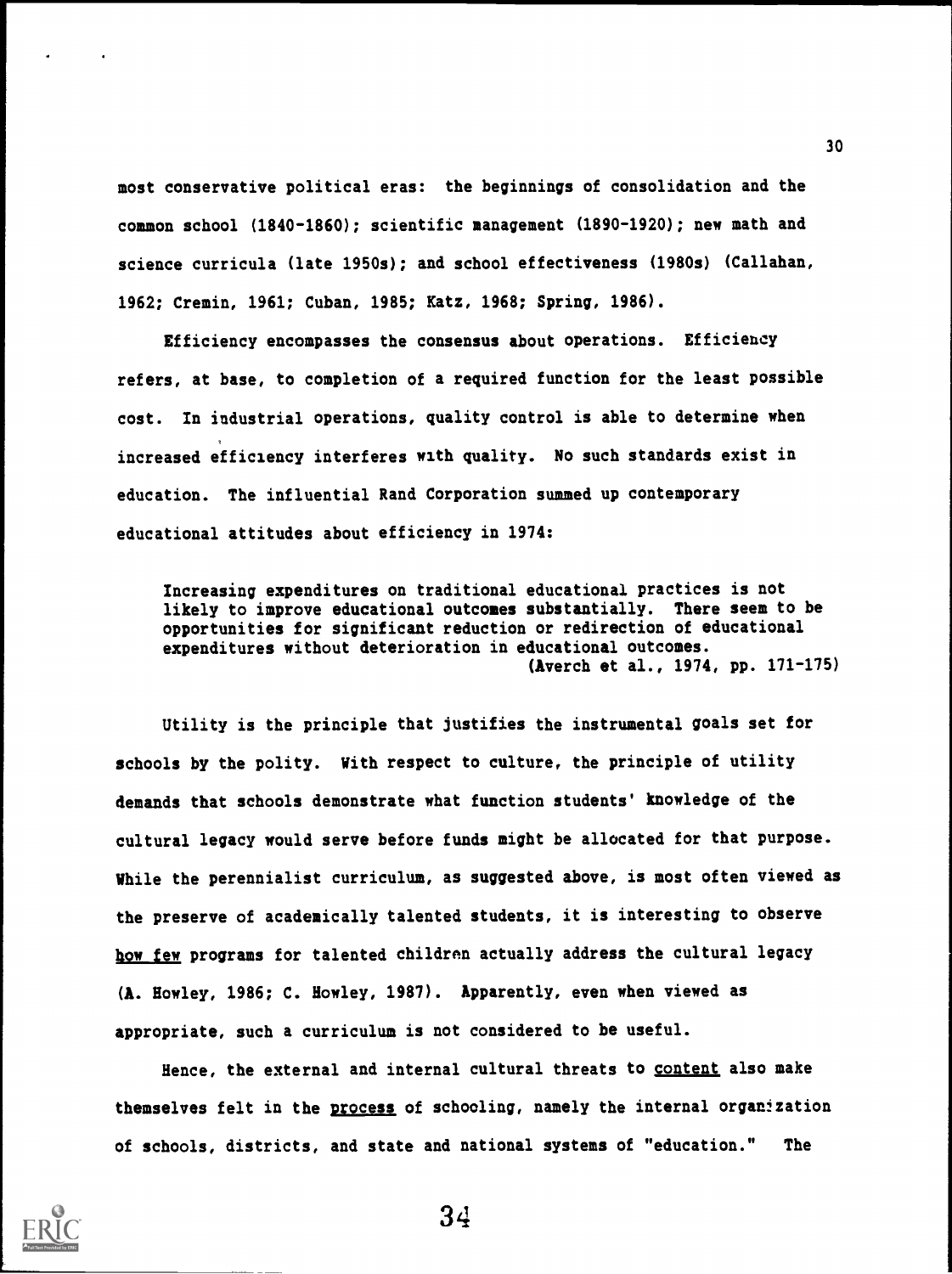history of American education, as Tyack (1974) tells it, is the search for standardized educational procedures, "the one best system." Today, the techno-economic principles of utility, efficiency, and innovation characterize the operation of virtually all American schools (cf. Cremin, 1961, 1980; DeYoung, 1989; Katz, 1971; Spring, 1976; Tyack, 1974). Standardized schooling reduces teachers' autonomy (Katz, 1971; McNeil, 1985; Samuels, 1970; Smith & DeYoung, 1988; Wigginton, 1985) ana deprives communities of influence over the fiscal and human resources that support the education of their children. (Dunne, 1983; Sher, 1977, 1986).

#### Schools as Unlikely Sites of Education

The way in which access to the content of  $e^*$  cation is denied schools, and the way in which the process of education reinforces that denial, suggests that the institutional role of schools in maintaining and extending the cultural legacy has become problematic. The location of the culture outside the schools implies that education is not to be found only in contemporary schools, as observers are wont to note (e.g., Bell, 1973; Cremin, 1980; Spring, 1985).

A compelling argument can, in fact, be made--on the basis of Bell's analysis--that schools face barriers that make them unlikely sites for education. Three tendencies constitute these barriers: (1) the privatization of the culture (in the sense articulated by Bell); (2) the uncoupling of the work ethic and the rewards of work (with the emphasis intended by Bell, and noted above); and (3) the denigration of learning in favor of unmediated experience by the "representative" polity. These barriers contradict the school's role as the primary social institution for maintaining and extending



35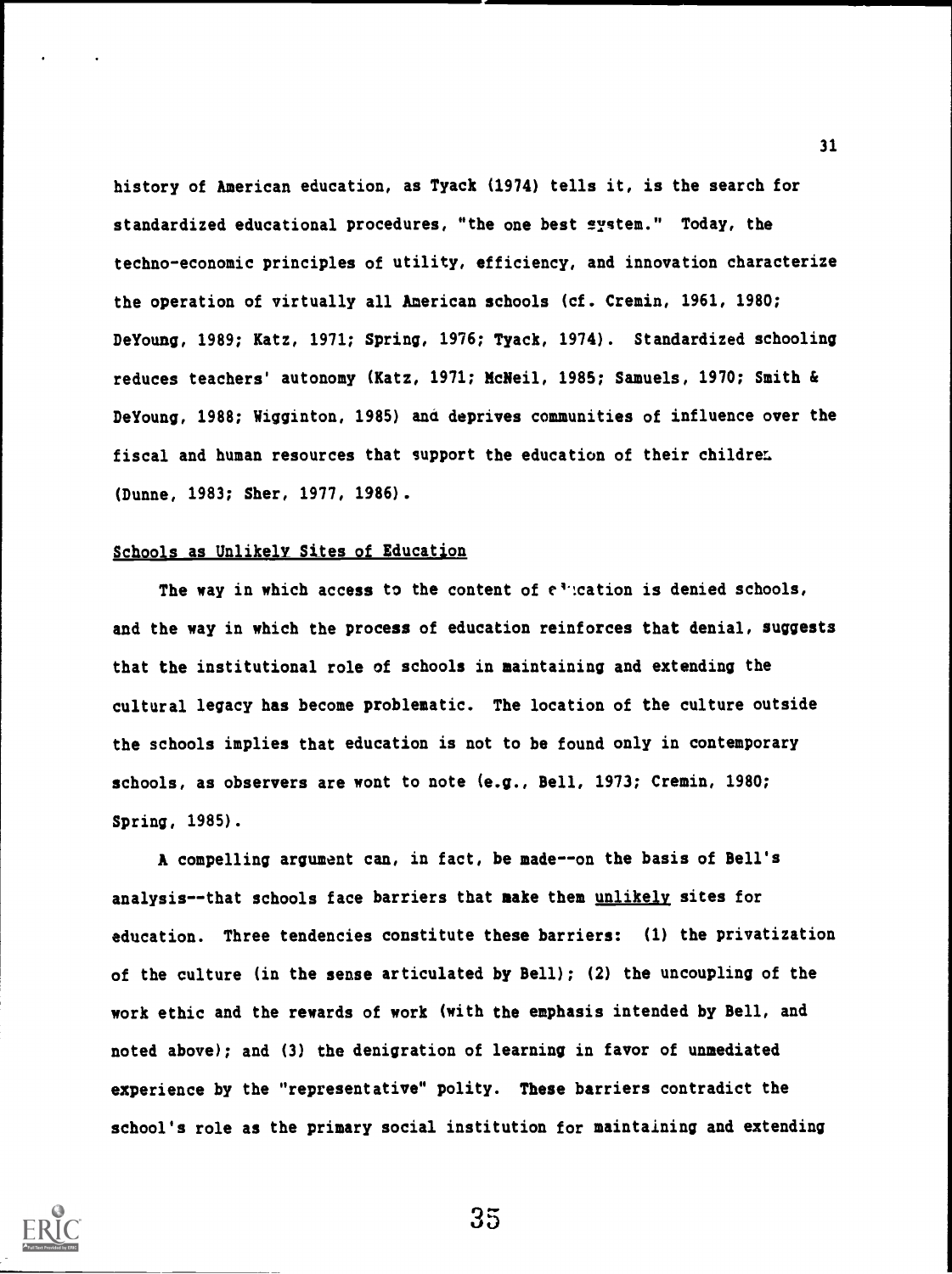the culture.

The privatizatior of culture is perhaps the most stifling influence on education. It represents the schools' loss of authority and legitimacy in the cultural realm. When culture is made the private preserve of the "authentic" individual, a formal social institution for the maintenance and extension cf culture is no longer needed. Of course, the informal institutions of the mass culture are thus freed to serve as sources for the authority and legitimacy still desperately needed by the presumably authentic, but "deracinated," individual (Bell, p. 119), an eventuality that contributes to the culture's further estrangement from the educative function.

The uncoupling of the work ethic and the rewards of work is not quite so Calvinistic an observation as it seems. The observation concerns the inherent ("sacred," in Weber's language, or "transcendent," in Eell's formulation) meaning of life (work) and knowledge. At root, this cultural observation pertains to the loss of truth, as something grounded in the objective world. In a culture sundered from a vision of the truth, neither work, nor any lived experience, nor knowledge, nor art can pretend significance that transcends itself. The inevitably painful quality of real learning, then, becomes a mere unpleasantness, to be avoided if possible. The uncoupling of the work ethic and the rewards of work destroys the motive for learning.

As the motive for learning is lost, individuals derive satisfaction from the phantasmagoria of experiences and simulated experiences marketed in the mass culture. The schools are as subject to such market forces (i.e., "such economizing forces") as any enterprise. As students' willingness to suffer the pain of reading, writing, or conceptualizing mathematical ideas becomes more and more attenuated under the influence of the hedonistic, anti-

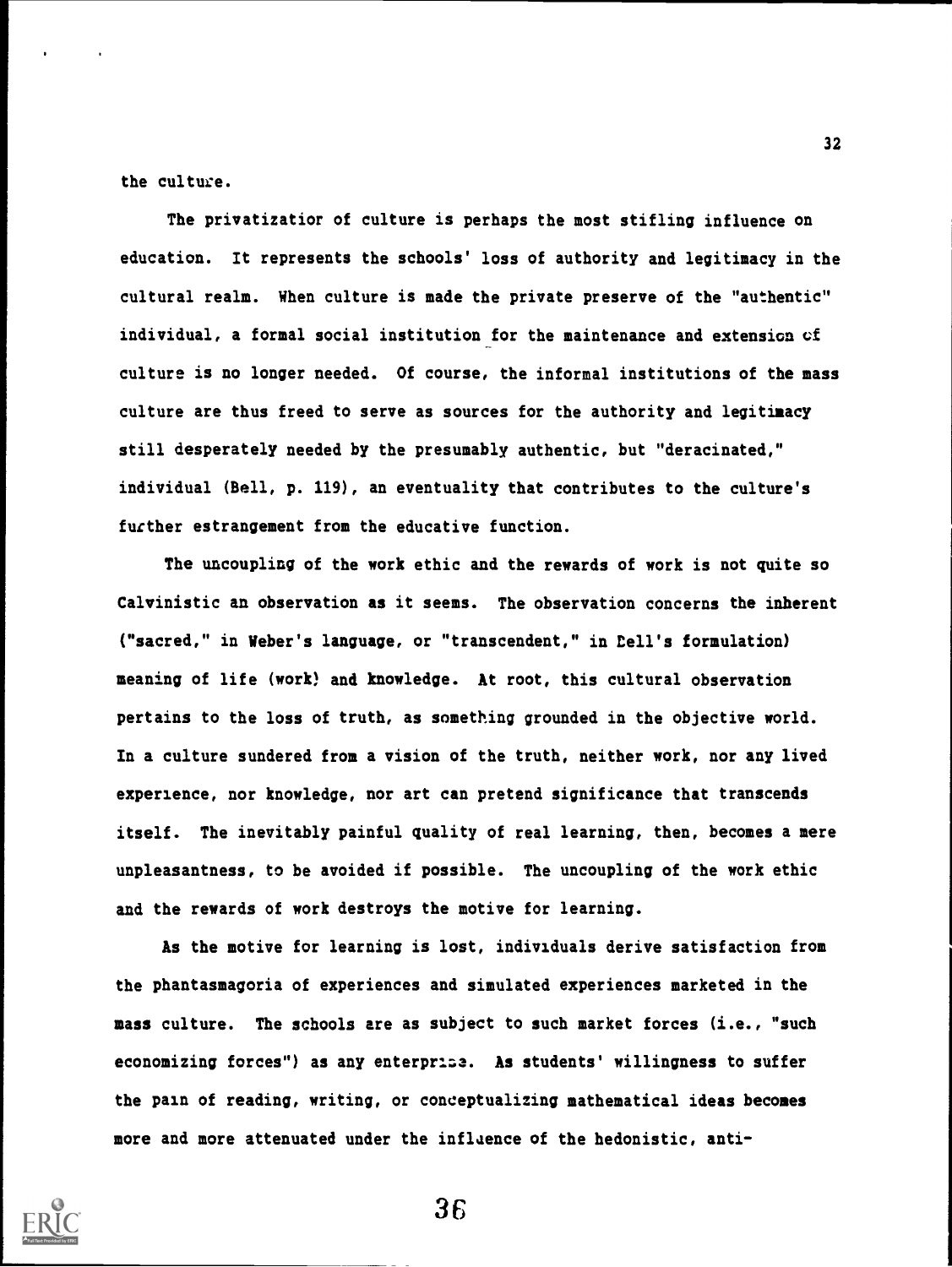intellectual culture, schools seek to "motivate" learning by displacing learning with experience. When this happens, a cycle of cultural devolution (as opposed to cultural extension) is closed.

The key point--for schools and for the young citizens who pass through them--is access to the culture. Such access, of course, requires a coherent culture as a precondition. In Bell's analysis, the "cultural mass"22 (which includes the professorate), is an impediment to access to the cultural legacy. Though a coherent cultural legacy still exist, Bell implies, the cultural mass" tends to view that legacy adversarially (or, on occasion, instrumentally, as a source of private profit). On the other hand, the very structure of schools presents an additional impediment to students' access to the cultural legacy, even if schools in general--and school staff in particular--were able to gain access to that legacy.

Sell's analysis, then, implies that access to the cultural legacy--which ought by reason to be the principal content of schooling--is effectively denied by the cultural contradictions of contemporary capitalism. At the same time, this analysis makes clear that this ineffectiveness is not only or mainly the schools' failure to realize cognitive goals. Advanced capitalism contains historically and structurally inherent barriers to the achievement of cognitive goals. The most critical barrier is the fact that schools are cut off from the very culture that constitutes the object and subject of their mission. At least on the terms of Bell's analysis, there can be little doubt

<sup>22&</sup>quot;By 'cultural mass' I mean...an audience large enough to sustain a world of cultural production on its own....Sociologically it comprises...the transmitters [of culture]....a market for culture....and the group which...produces the popular materials for the wider mass-culture" (Bell, 1976, p. 20).

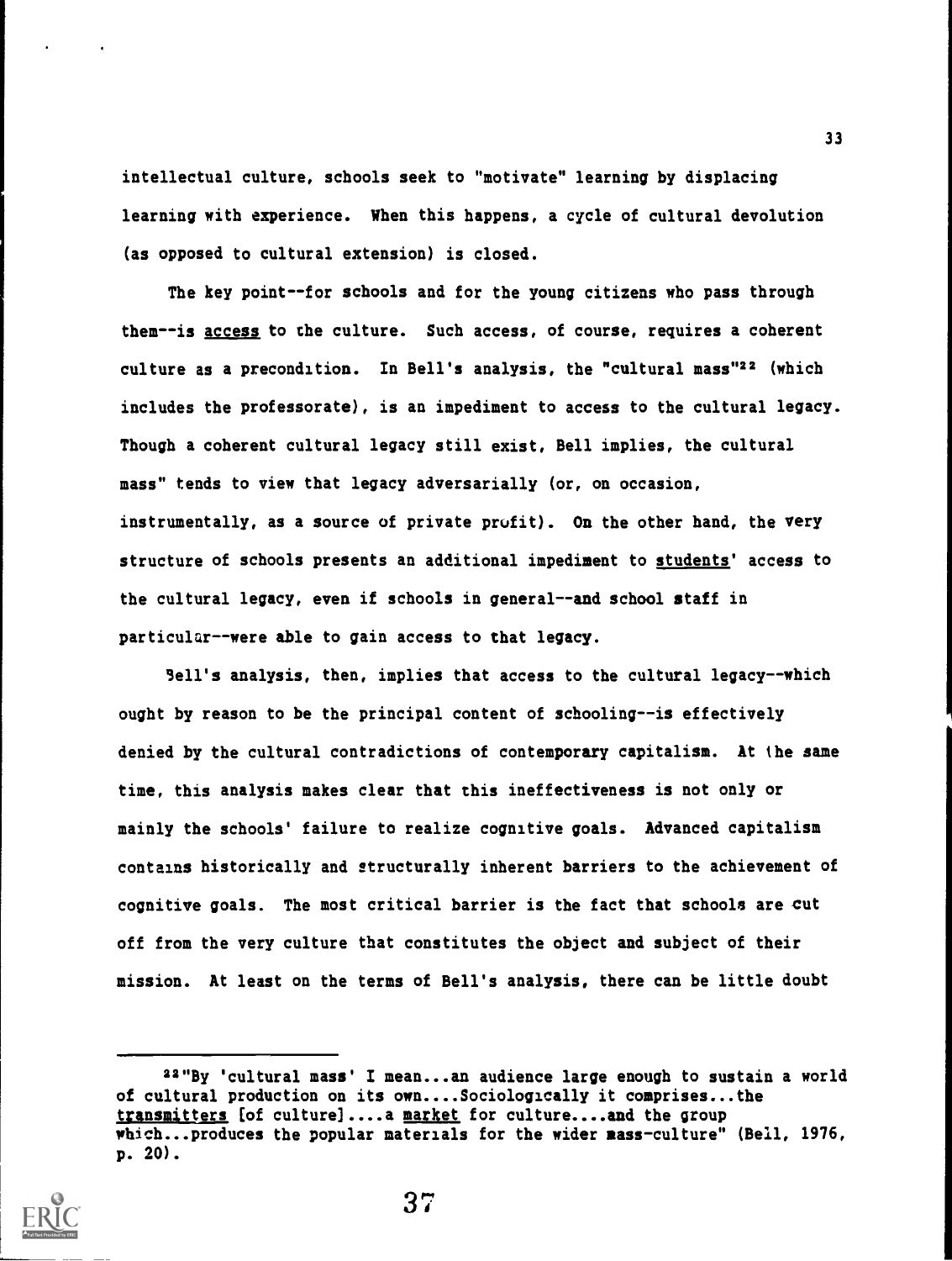that schools fail to educate students.

On the other hand, schools' dysfunctional features with respect to the culture are the same features that make schools functional in the technoeconomic realm. With achievement the measure of cognitive success, a number of studies have shown that schools tend to operate in the area of increasing returns to investment (e.g., Kenny, 1982). There is little doubt that schools operate efficiently, and, in consideration of the quality of students' social background, perhaps fatalistically.23 This efficiency, therefore, tends to reinforce ("reproduce") the social inequities (and cultural disjunctions) that characterize advanced capitalist society in general (cf. Bowles & Gintis, 1976; Wright, 1979, 1985).

#### **Alternatives**

Should one take Bell's view, and its implications for schools, seriously? If so, can anything "practical" be inferred to help teachers or administrators? The answers to such questions are necessarily personal views, and must be understood as such. I will, however, provide supporting evidence when possible.

Should one take Bell's views seriously? Bell's views are already somewhat dated. The weaknesses of his critique is twofold.

First, the more serious weakness concerns Bell's ready confusion of American capitalism with capitalism in general. Bell wrote in an era when

<sup>23</sup>The area of increasing returns to investment is restricted by such background variables as education of parents, students' racial background, and socioeconomic status of parents. Schools operate "fatalistically" by accepting these restraints as inevitable. Of course, the school effectiveness movement (ignoring the complexity of the teacher effects literature) exhorts all teachers to maintain high "expectations" for all students--and remains ignorant of the resources necessary to render such expectations reasonable.

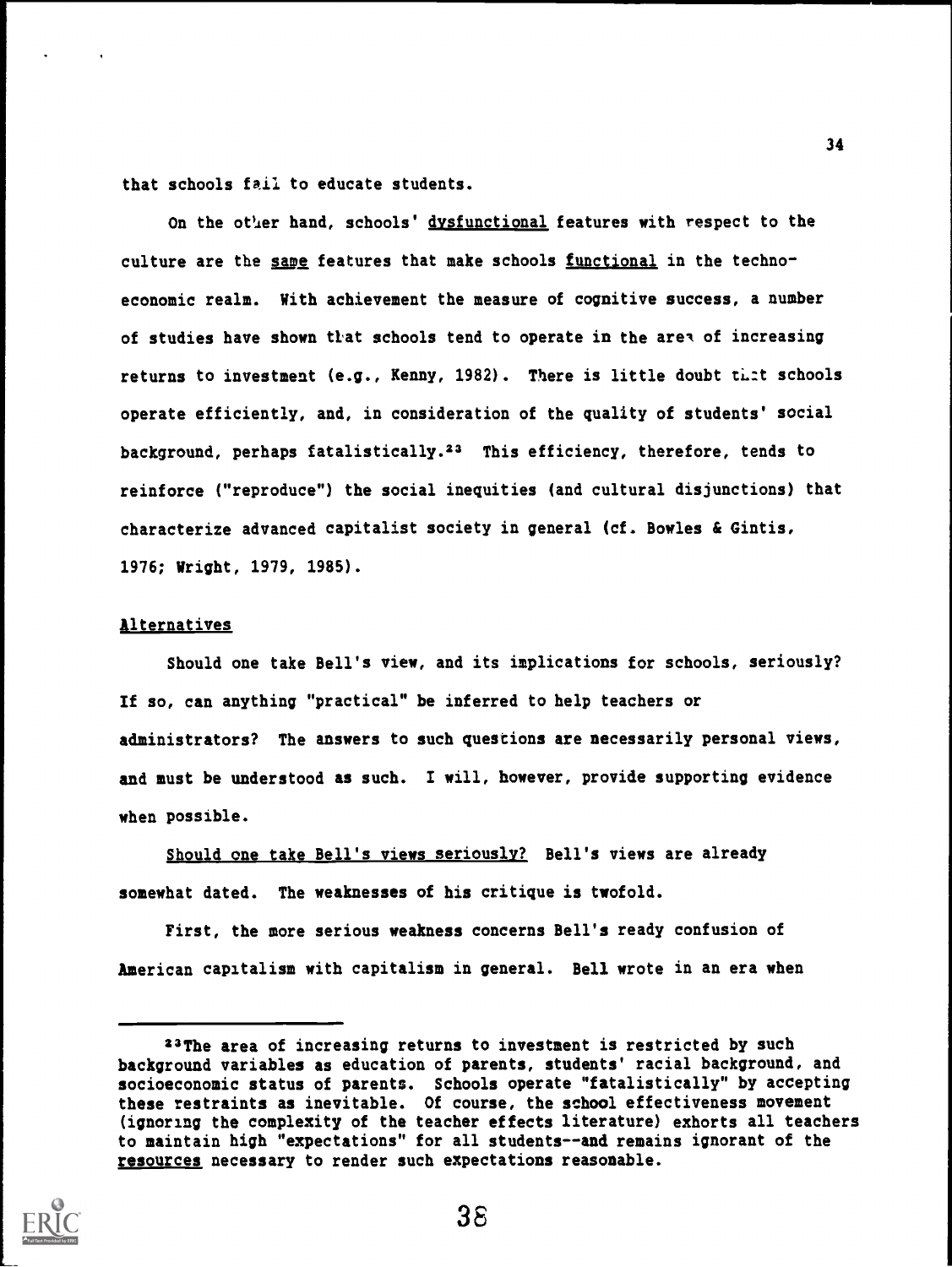comparative educational studies were less common than they are now. In particular, schools in capitalist Japan and Germany seem to have retained a greater share of their original legitimacy than schools in capitalist America. The cultural legacies of Japan and Germany, however, are historically more cohesive than the American "culture." One might also speculate that the Japanese culture is perhaps the ideal post-industrial culture, since the Japanese traditional culture is a magpie, successfully accommodating, adapting, and integrating elements of other cultures from at least the seventh century A.D. forward.

Second, Bell's critique of the "sensibility of the sixties" strikes the contemporary reader as shrill in contrast to other sections of Contradictions. This observation is more a question of style, but the self-indulgence of this section of the text inelegantly obscures a number of important points. First, Bell ignores ;he political and cultural contradictions inherent in the youth culture of the sixties. Although this decade is popularly remembered as an age of widespread political activism, it was nonetheless an age of remarkably ineffectual political activism, paralleling the nation's longest, most costly, most pointless, and most unpopular war. The relentless cultural critique so apparent elsewhere in the text might have been applied to an analysis of the ineffectualness of political activism in the sixties. Bell might have shown how the notions of hedonism, anti-intellectualism, and the "imperial self" subverted the political objectives of the day. Further, he might have shown how such contradictions served interests located in the techno-economic realm (later to those interests' detriment--a contradiction Bell could not have known, but might, in the logic of his analysis foretold).



3\$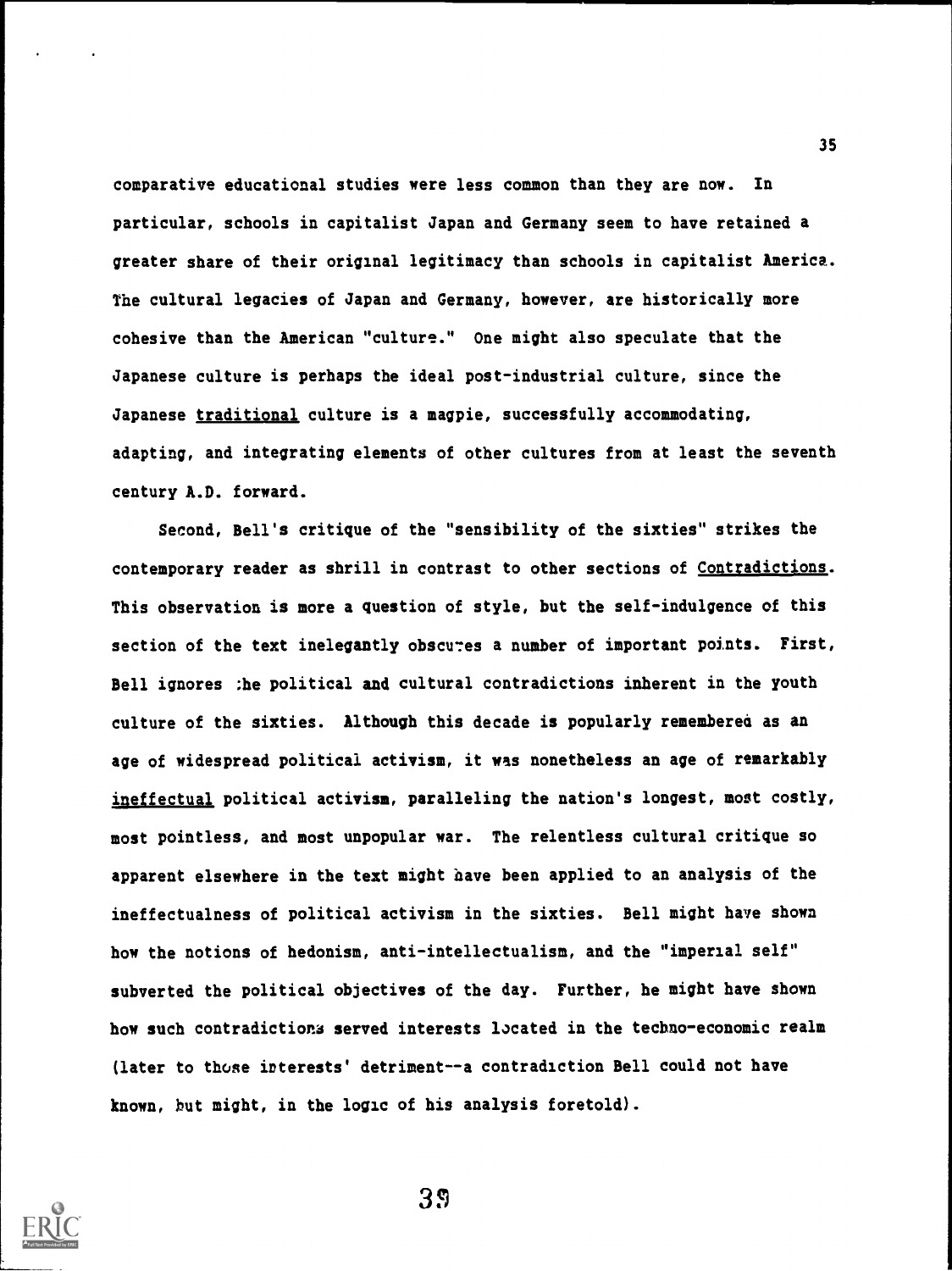Despite these objections, Bell's arguments must be taken seriously by educators in America who are concerned with what education is and what education does (or is asked to do). Bell believes that the cultural legacy (a) is the only source of meanings and values that can preserve society and (b) must ultimately be what education is and does. For this reason, schools are bound up in the survival  $\gamma f$  society. Educators need to ask (but seldom do), if the principles and structures of the techno-economic realm best represent the mission of education, and, hence, of schooling. This question must be acknowledged as an ethical, not a technical, inquiry (cf. Bell, 1976; Marcuse, 1978); Bell's analysis of post-industrial society suggests why an ethical treatment of this issue is imperative.

General implications for teachers and administrators. The polity's operation of the schools hardly reflects a disinterested support of culture. Rather, schools serve as the institution that specializes the human intellect for work in the capitalist system. Bell notes that science is the paragon among ways of knowing in contemporary society, in part because of its use of rational means, but in particular because of its instrumental technologies. In times of threat, therefore, the schools are called upon to improve mathematics and science instruction (Cuban, 1982; Tannenbaum, 1981).

Overarching cultural purposes--such as constructing meaning or value-became subservient to such purposes as "problem solving," a term that can be profit bly contrasted with such terms as "contemplation," "critique," or "thinking" (see Perkins, 1981, for such comparison). The polity intends that schools operate as specialized institutions with a restricted cultural mission: the transmission of skills and habits of thought imagined to appl7 to (politically predetermined) technical utilities.

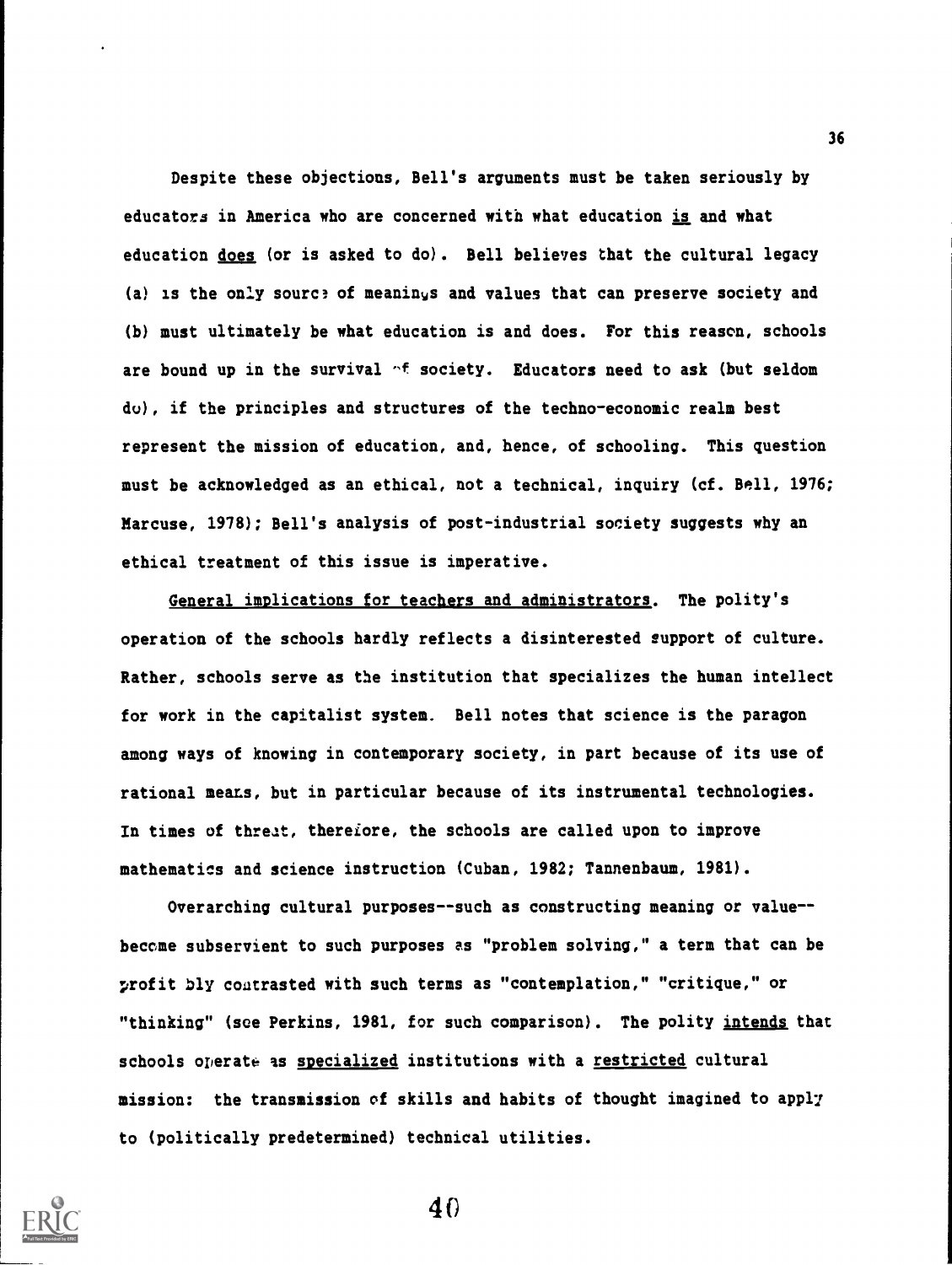Schooling may, in this way, be interpreted as the socialized deflection of human intellect for privatized technical and economic ends. Building on the polity of liberal democracy (with its origin in negatively defined individual rights) and the role specialization of the techno-economic realm, the development of human intellect becomes, in schools, a specialized and systematic training of reified skills (as opposed to the growth of persons) that (merely) seem to be of immediate utility in the techno-economic realm. In Bell's analysis, this eventuality contributes to the cultural crisis of capitalism. Educators undermine the legitimacy of education as an institution by not defining a larger cultural mission for themselves. Education, like capitalism itself in Bell's analysis, embodies contradictions capable of causing its own destruction.

Bell might have argued, from the viewpoint of natural science, that the deflection of human intellect by schools is a denial of uman nature. Be finds this argument weak, however, because it engages a telos (progress toward an ultimate end) that culture lacks (Bell, 1976, p. 163). Instead, he argues that culture is the key to establishing a functional  $p \sim t$ -industrial society. Culture has always been important ethically, argues Bell, but in the postindustrial world it is important for survival.

In this argument humankind proceeds<sup>24</sup> from pre-industrial society (in which humankind struggles with the natural world) through industrial society (a technical world, in which humankind struggles with fabricated things- including the reification of humankind) to post-industrial society (a social world in which humankind has acquired the luxury and necessity of confronting

<sup>24&#</sup>x27;Progresses," normally the appropriate term, would overstate Bell's view of history.



41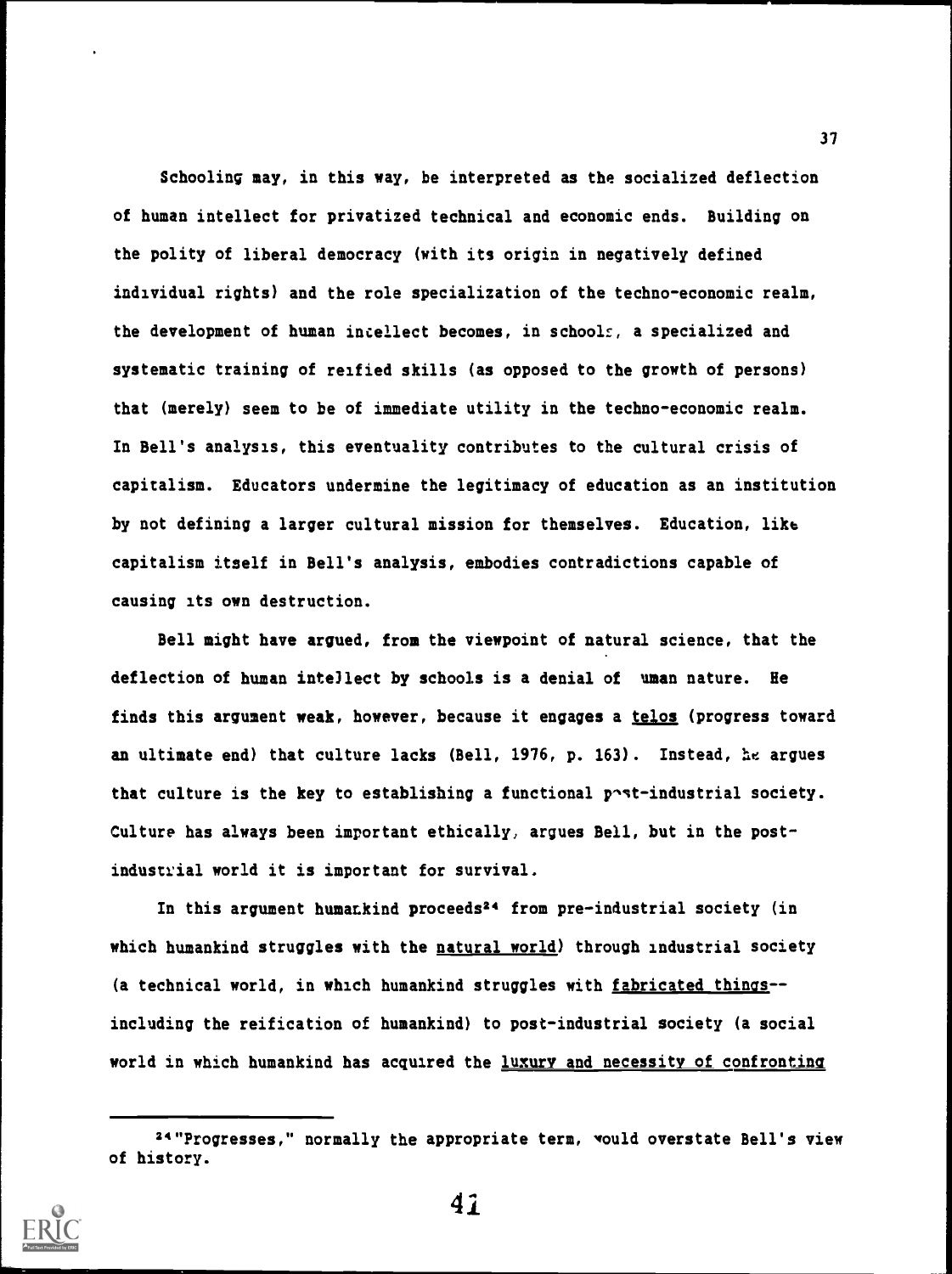itself, based on knowledge and information in the context of community). Without a culture that enables humankind to confront the human condition (life and death, agony and ecstacy, grief and celebration) "we are left with the shambles of appetite and self-interest and the destruction of the moral circle which engirds mankind" (Bell, 1976, p. 171). The cultural legacy, however, is not perceived as contributing (in part, via educational institutions) the "human capital" necessary for sustained economic growth.<sup>25</sup>

Despite this apparent shortcoming of the cultural legacy, available historical data strongly suggest that economic development schemes that implicatt education in an instrumental role are also ineffective (Carnoy, 1982; Grubb, 1985; Levin, 1984; Shackett & Slottje, 1986; Stronach, 1988, Zachariah, 1985). First, they greatly overstate the ability of education to effect economic changes, particularly of aims that seek to promote economic growth and economic justice simultaneously (a desiderata of politically liberal capitalist democracies).<sup>26</sup> Second, they misprize the nature of

ze Stronach (1988) refers to the aim of economic development proposed for education as "witchcraft." A century of failed experience with such aims, in ,tronach's view, indicates that these instrumental aims function more effectively :o reassure the powerful than to mystify the powerless (Stronach, 1988, p. 68). Grubb (1985) demonstrates that international "vocationalism"--the tendency of educational institutions, at all levels and in all nations, to address purely instrumental purposes--contributes to both economic and educational inequality. Others (e.g., Levin [1984]; Shackett & Slottje [1986]) show that increased educational attainment is associated with increased economic inequality--the opposite effect of that anticipated by human capital theory (cf. Mincer, 1989).



<sup>25</sup>See, e.g., DeYoung (1989), Howley (forthcoming), and Williams, (1988) for critiques of "human capital" as this construct relates to the national economy, rural economy, and to race and gender issues, respectively. Human capital typically refers to the specific skills--often trained at the workplace- -that contribute to job performance. Educational attainment, however, is most frequently used as a proxy for such specific skills in research about human capital.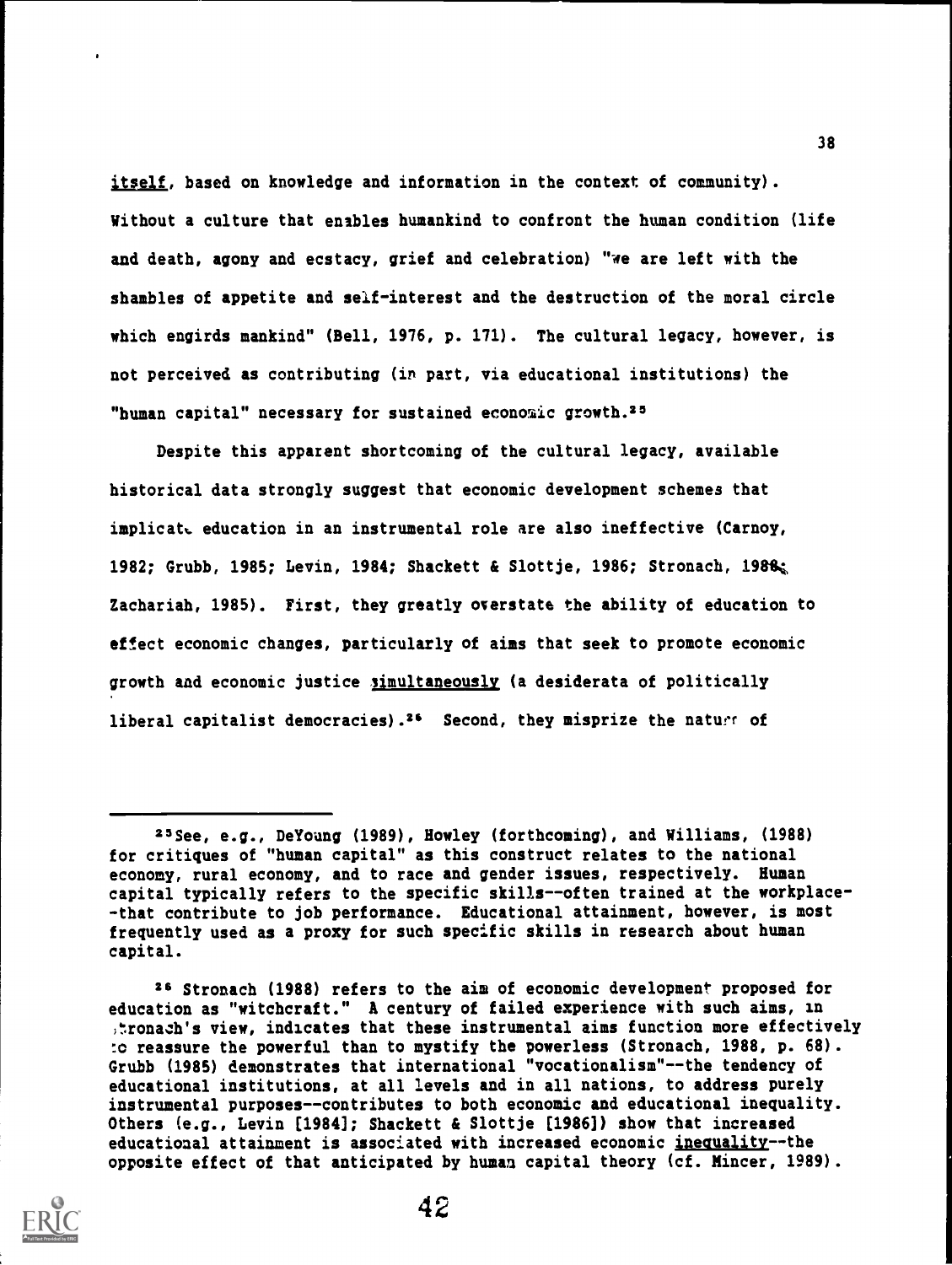educational growth, and, especially, the nature of children and of human minds.27

The cultural contradictions of capitalism entail the loss of both cultural tradition and cultural authority. In Bell's analysis, in contrast to the neo-Marxian analysis, cultural contradictions, not political-economic contradictions, doom capitalism to extinction. The liberal-democratic quest for individual rights, leads--via the techno-economic specialization of social roles--to the profanation and abandonment of the very meanings and values that post-industrial society, as a self-made community, will need if it is to sustain itself. Even the cultural elite, who should provide leadership, can do little to reestablish the moral order of the social compact. The exercise of judgment itself becomes an exercise in futility for those few among the "alienated literary intellectuals" still capable of exercising it (Bell, 1973, p. 214; cf. Bell, 1976, p. 181).28

<sup>28&</sup>quot;There is, for example, the deep and growing split between the technical intelligentsia and the literary intellectuals, who have become increasingly apocalyptic, hedonistic, and nihilistic" (Bell, 1973, p. 214). Note that, via the contrasting terms "intelligentsia" and "intellectuals," Bell distinguishes between economically functional and dysfunctional cadres of mental workers. For Bell, the dysfunction of intellect under the sway of modernism (as opposed to the functionality of technical "intelligence") represents the cultural tragedy of capitalist society.



<sup>27</sup>Zachariah (1985) distinguishes between children as "lumps of clay" and as "growing plants" to illustrate the techno-economic fallacy. The technoeconomic fallacy assumes that human beings are analogous to "lumps of clay" (cf. Callahan, 1962), a fallacy reflected in the ascendant (conservative or technical) wing of the progressive education movement, [cf. Cremin, 1961]). By contrast, much of the (popular, but ironically less influential) radical and liberal critique of American education (e.g., Giroux, 1983; Goodman, 1964; Holt, 1964; Kozol, 1985; Silberman, 1970) acknowledges the importance of "nurture" in the growth or "cultivation" of immature minds. The two analogies embody technoeconomic versus cultural aims for education.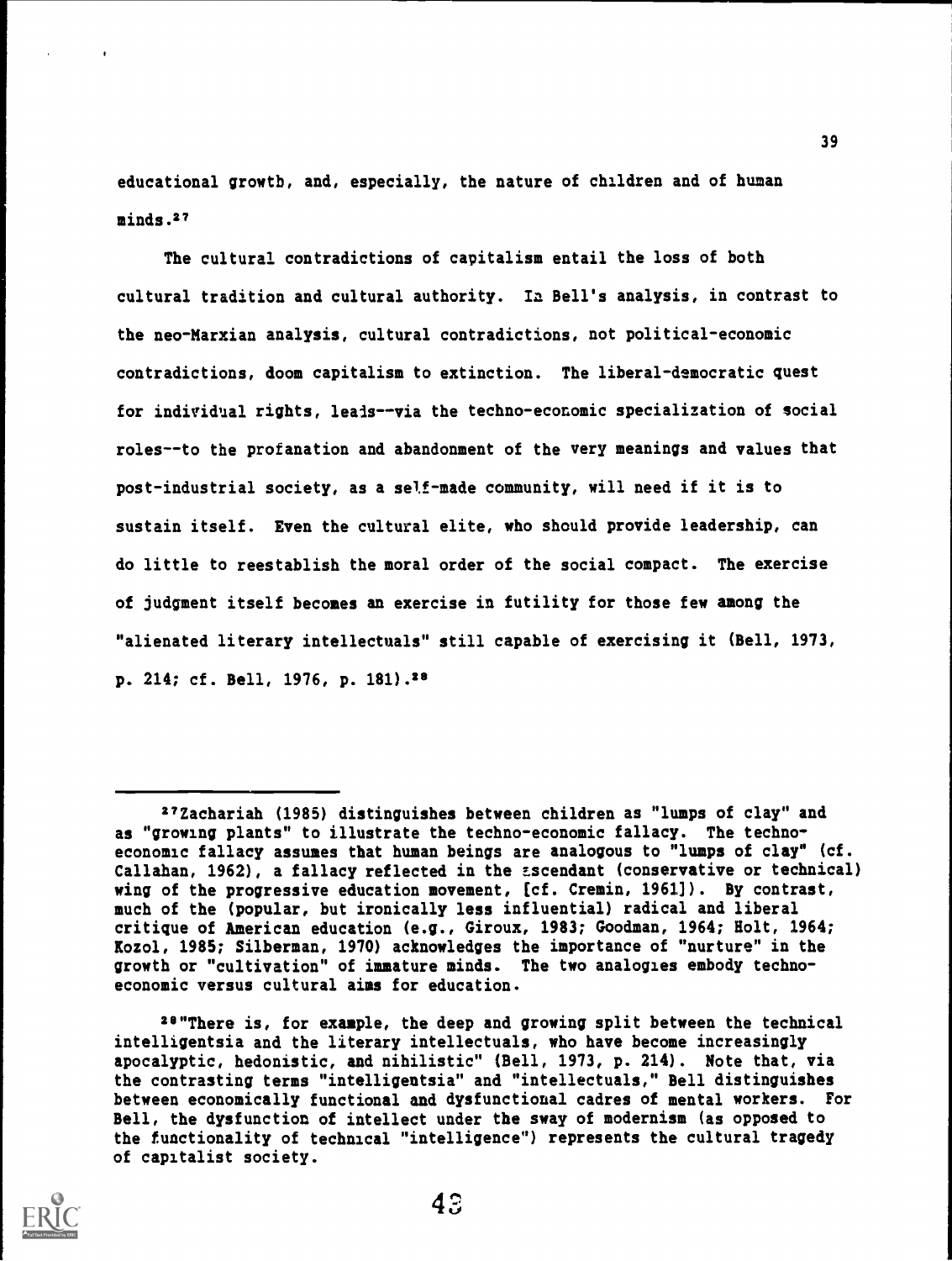Schools, like other cultural institutions in capitalist society, have abrogated responsibility for the meanings and values that might otherwise sustain society in the coming post-industrial era. Rather than serving as a force for social cohesion, they indoctrinate students to serve, and to accustom themselves to serving, utilitarian ends in the political economy. This indoctrination includes mastery of the technical skills proper to expected economic roles, but equally important, the noncognitive attitudes (Bowles & Gintis, 1976; Jackson, 1981a; Oakes, 1985) that correspond to such roles. Moreover, such noncognitive indoctrination is sharply visible even among the most cognitively talented students in schools (Anyon, 1980; A. Howley, 1986: C. Howley, 1987; Jackson, 1981b; Wilcox & Moriarity, 1977).

Implications for practice. This analysis suggests no general, policy alternatives. Indeed, the mechanisms of the polity, the economy, and the culture itself militate against the articulation of policy alternatives capable of re-valuing the cultural legacy in ways that would make it increasingly accessible to students and faculty. A war against cultural entropy cannot be waged through pronouncements (cf. Timar & Kirp, 1987). Even in the current hysteria of reform, however, some of the available options can be cultivated by administrators in ways that might enhance the schools' legitimacy and institutional competence. Administrators and teachers can give more professional attention to articulating the cultural legacy on behalf of the institution of education in general and on behalf of their own schools and students in particular.

Administrators, in particular, should be critical of offers to involve schools in schemes that focus their main efforts on instrumental ends (e.g., economic development, vocationalism, drop-out pervention per se, and so



 $4\ddot{$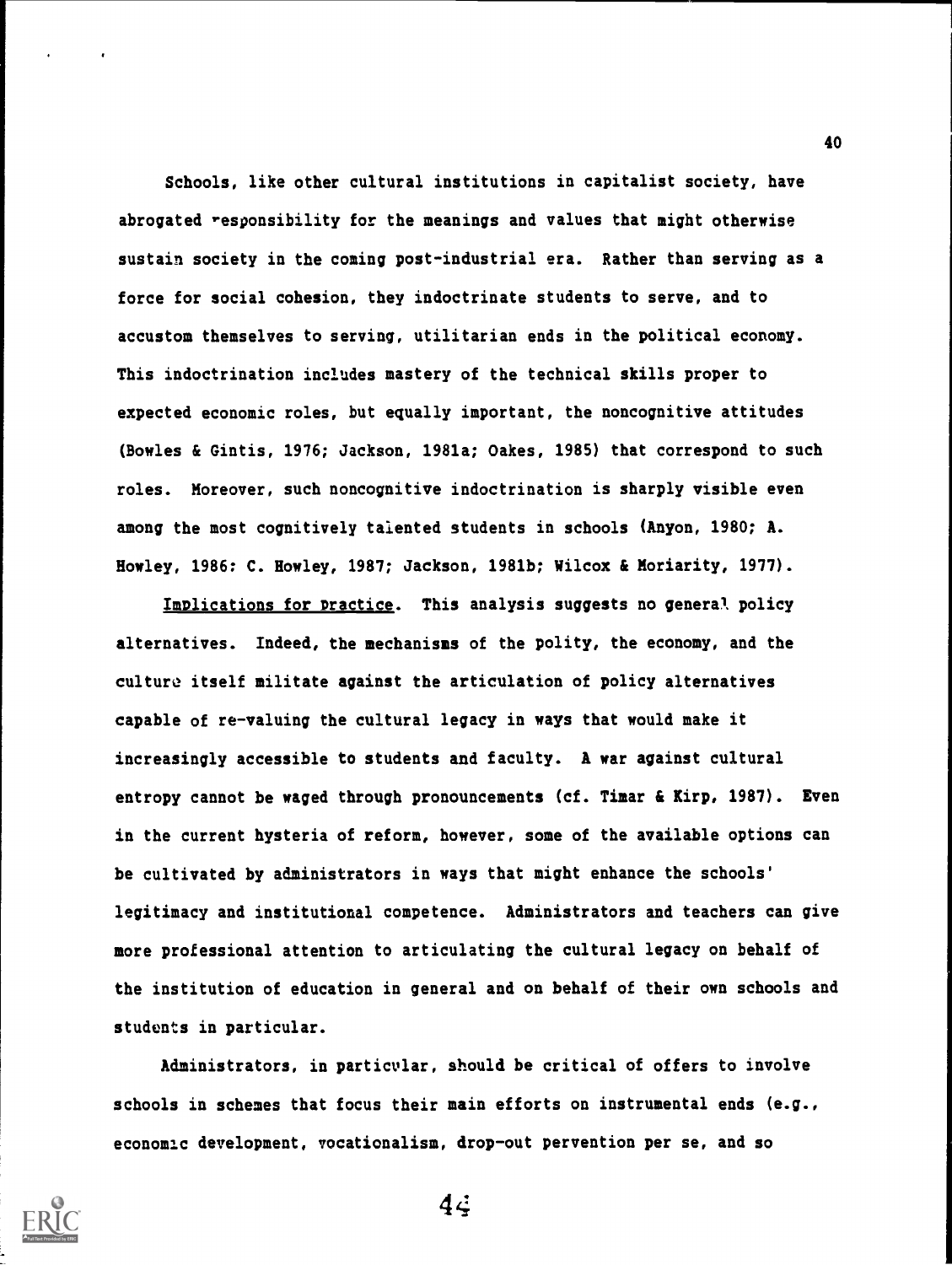forth). Such goals are transitory, and the funding associated with them may be equally transitory. If funding is of no concern, however, even the good will that ensues from participation in such schemes may be equally transitory; moreover, focusing faculty efforts on instrumental ends may be, as Bell implies, a high price to pay for good will.

The human and financial resources claimed by such projects would be better devoted to the ongoing project of helping faculty access the cultural legacy. Even now, a variety of possibilities exists. The liberal arts have been a minor theme in the current (phase of perpetual) reform efforts. Although some observers view this minor theme as yet another manifestation of conservative influence in schools, others (e.g., Wigginton, 1985) demonstrate that reading, writing, and analysis are essential tools for reestablishing the social compact in ways that include students. In this effort, therefore, administrators need to attend to the way in which such knowledge is shared with students, but also to the social capital available in the community to support such instruction.

The implication in Coleman's (1988a, 1988b) analysis is that social capital is accumulated over time. Bell's analysis demonstrates, however, that the functional rationality so prevalent in the definition of roles (including kinship roles) makes the accumulation of social capital less likely in advanced capitalist societies. For this reason, the school itself might be the best place to begin such accumulation.

Social capital implicates multiple sources of concern over each child's well-being. Perhaps the most promising administrative technique to apply for this end is the creation, maintenance, and proliferation of small units within which students become "re-personalized," that is, to become--in the eyes of



45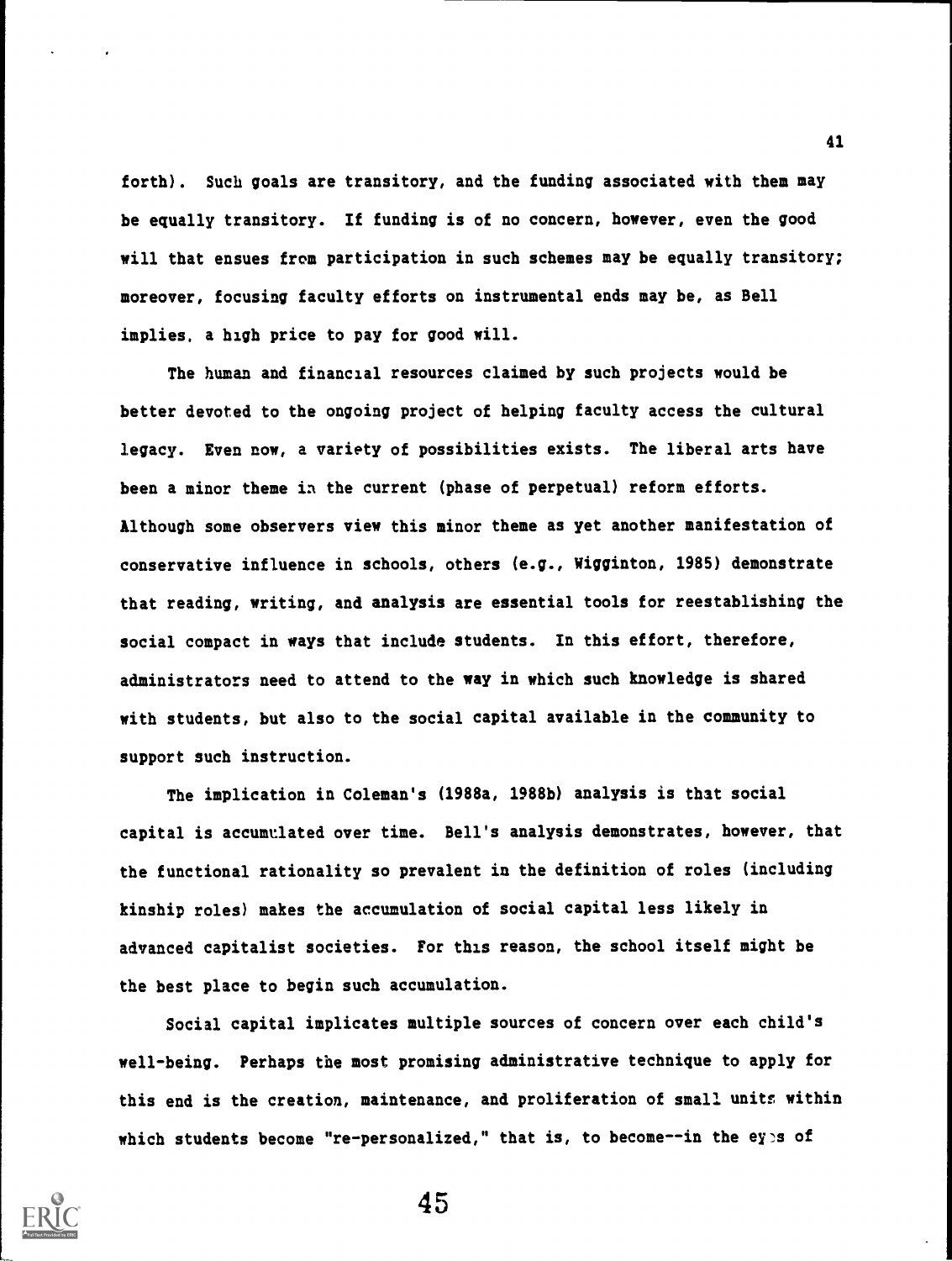each other and of school staff--something more than their roles (Barker & Gump, 1964; Friedkin & Necochea, 1938; Levin, 1983). A study by Giesbrecht  $(1978)$  demonstrates that such an approach can work. Students in this study attended small schools with a more limited--but more challenging--curriculum than that available to their more affluent peers in large high schools. The less affluent cohort in the small schools performed significantly better than the more affluent large-school cohort. Sharing the cultural legacy with students is a matter of interpretation--lead by an informed teacher, but with the necessarily actively participation of students. Small-scale, though more expensive than large-scale, provides the only setting in which such interpretation becomes possible.

## Cultural Dilemma and the Ends and Heans of Education

As a social institution based on tradition, the institution of culture alters slowly, and, as noted above, is more reflexive than progressive. By comparison, the polity is confronted with national and international crises that evoke calls for immediate resolution (Bell, 1976, pp. 175-176; Timar & Kirp, 1987, p. 316). At the sane time, the schools have increasingly become the chief social means of perpetuating and extending the cultural realm. The dilemma for schools is that such work is carried on through technical, rather than cultural, means--for political, rather than cultural, ends.

While Timar & Kirp (1987) are neither the first nor the most articulate to perceive this dilemma, their phrasing may, in the context of the forgoing essay, suggest both (a) why resources are more relevant than goals to a

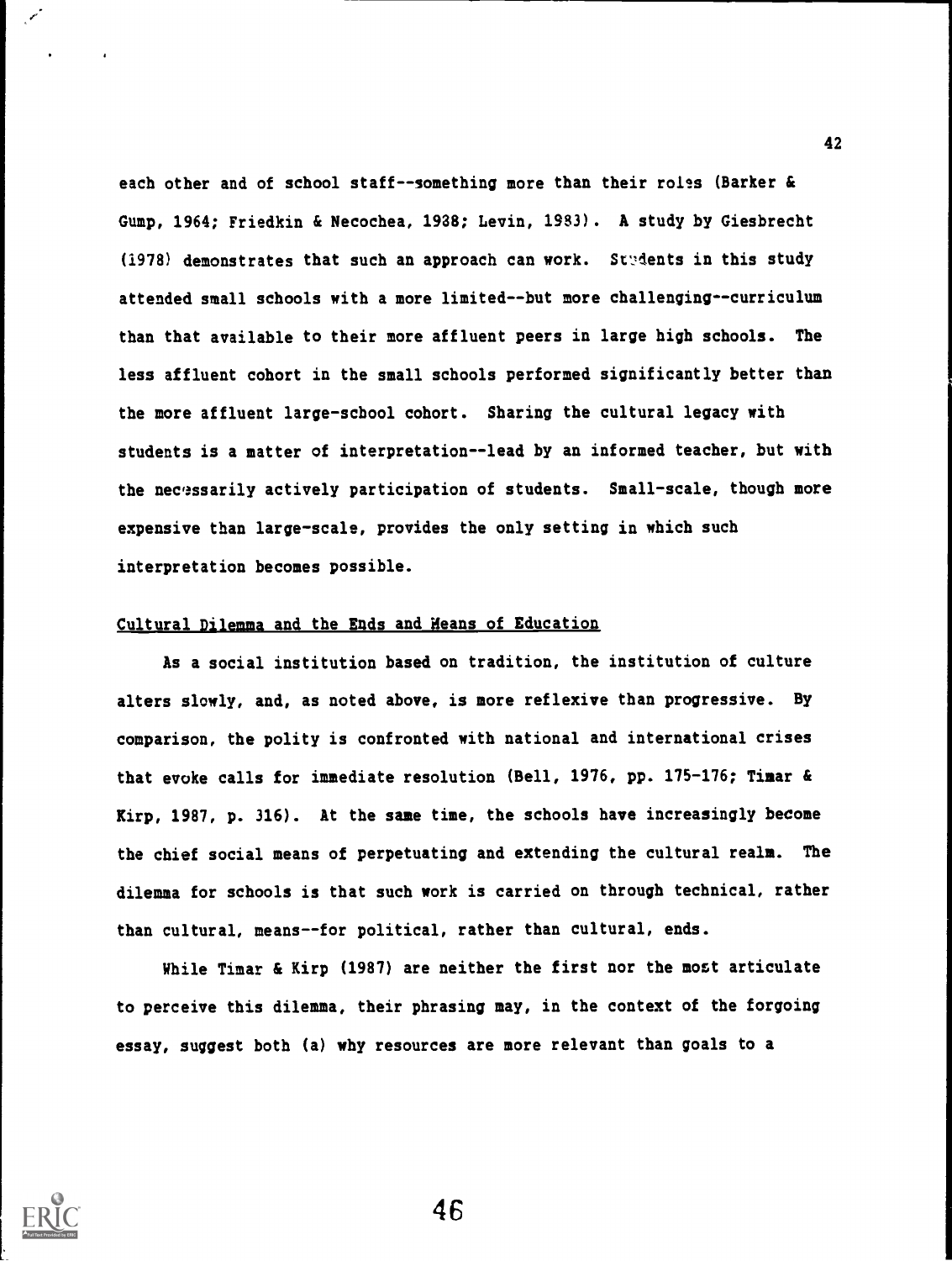discussion of the faily  $\mathcal{A}$  of American education and (b) why the instrumental goals espoused for education--whatever they may be in different decades--can not sustain schooling as an institution, much less maintain and extend culture:

Education has not generally been appreciated for its own intrinsic value tut rather for what it could do....for what works. As long as education is regarded as an instrument, its value in American culture will most likely vary with the social, economic, or political demands of the day. (Timer & Kirp, 1987, pp. 315-316)

Indeed, if the transitory goals of schooling remain instrumental, and if resources (the most important of which are access culture and to social capital) remain out of reach, then schools will continue to play a marginal role in ensuring justice and establishing meaning in the post-industrial world. And without recourse to justice and meaning, the post-industrial will become an increasingly ugly and evil place, in Bell's view.

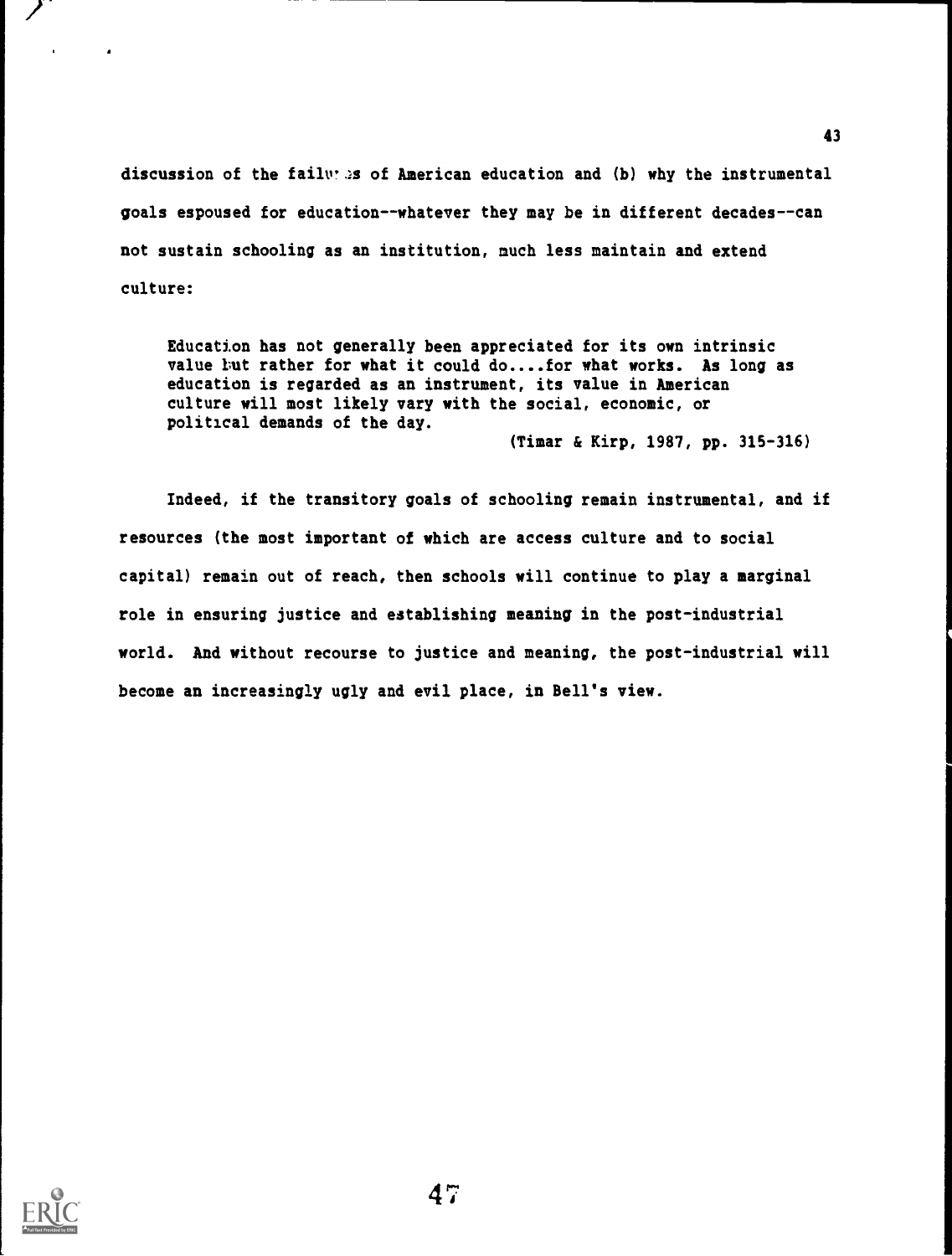Epigraph

Modernity is capitalism.

(Bell, 1990, p. 47)

What we have here is the social reversal of the Copernican revolution: if our planet is no longer the center of the physical universe and our earthly habitat is diminished in the horizons of nature, the ego/self takes the throne as the center of the moral universe, making itself the arbiter of all decisions....The principle of modernity, though claiming autonomy for each realm, cuts across the culture, the economy, and the polity and transforms each in the name of the single, imperious impulse which drives it onward in its self-infinitizing quest. (Bell, 1990, p. 46)

Yet emperors have always displayed their power by placing their heads on coins and their heels on culture.

(Bell, 1990, p. 43)

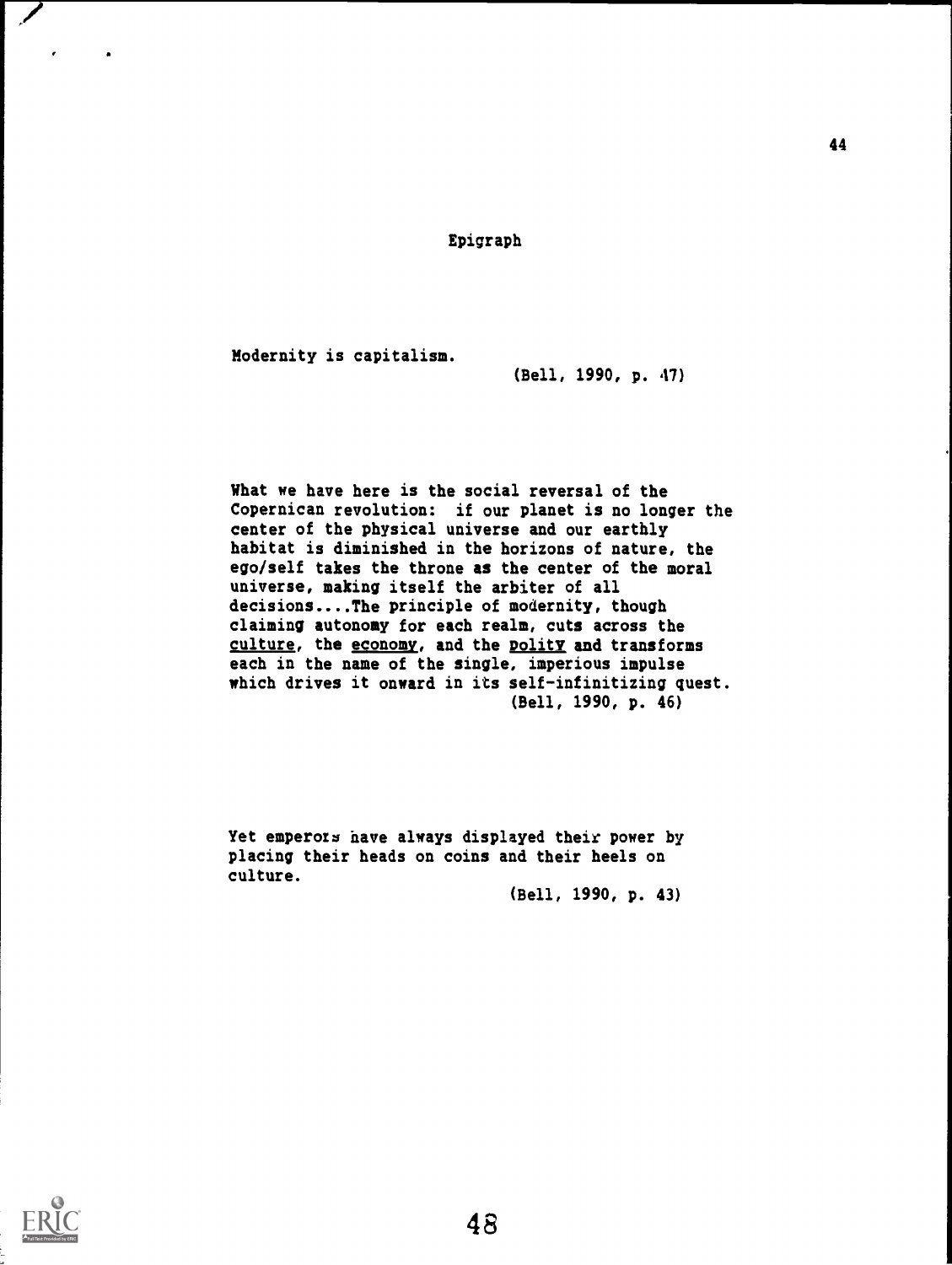#### References

- Adler, M. (1982). The Paidea proposal: An educational manifesto. New York: Macmillan.
- Anyon, J. (1987). Social class and the hidden curriculum of work. In E. Stevens & G. Woods (Eds.), Justice, ideology, and education: An introduction to the social foundations of education (pp. 210-226). New York: Random House.
- Apple, M. (1979). Ideology and curriculum. London: Routledge & Kegan Paul.
- Arendt, H. (1981). The life of the mind. New York: Harcourt Brace Jovanovich.
- Averch, H. (1974). How effective is schooling? A critical review of research. Englewood Cliffs, NJ: Educational Technology Publications.
- Barker, R., & Gump, P. (1964). Big school, small school. Palo Alto, CA: Stanford University Press.
- Barnard, C. (1968). The functions of the executive (Thirtieth Anniversary Edition). Cambridge, MA: Harvard University Press. (Original work published 1938)
- Bell, D. (1973). The coming of post-industrial society. NY: Basic Books.
- Bell, D. (1976). The cultural contradictions of capitalism. NY: Basic Books.
- Bell, D. (1990). Resolving the contradictions of modernity and modernism. Society,  $27(3)$ ,  $43-50$ .
- Bennett, W. (1987). James Madison High School: A curriculum for American students. Washington, DC: U.S. Department of Education. (ERIC Document Reproduction Service No. ED 287 854)
- Bennett, W. (1988). James Madison Elementary School: A curriculum for American students. Washington, DC: U.S. Department of Education. (ERIC Document Reproduction Service No. ED 295 760)



 $\mathbf{r}$ 

49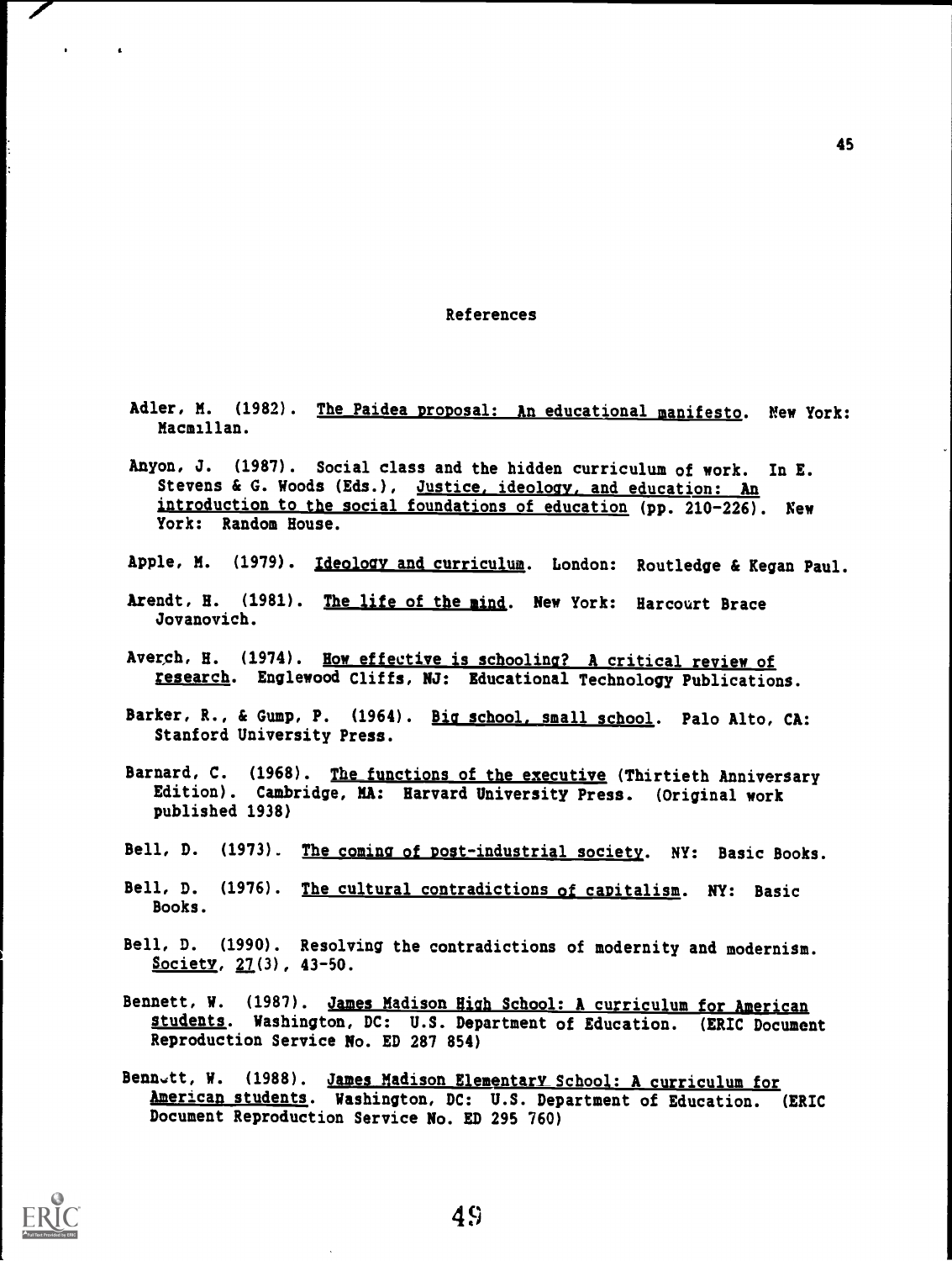- Bidwell, C., & Kasardz, J. (1975). School district organization and student achievement. American Sociological Review, 40(1), 55-70.
- Bowles, S., Gordon, D., & Weisskopf, T. (1984). Beyond the waste land: A democratic alternative to economic decline. Garden City, NY: Anchor Press/Doubleday.
- Bowles, S., & Gintis, H. (1976). Schooling in capitalist America. New York: Basic Books.
- Brown, J. (1967). The development of creative teacher-scholars. In J. Kagan (Ed.), Creativity and learning. Boston: Beacon Press.
- Callahan, R. (1962). <u>Education and the cult of efficiency</u>. Chicago: University of Chicago Press.
- Carnoy, M. (1982). Education for alternative development. <u>Comparative</u> Education Review,  $26(2)$ , 160-177.
- Carnoy, M., & Levin, H. (1985). Schooling and work in the democratic state. Stanford, CA: Stanford University Press.
- Coleman, J., & Hoffer, T. (1987). Public and private high schools: The impact of communities. New York: Basic Books.
- Coleman, J. (1988a). Social capital in the creation of human capital. American Journal of Sociology, 94(supplement), S95-S120.
- Coleman, J. (1988b). Social capital in the development of human capital: The ambiguous position of private schools. Paper presented at the annual conference of the National Association of Independent Schools, New York, NY. (ERIC Document Reproduction Service No. ED 293 942)
- Coleman, J. (1961). The adolescent society. Glencoe, NY: Free Press.
- Collins, R. (1979). The credential society: A historical sociology of education and stratification. New York: Academic Press.
- Committee for Economic Development. (1985). Investing in our children: Business and the public schools. New York: Committee for Economic Developme \*. (ERIC Document Reproduction Service No. E. 261 117)
- Cremin, L. (1961). The transformation of the school. New York: Vintage  $Boc$  $a$ .
- Cremin, L. (1980). American education: The national experience. New York: Harper & Row.
- Cuban, L. (1982). Persistence of the inevitable: The teacher-centered classroom. Education and Urban Society,  $15(1)$ , 26-41.

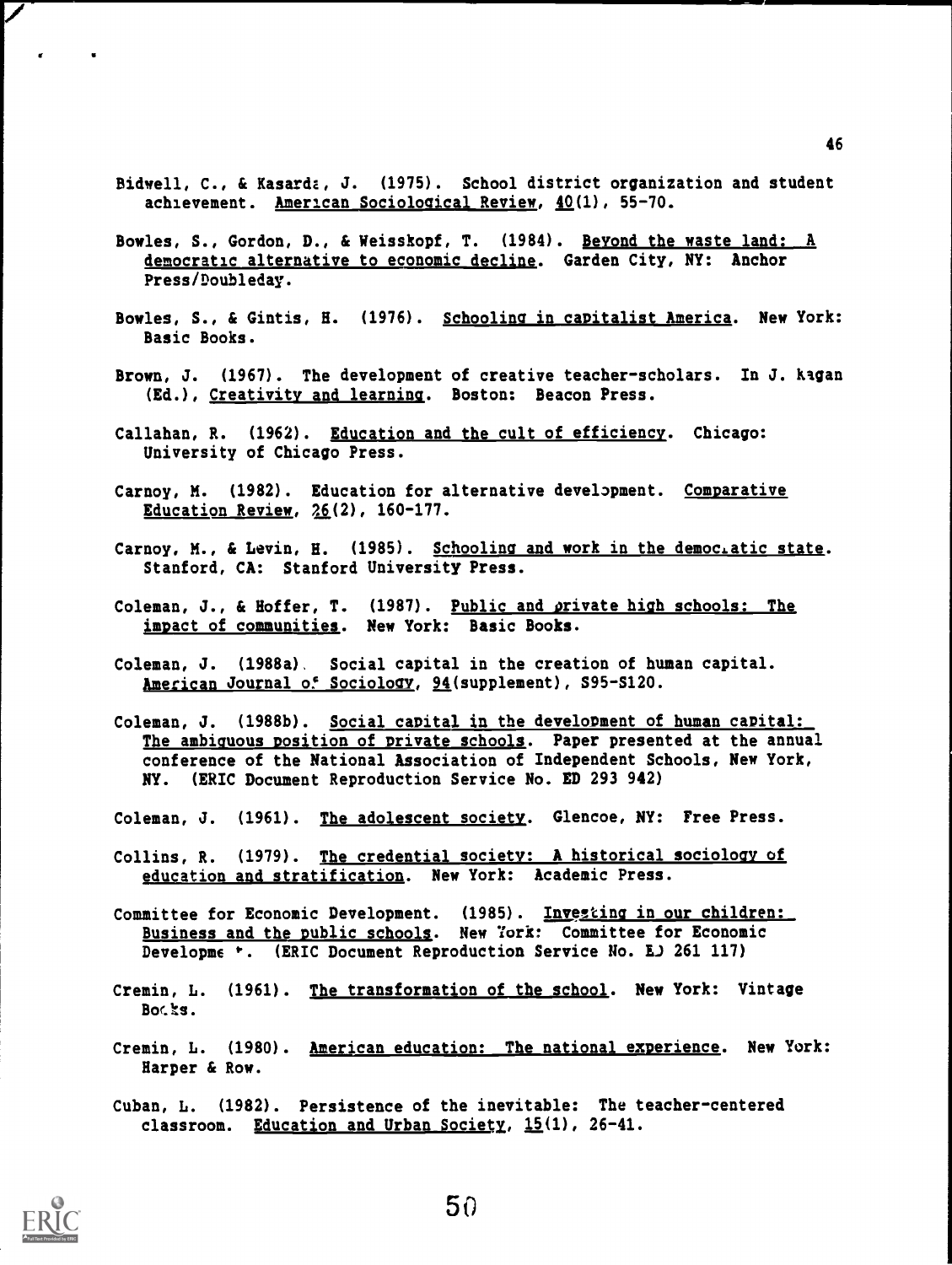- Dahrendorf, R. (1959). Class and conflict in industrial society. Stanford, CA: Stanford University Press.
- DeYoung, A. (1989). Economics and American education: A historical and critical overview of the impact of economic theories on schooling in the United States. New York: Longman.
- Dunne, F. (1983). Good government vs. self-government: Educational control in rural America. Phi Delta KaDDan, 65(4), 252-256.
- Etzioni, A. (1985). Self-discipline, schools, and the business community. Washington, DC: Chamber of Commerce of the United States. (ERIC Document Reproduction Service No. ED 249 335)

Freire, P. (1970). Pedagogy of the oppressed. NY: Seabury.

- Friedkin, N., & Necochea, J. (1988). School system size and performance: A contingency perspective. Educational Evaluation and Policy Analysis, t0(3), 237-249.
- Gage, N. (1979). The scientific basis of the art of teaching. NY: Teachers College Press.
- Giesbrecht, E. (1978). The attainment of selected mathematical competencies by high school students in Saskatchewan (Research Centre Report No. 48). Regina, Saskatchewan: The Research Centre, Saskatchewan School Trustees Association. (ERIC Document Reproduction Service No. ED 180 177)
- Giroux, H. (1983). Theory and resistance in education: A pedagogy for the opposition. South Hadley, MA: Bergin & Garvey.
- Goodman, P. (1964). Compulsory mis-education. NY: Random House.
- Gould, S. (1980). The panda's thumb. NY: Norton.
- Gould, S. (1981). The mismeasure of map. NY: Norton.
- Gramsci, A. (1971). Selections from the prison notebooks (Q. Hoare & G. Smith, Eds. and Trans.). NY: International Publishers.
- Grubb, W. (1985). The convergence of educational systems and the role of vocationalism. Comparative Education Review,  $29(4)$ , 526-548.
- Habermas, J. (1968). Knowledge and human interests (J. Shapiro, Trans.). Boston: Beacon Press.
- Hage, J. (1965). An axiomatic theory of organizations. Administrative Science Quarterly, 10, 289-320.

Hawking, S. (1988). A brief history of time. NY: Bantam.

Heilbroner, R. (1980). Marxism: For and against. NY: Norton.



ممر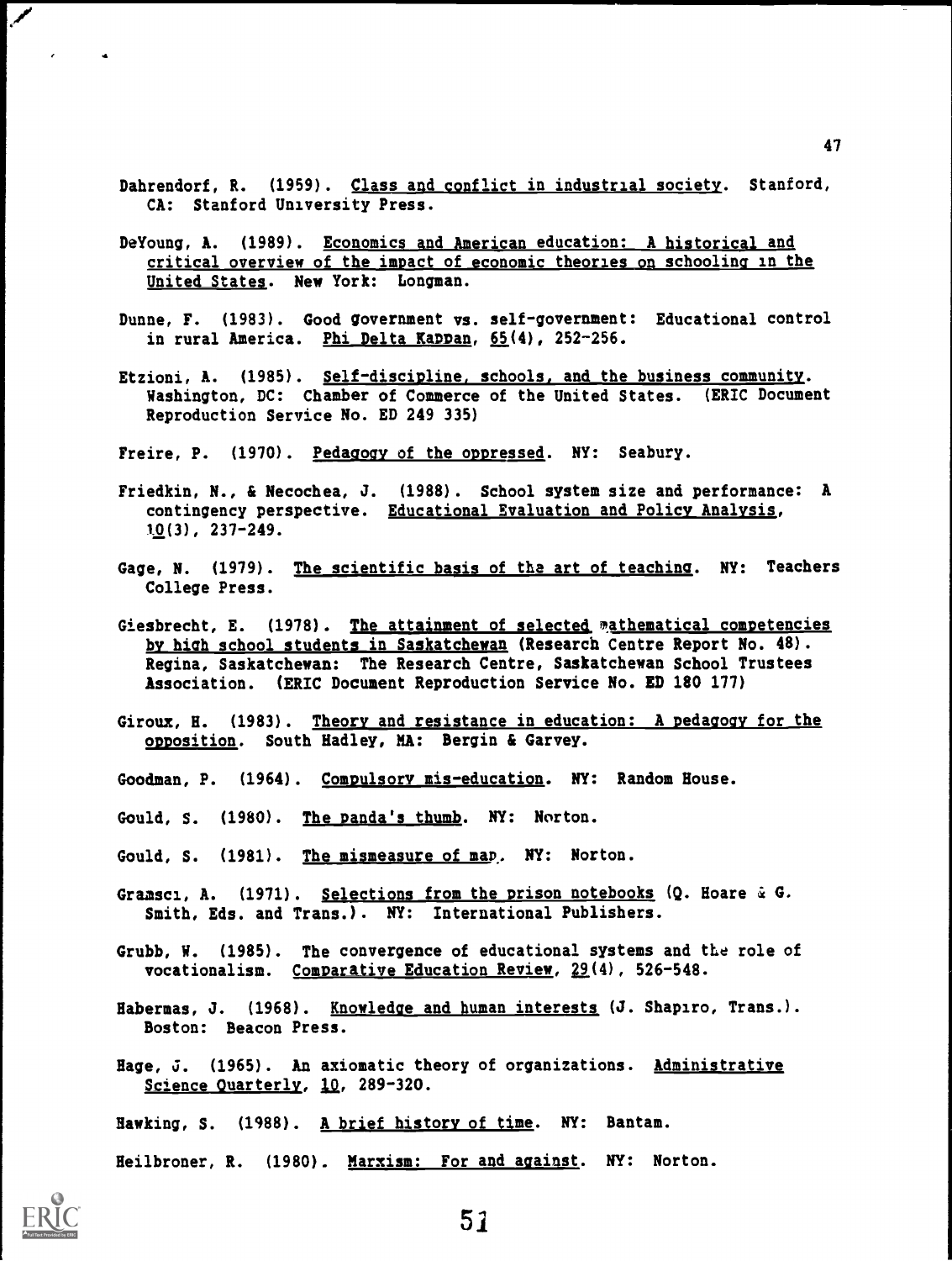Heilbrone- R. (1985). The nature and log.c of capitalism. NY: Norton.

- Heilbroner, R., & Thurow L. (1985). Understanding macroeconomics (8th ed.).<br>Englewood Cliffs. NJ· Prentice-Hall.
- Hobsbawm, J. (1962). The age of revolution: 1789-1848. New York: Mentor Books.
- Hofstadter, R. (1963). Anti-intellectualism in American life. New York: Knopf.
- Holt, J. (1964). How children fail. NY: Dell.
- Howley, A. (1986). Gifted education and the spectre of elitism. Journal of Education, 168(1), 117-125.
- Howley, C. (1987). Anti-intellectualism in programs for able students. Social Epistemology, 2(1), 175-181.
- Howley, C. (forthcoming). Economics and education: Instrumentalism and the dilemma of learning in rural areas. In A. DeYoung (Ed.), <u>Rural education:</u> A resource book (Chapter 3). NY: Garland.
- Jackson, P. (1981a). Secondary education for children of the poor.<br>Deadelus, 110(4), 39-47.
- Jackson, P. (1981b). Secondary education for the privileged few: A report on a visit to a New England Boarding school. Daedelus, 110(4), 117-130.
- Jencks, C., Bartlett, S., Corcoran, M., Crouse, J., Eaglesfield, D., Jackson, G., McClelland, K., Mueser, P., Olneck, M., Schwarz, J., Ward, S., & Williams, J. (1979). Who gets ahead? The determinants of economic success i
- Joyce, B., Hersh, R., & McKibbin, H. (1983). The structure of school improvement. New York: Longman.
- Katz, M. (1968). The irony of early school reform. Cambridge, MA: Harvard University Press.
- Katz, M. (1971). Class, bureaucracy, and schools. New York: Praeger.
- Keizer, G. (1988). No place but here. NY: Viking.
- Kenny, L. (1982). Economies of scale in schooling. Economics of Education<br>Review, 2(1), 1-24.
- Kozol, J. (1985). Illiterate America. NY: Anchor Press/Doubleday.
- Kuhlman, E., & Hoy, W. (1974). The socialization of professionals into bureaucracies: The beginning teacher in school. Journal of Educational Administration, 8, 18-27.



ŧ.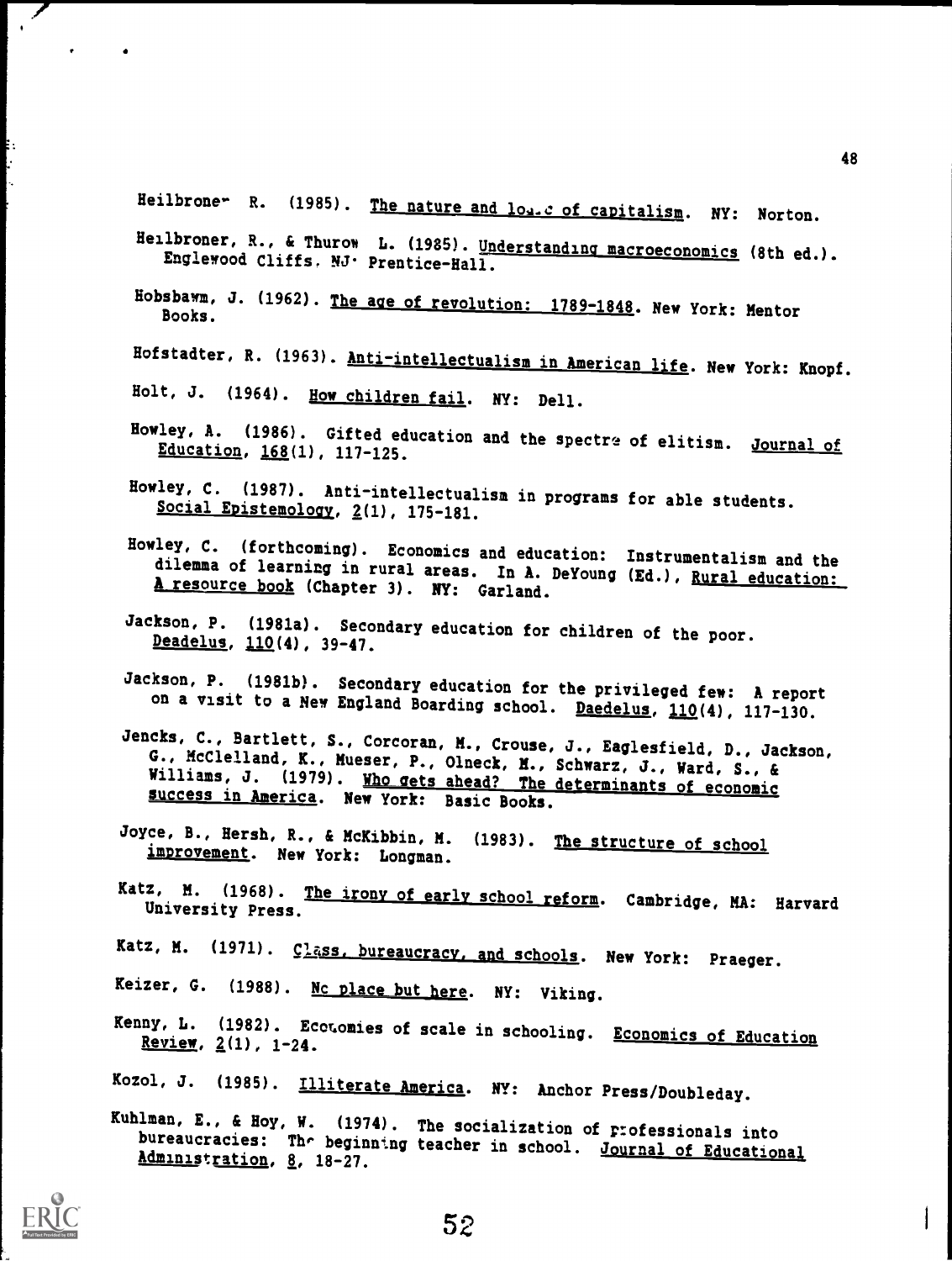- Levin, H. (1983). Reawakening the vigor of urban schools. Education Week, 2(34), 24.
- Levin, H. (1984). Assessing the equalization potential of education. Comparative Education Review, 28(1), 11-27.
- Lordie, D. (1975). Schoolteacher: A sociological study. Chicago: University of Chicago Press.
- Madaus, G., Airasian, P., & Kellaghan, T. (1980). School effectiveness: A reassessment of the evidence. NY: McGraw-Hill.
- Marcuse, H. (1964). One-dimensional man. Boston: Beacon Press.
- Marcuse, H. (1978). The aesthetic dimension. NY: Beacon Press.
- Marx, K. (1947). Theses on Feuerbach. In K. Marx, The German ideology, (R. Pascal, Ed., pp. 197-199). NY: International Publishers. (Original work published 1846)
- McLuhan, M. (1964). Understanding media: The extensions of man. New York: McGraw-Hill.
- McNeil, L. (1985). Teacher culture and the irony of school reform. In P. Altbach, G. Kelly, & L. Weis (Eds.), Excellence in education: Perspectives on policy and Dractice (pp. 183-202). Buffalo, NY: Prometheus Books.
- Meyer, J. (1977). The effects of education as an institution. American Journal of Sociology, 83(1), 55-71.
- Mills, C. (1959). The power elite. NY: Oxford University Press.
- Mincer, J. (1989). Human capital and the labor market: A review of current research. Educational Researcher, 18(4), 27-34.
- Mitchell, R. (1979). Less than words can say. Boston: Little, Brown.
- National Commission on Excellence in Education (1983). A nation at risk: The imperative for educational reform. Washington, DC: U.S. Department of Education. (ERIC Document Reproduction Service No. ED 226 006)
- National Education Association. (1990). What everyone should know about financing our schools. Washington, DC: National Education Association.
- Oakes, J. (1985). Keeping track: How schools structure inequality. New Haven, CT: Yale University Press.
- Parsons, T. (1960). Structure and process in modern societies. NY: Free Press.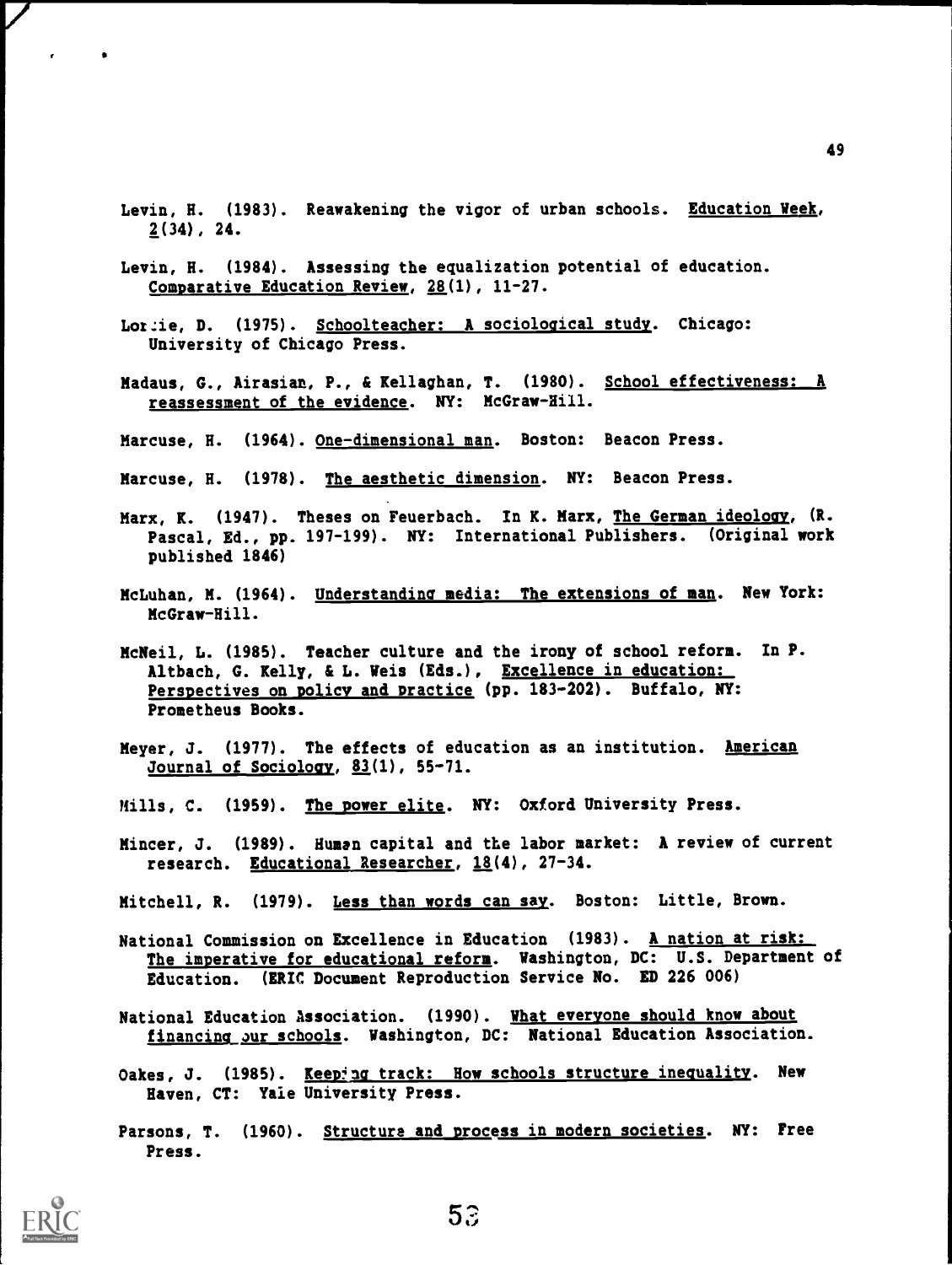- Pendarvis, E., Howley, A., & Howley, C. (1990). The abilities of gifted children. Englewood Cliffs, NJ: Prentice Hall.
- Perkins, D. (1981). The mind's best work. Cambridge, MA: Harvard University Press.
- Ravitch, D. (1983). The troubled crusade: American education. 1945-1980. NY: Basic Books.
- Samuels, J. (1970). Impingements on teacher autonomy. Urban Education,  $5(2)$ , 152-171.
- Schlechty, P., & Vance, V. (1983). Institutional responses to the quality/quantity issue in teacher training. Phi Delta Kappan 65(2), 94- 101.
- Shackett, J., & Slottje, D. (1986). Labor supply decisions, human capital attributes, and inequality in the size distribution of earnings in the U.S., 1952-1981. The Journal of Human Resources, 23(1), 82-100.
- Sher, J. (Ed.).  $(1977)$ . Education in rural America: A reassessment of the conventional wisdom. Boulder, CO: Westview.
- Sher, J. (1986). Heavy meddle: A critique of the North Carolina Department of Public Instruction's Plan to Mandate School District Mergers Throughout the State. Raleigh, NC: North Carolina School Boards Association. (ERIC Document Reproduction Service No. ED 270 245)

'lberman, C. (1970). Crisis in th\_ classroom. NY: Random House.

- Simon, H. (1964). On the concept of an organizational goal. Administrative Science Quarterly, 9, 1-22.
- Smith, D., & DeYoung, A. (1988).  $F$  g school vs. small school: Conceptual, empirical and political perspectives on the re-emerging debate. Journal of Rural and Small Schools, 2(2), 2-11.
- Spring, J. (1976). The sorting machine: National educational policy since 1945. New York: Longman.
- Spring, J. (1986). The American school 1642-1985. New York: Longman.
- Steers, R. (1975). Problems in the measurement of organizational effectiveness. Administrative Science Quarterly, 20, 546-558.
- Stronach, I. (1988). Vocationalism and economic recovery: The case, against Witchcraft. In S. Brown & R. Wake (Eds.), Education ... transition: What role for research (pp. 55-70). Edinburgh, Scotland: Scottish 'souncil for Research in Education.



 $\mathbf{r}$ 

 $\bullet$